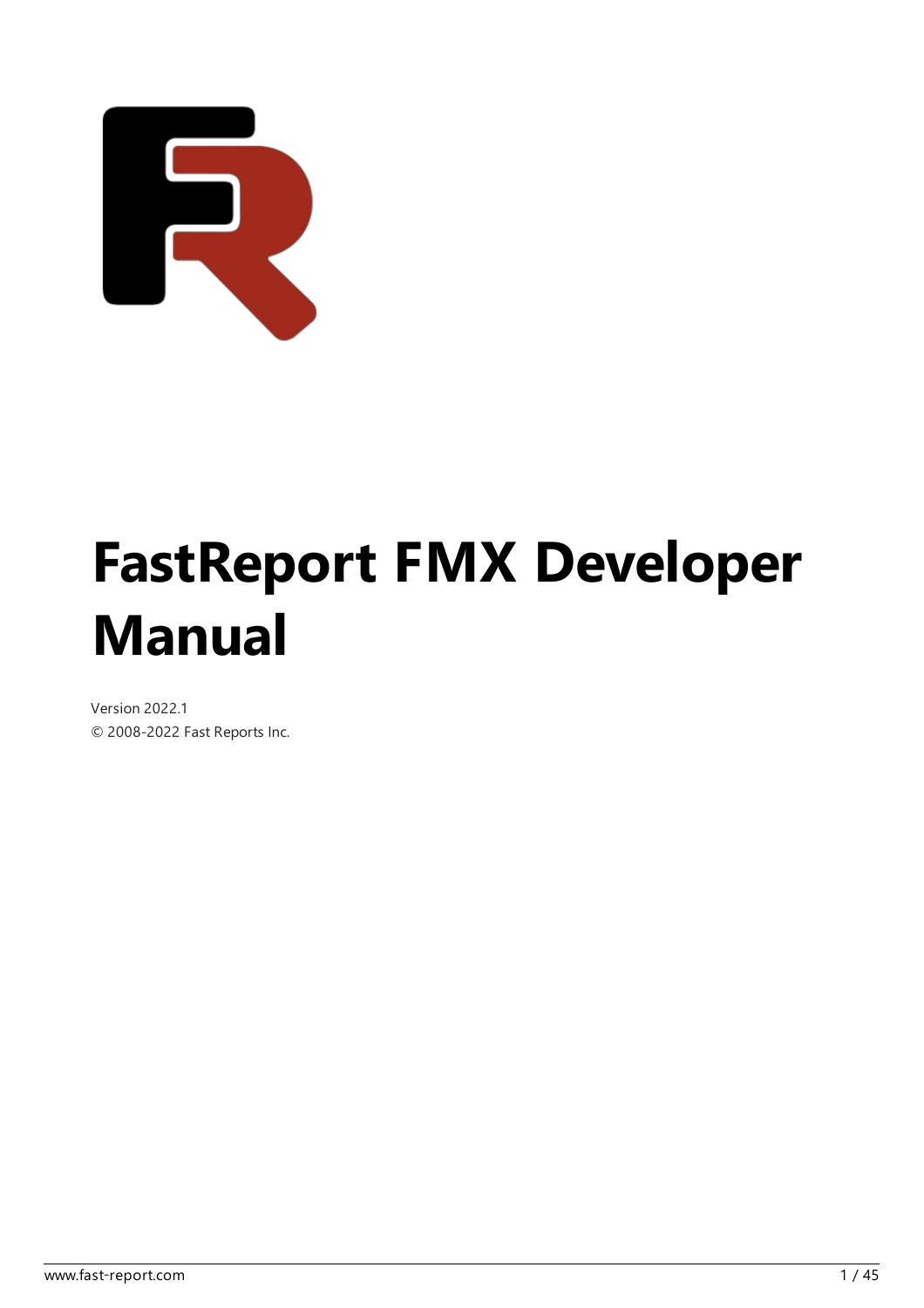#### FastReport Classes Hierarchy



TfrxComponent is the base class for all FastReport components. Objects of this type have parameters, such as coordinates, size, font, visibility, and lists of subordinate objects. This class also contains methods which allow saving/restoring of object state to/from stream.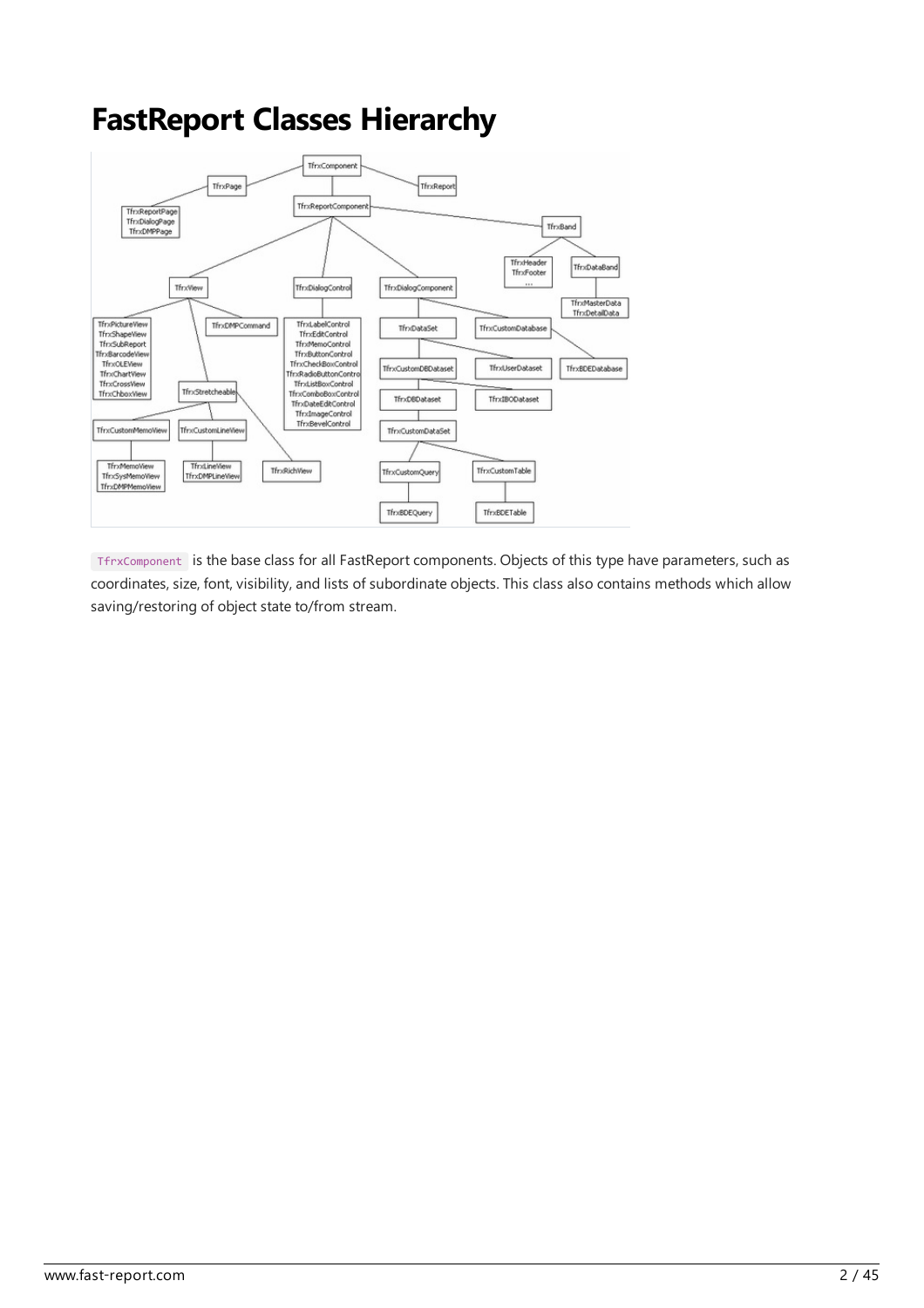```
TfrxComponent = class(TComponent)
protected
 procedure SetParent(AParent: TfrxComponent); virtual;
 procedure SetLeft(Value: Extended); virtual;
 procedure SetTop(Value: Extended); virtual;
 procedure SetWidth(Value: Extended); virtual;
 procedure SetHeight(Value: Extended); virtual;
 procedure SetFont(Value: TFont); virtual;
 procedure SetParentFont(Value: Boolean); virtual;
 procedure SetVisible(Value: Boolean); virtual;
 procedure FontChanged(Sender: TObject); virtual;
public
  constructor Create(AOwner: TComponent); override;
  procedure Assign(Source: TPersistent); override;
 procedure Clear; virtual;
 procedure CreateUniqueName;
  procedure LoadFromStream(Stream: TStream); virtual;
  procedure SaveToStream(Stream: TStream); virtual;
  procedure SetBounds(ALeft, ATop, AWidth, AHeight: Extended);
  function FindObject(const AName: String): TfrxComponent;
  class function GetDescription: String; virtual;
  property Objects: TList readonly;
  property AllObjects: TList readonly;
 property Parent: TfrxComponent;
 property Page: TfrxPage readonly;
 property Report: TfrxReport readonly;
 property IsDesigning: Boolean;
 property IsLoading: Boolean;
 property IsPrinting: Boolean;
 property BaseName: String;
 property Left: Extended;
 property Top: Extended;
 property Width: Extended;
 property Height: Extended;
 property AbsLeft: Extended readonly;
 property AbsTop: Extended readonly;
 property Font: TFont;
 property ParentFont: Boolean;
 property Restrictions: TfrxRestrictions;
 property Visible: Boolean;
end;
```
- Clear clears object contents and deletes all its child objects.
- CreateUniqueName creates unique name for object placed into report.
- LoadFromStream loads object contents and all its child objects from stream.
- SaveToStream saves object to stream.
- $\bullet$  setBounds set object coordinates and size
- $\bullet$  FindObject searches for object with specified name among child objects.
- GetDescription returns object's description.

The following methods are called when modifying corresponding properties. If additional handling is needed, you can override them:

- SetParent
- SetLeft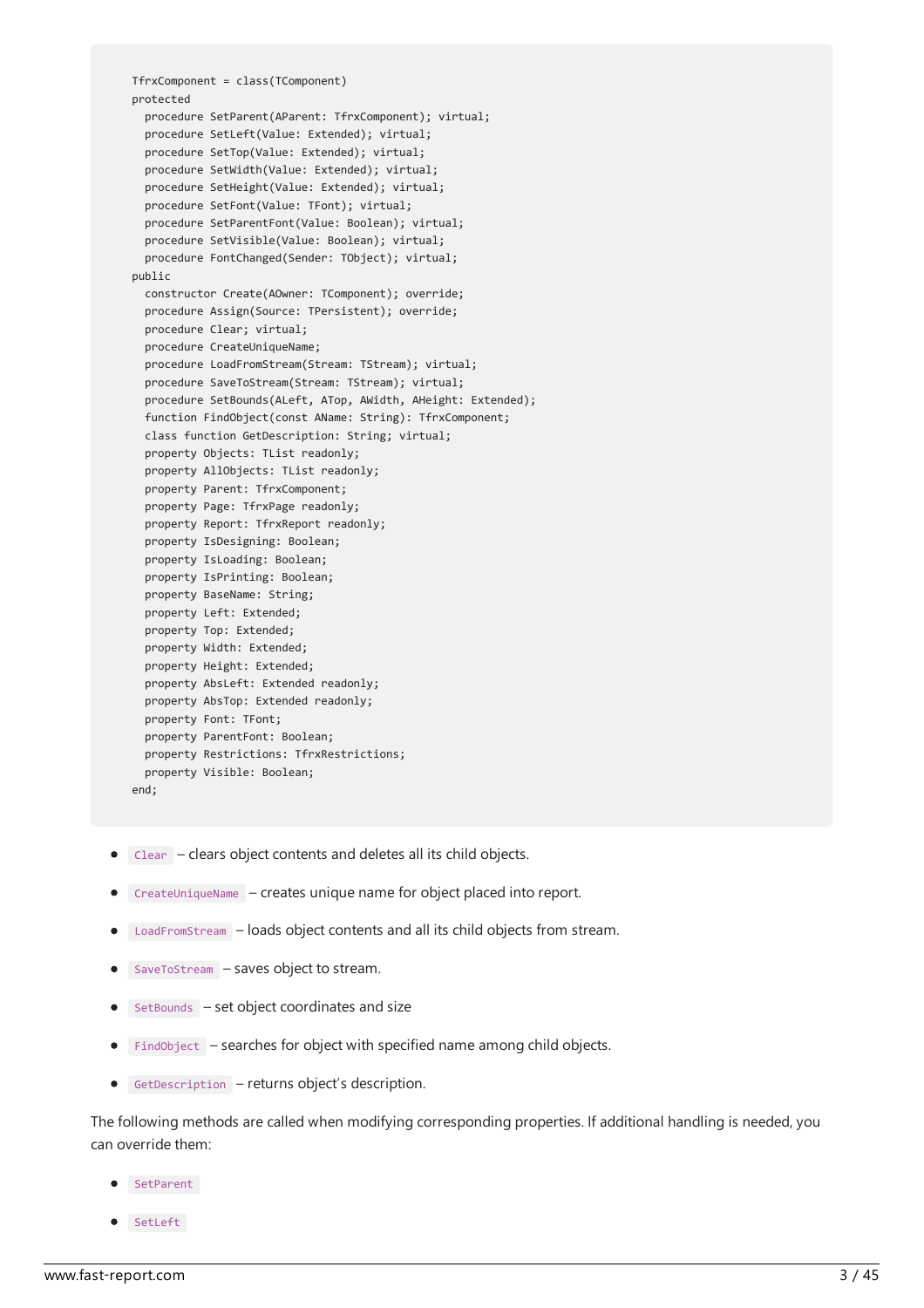- SetTop
- SetWidth
- SetHeight
- SetFont
- **SetParentFont**
- SetVisible
- FontChanged

The following properties are defined in TfrxComponent class:

- Objects list of child objects;
- AllObjects list of all subordinate objects;
- Parent link to parent object;
- Page link to report page, which object belongs to;
- Report link to report, which object belongs to;
- IsDesigning "True," if designer is running;  $\bullet$
- IsLoading "True," if object is being loaded from stream;
- IsPrinting "True", if object is being printed out;  $\bullet$
- BaseName object basic name. This value is used in CreateUniqueName method;  $\bullet$
- Left  $-$  object X coordinate (relatively to parent);  $\bullet$
- $Top object Y coordinate (relatively to parent);$
- Width object width;
- Height object height;
- $\Delta$ AbsLeft X object absolute coordinate;
- $AbsTop Y object absolute coordinate;$
- Font object font;
- ParentFont if "True," then uses parent object font settings;
- Restrictions set of flags, which restrict one or another object operation;  $\bullet$
- $V$ isible object visibility.  $\bullet$

The next basic class is TfrxReportComponent . Objects of this type can be placed into report design. This class contains Draw method for object drawing as well as BeforePrint / GetData / AfterPrint methods, which are called on report running.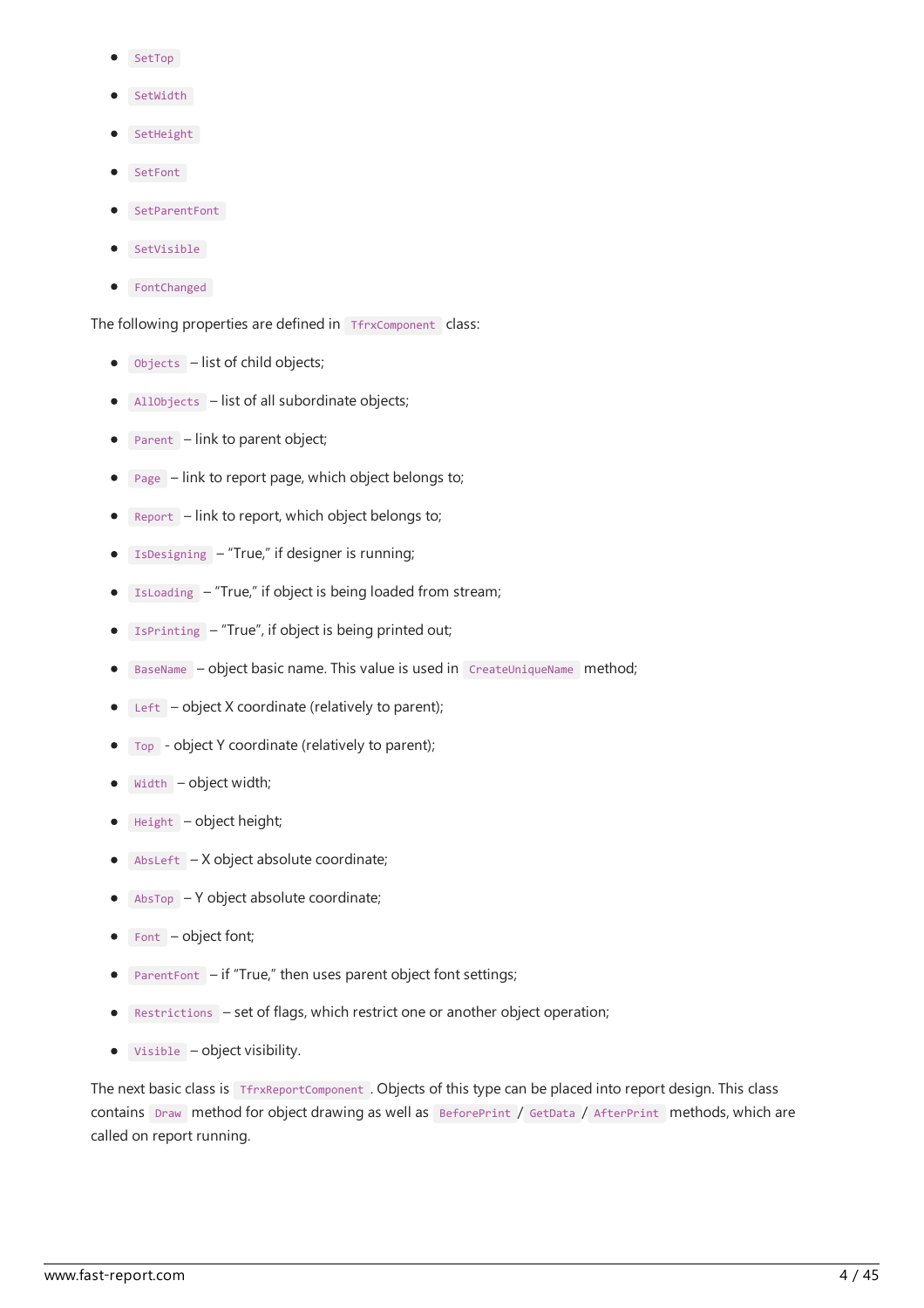```
TfrxReportComponent = class(TfrxComponent)
public
 procedure Draw(Canvas: TCanvas; ScaleX, ScaleY, OffsetX, OffsetY: Extended); virtual; abstract;
 procedure BeforePrint; virtual;
 procedure GetData; virtual;
 procedure AfterPrint; virtual;
 function GetComponentText: String; virtual;
 property OnAfterPrint: TfrxNotifyEvent;
 property OnBeforePrint: TfrxNotifyEvent;
end;
```
Draw method is called on object drawing. Parameters are the following:

- Canvas canvas;
- $\bullet$  Scale scale by X-axis and Y-axis;
- Offset– offset relatively canvas edges.

BeforePrint method is called right before object handling (during report building process). This method saves object state.

GetData method is called to load data into object.

AfterPrint is called after object handling. This method restores object state.

TfrxDialogComponent class is basic onefor writing non-visual components, which can be placed to dialogueform in report.

```
TfrxDialogComponent = class(TfrxReportComponent)
public
 property Bitmap: TBitmap;
 property Component: TComponent;
published
 property Left;
 property Top;
end;
```
TfrxDialogControl class is basic onefor writing common control, which can be placed on a dialogueform in report.This class contains a large number of general properties and events shared by most common controls.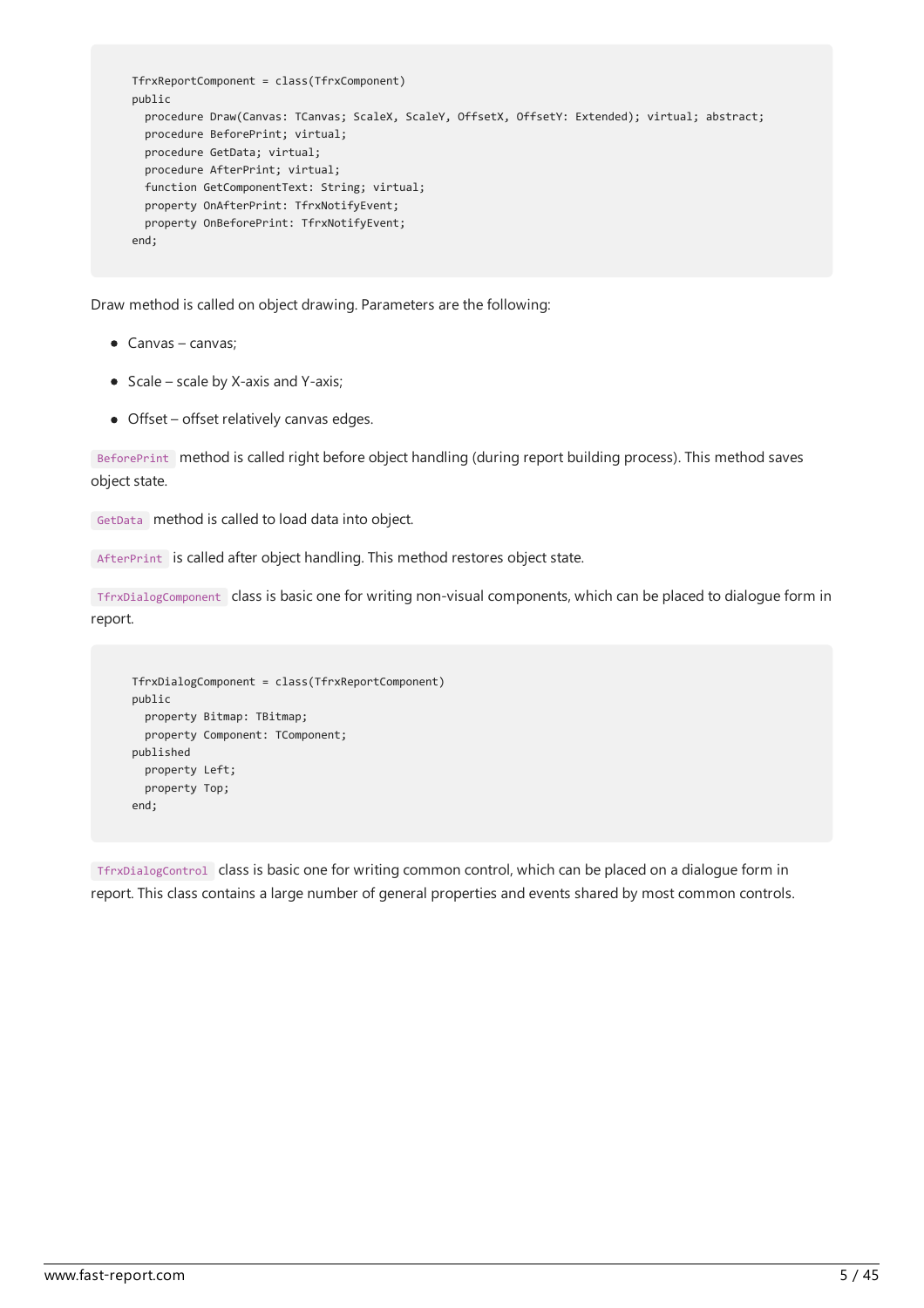```
TfrxDialogControl = class(TfrxReportComponent)
protected
 procedure InitControl(AControl: TControl);
public
 property Caption: String;
 property Color: TColor;
 property Control: TControl;
 property OnClick: TfrxNotifyEvent;
 property OnDblClick: TfrxNotifyEvent;
 property OnEnter: TfrxNotifyEvent;
 property OnExit: TfrxNotifyEvent;
 property OnKeyDown: TfrxKeyEvent;
 property OnKeyPress: TfrxKeyPressEvent;
 property OnKeyUp: TfrxKeyEvent;
 property OnMouseDown: TfrxMouseEvent;
 property OnMouseMove: TfrxMouseMoveEvent;
  property OnMouseUp: TfrxMouseEvent;
published
 property Left;
 property Top;
 property Width;
 property Height;
 property Font;
 property ParentFont;
 property Enabled: Boolean;
 property Visible;
end;
```
When writing your own custom control element, you should inherit from this class, transfer required properties to "published" section, and then specify new properties for your common control. Control element writing will be discussed in detail in the next chapter.

TfrxView class is basic one for most components, which can be placed on the report design page. Objects of this type have parameters such as Frame and Fill, and also can be connected to a data source. Most FastReport standard objects are inherited from this class.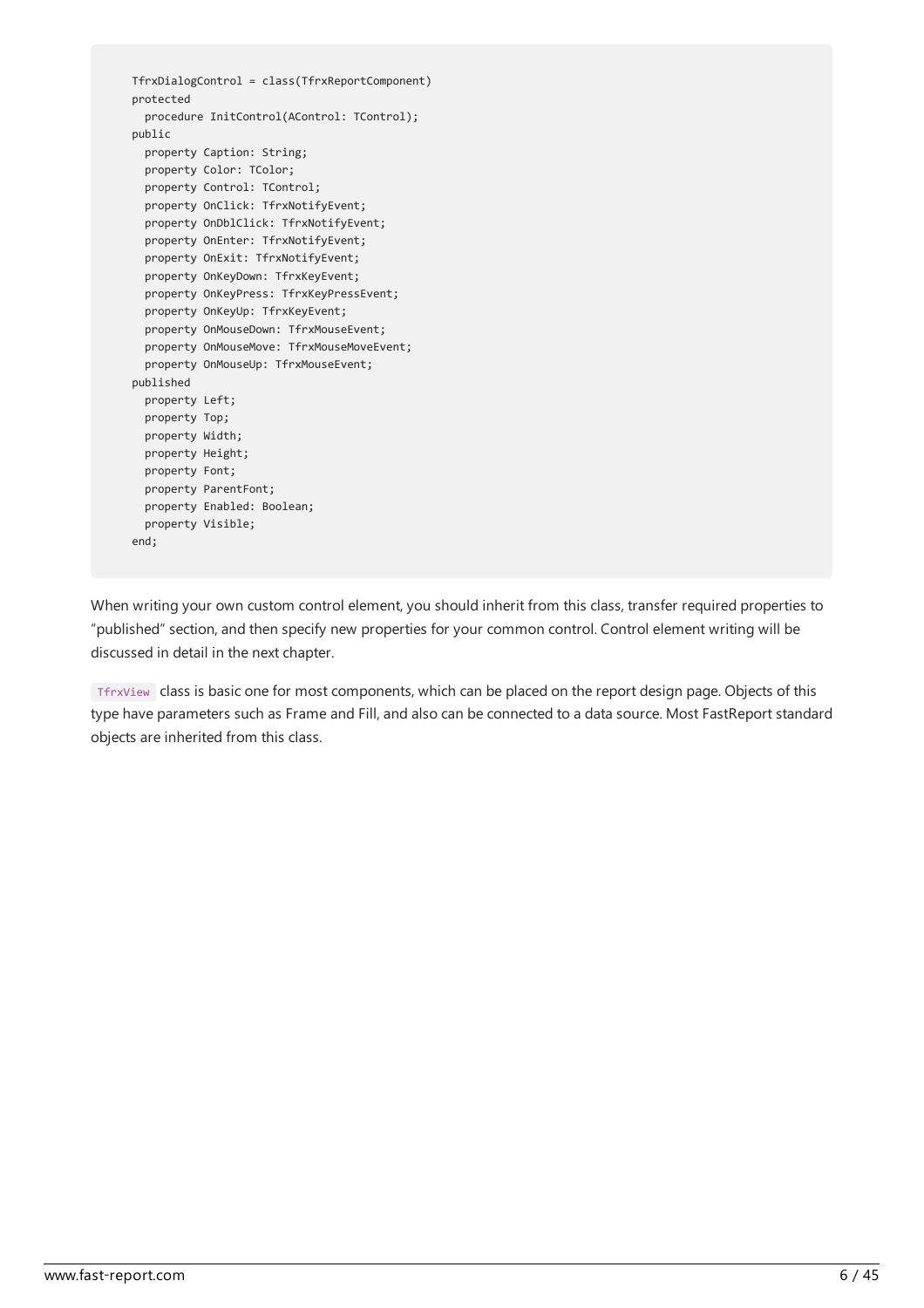TfrxView = class(TfrxReportComponent) protected FX, FY, FX1, FY1, FDX, FDY, FFrameWidth: Integer; FScaleX, FScaleY: Extended; FCanvas: TCanvas; procedure BeginDraw(Canvas: TCanvas; ScaleX, ScaleY, OffsetX, OffsetY: Extended); virtual; procedure DrawBackground; procedure DrawFrame; procedure DrawLine(x, y, x1, y1, w: Integer); public function IsDataField: Boolean; property BrushStyle: TBrushStyle; property Color: TColor; property DataField: String; property DataSet: TfrxDataSet; property Frame: TfrxFrame; published property Align: TfrxAlign; property Printable: Boolean; property ShiftMode: TfrxShiftMode; property TagStr: String; property Left; property Top; property Width; property Height; property Restrictions; property Visible; property OnAfterPrint; property OnBeforePrint; end;

The following methods are defined in this class:

- **BEGINDRAW** method is called from Draw method and calculates integer-valued coordinates and drawing area sizes. Calculated values are presented as FX, FY, FX1, FY1, FDX, and FDY variables. Frame width (it is placed in FFrameWidth ) is also calculated;
- **.** DrawBackground draws object background;
- DrawFrame draws object frame;
- $\bullet$  DrawLine draws line with specified coordinates and width;
- IsDataField returns "True," if DataSet and DataField properties contain nonempty values.

One can refer to the following properties after calling BeginDraw method:

- FX , FY , FX1 , FY1 , FDX , FDY , FFrameWidth are object framecoordinates, sizes and width calculated according to Scale and Offset parameters;
- FScaleX , FScaleY are scales, which are copies of ScaleX and ScaleY parameters from Draw method;
- FCanvas is canvas, which is a copy of Canvas parameter from Draw method.

Following properties, which are general for most report objects, are defined in this class:

- $\bullet$  BrushStyle object filling style;
- $\bullet$   $\overline{\phantom{a}}$  color  $\overline{\phantom{a}}$  object filling color;
- DataField data field name, which object is connected to;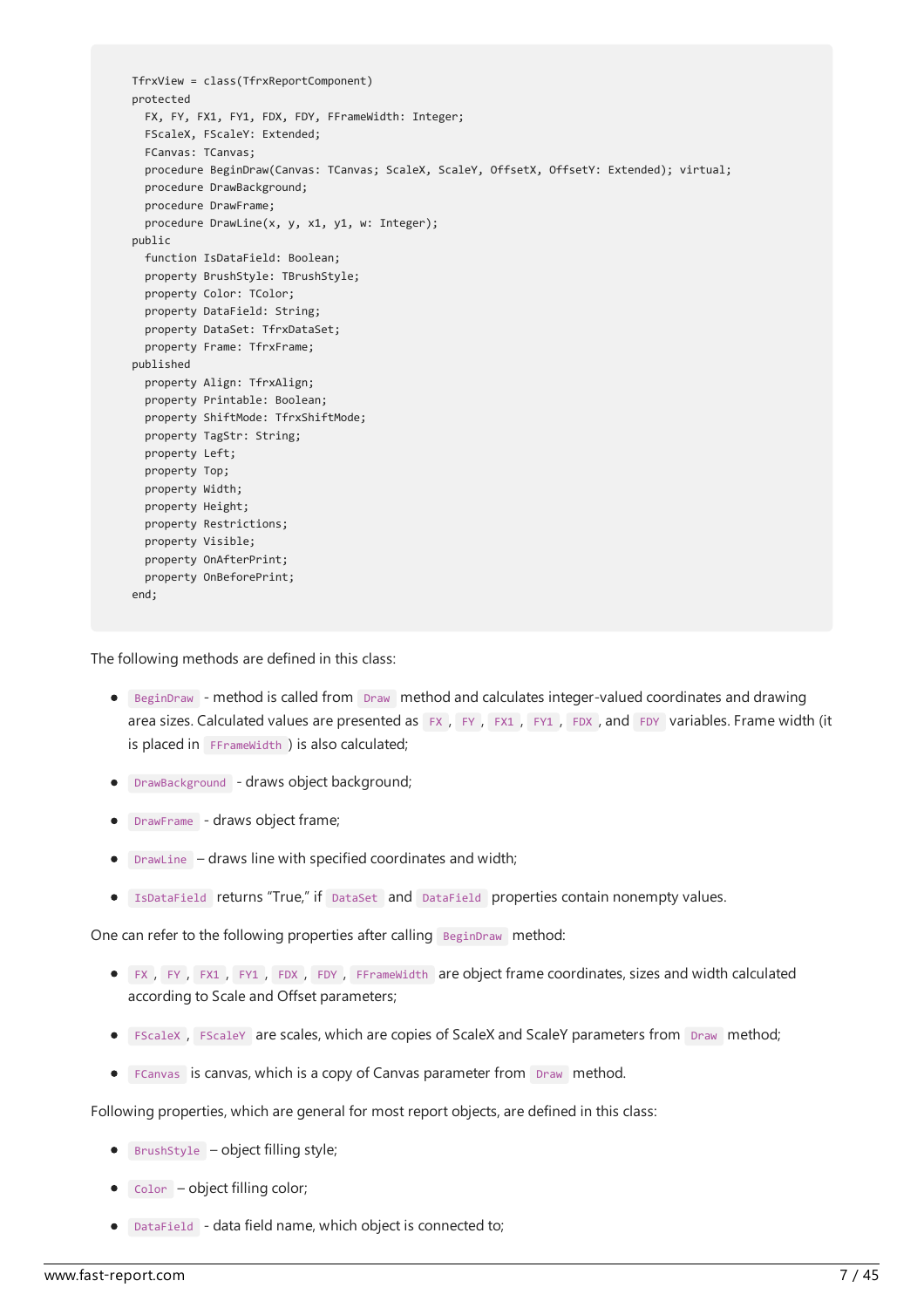- DataSet data source;
- Frame object frame;
- Align object aligning relatively to its parent;  $\bullet$
- Printable defines whether given object should be printed out;
- ShiftMode is object shifting mode in cases when stretchable object is placed over given one;  $\bullet$
- TagStr field for user information storage.  $\bullet$

TfrxStretcheable class is basic onefor writing components, which modify their height depending on data placed in it.

```
TfrxStretcheable = class(TfrxView)
public
 function CalcHeight: Extended; virtual;
 function DrawPart: Extended; virtual;
 procedure InitPart; virtual;
published
  property StretchMode: TfrxStretchMode;
end;
```
Objects of given class can be stretched, and also "broken" into pieces in cases when object does not find room on output page. At the same time, object is displayed piecemeal until all its data is displayed.

Following methods are defined in this class:

- $\bullet$   $\Box$  CalcHeight is to calculate and return object height according to data placed in it;
- **InitPart** is called before object splitting;
- DrawPart redraws next data chunk placed in object. "Return value" is value of unused space whereit was impossible to display data.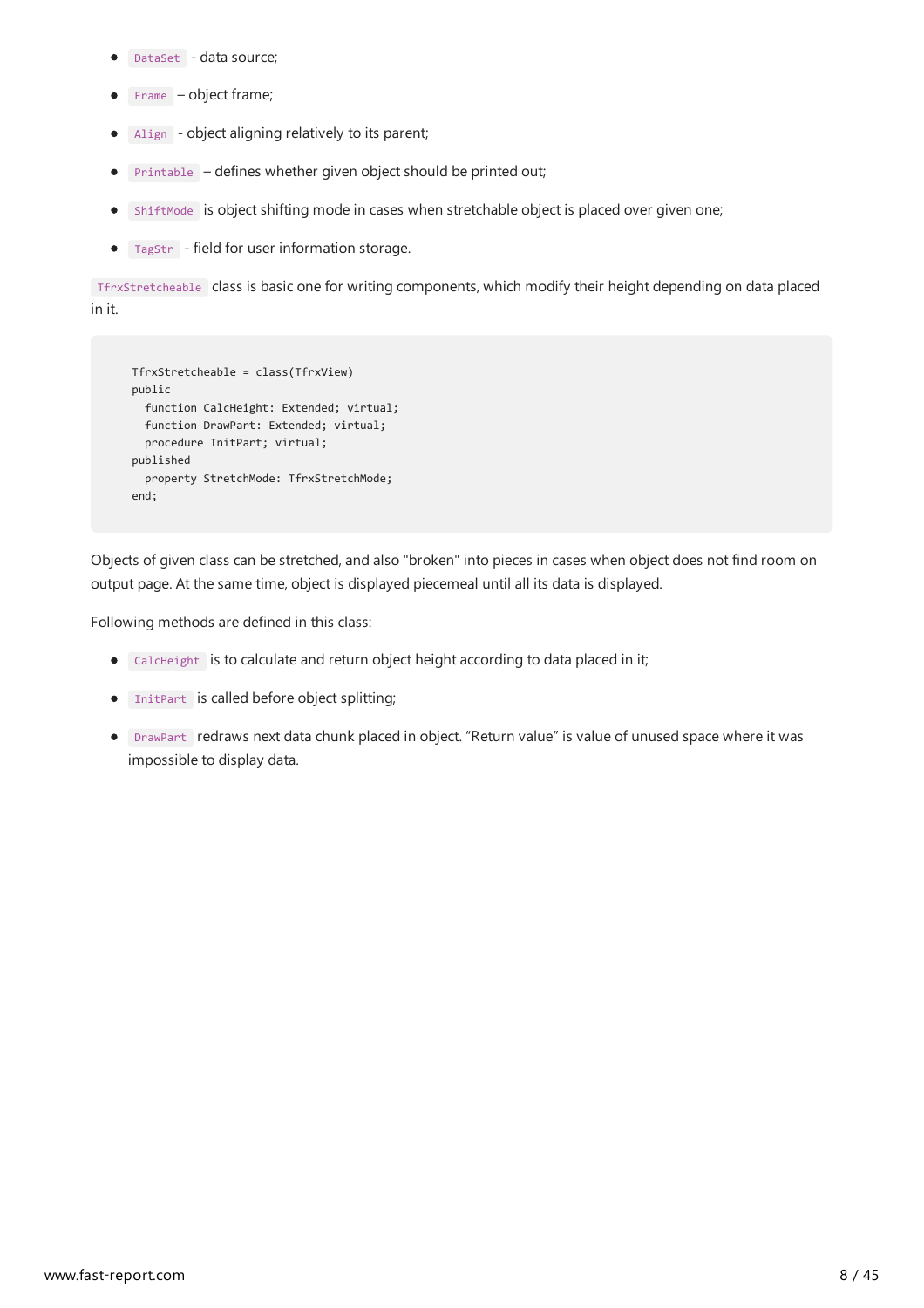#### Custom Report Components Writing

FastReport has a great number of components, which can be placed on a report design page. They are: text, picture, line, geometrical figure, OLE, Rich, bar code, diagram etc. You can also write your own custom component, and then attach it to FastReport.

In FastReport several classes are defined, from which components are inherited. For more details, see "FastReport Classes Hierarchy" chapter.The TfrxView class is of primary interest to us, since most report components are inherited from it.

One should have at least the Draw method defined in the TfrxReportComponent basic class.

```
procedure Draw(Canvas: TCanvas; ScaleX, ScaleY, OffsetX, OffsetY: Extended); virtual;
```
This method is called when component is painted in designer, in preview window, and during output printing. TfrxView overrides this method for drawing object frameand background.This method should draw component contents on "Canvas" drawing surface. Object coordinates and sizes arestored in AbsLeft , AbsTop , Width and Height properties accordingly.

ScaleX and ScaleY parameters define object scaling in X-axis and Y-axis respectively.These parameters areequal 1 at 100% zoom and can vary, if user modifies zooming either in designer or in preview window. OffsetX and OffsetY parameters point shifting by X-axis and Y-axis.Thus, when taking these parameters into account, the upper left corner coordinate will be as follows:

X := Round(AbsLeft \* ScaleX + OffsetX);

To simplify operations with coordinates, BeginDraw method (which has parameters similar to Draw method) is defined in TfrxView class

procedure BeginDraw(Canvas: TCanvas; ScaleX, ScaleY, OffsetX, OffsetY: Extended); virtual;

It should be called in the first line of Draw method. This method performs coordinates transformation into FX, FY , FX1 , FY1 , FDX , FDY , FFrameWidth integer values, which can be later used in TCanvas methods. This method also copies Canvas, ScaleX, and ScaleY values into FCanvas, FScaleX, FScaleY variables to which one can refer from any class method.

There are also two methods for drawing backgrounds for and frames of objects in TfrxView class.

procedure DrawBackground; procedure DrawFrame;

BeginDraw method should be called before calling these methods.

Let us examine creating a component which will display an arrow.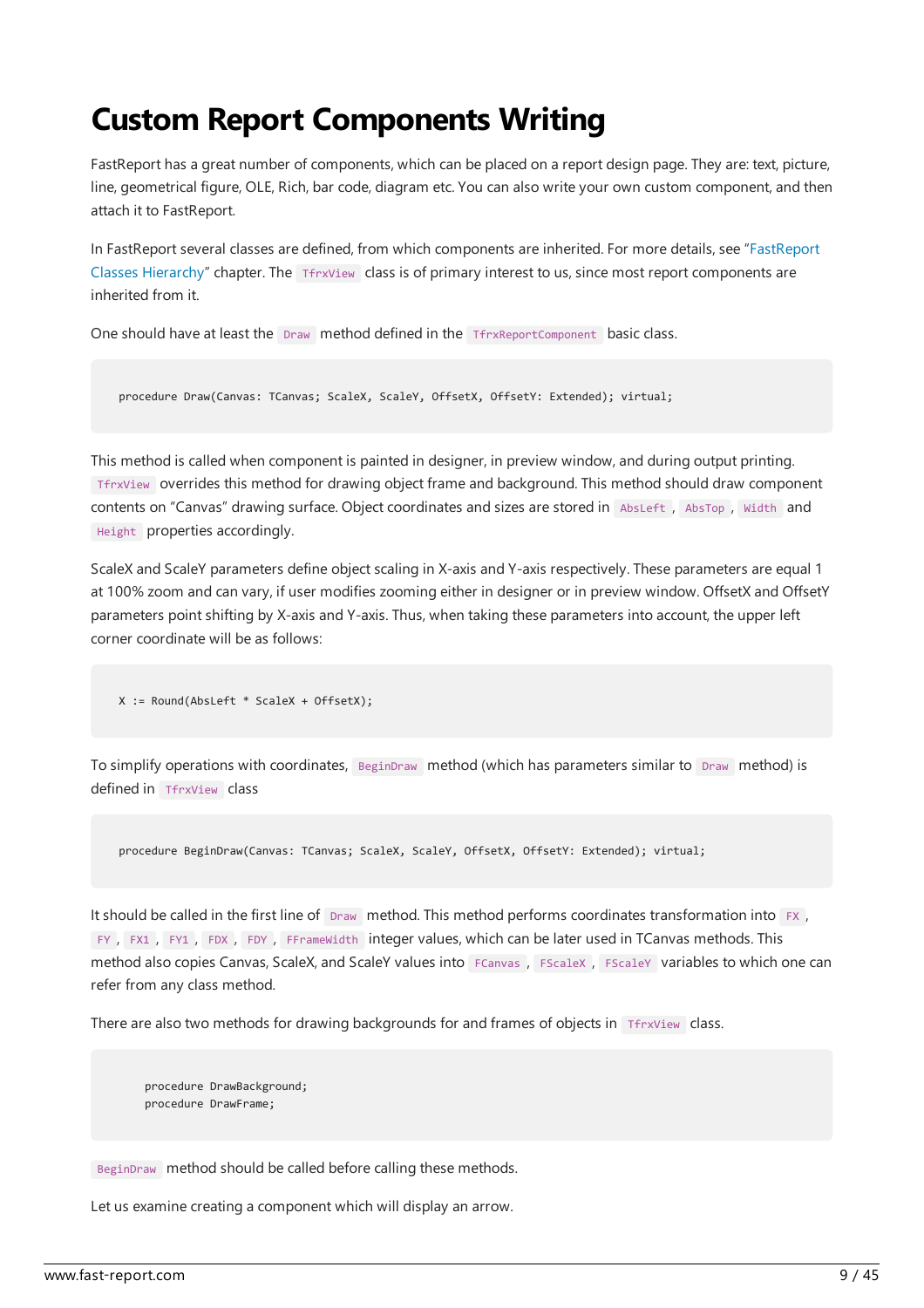```
type
 TfrxArrowView = class(TfrxView)
 public
   { we should override only two methods }
   procedure Draw(Canvas: TCanvas; ScaleX, ScaleY, OffsetX, OffsetY: Extended); override;
   class function GetDescription: String; override;
 published
    { Place required properties into the published section }
   property BrushStyle;
   property Color;
   property Frame;
 end;
class function TfrxArrowView.GetDescription: String;
begin
  { component description will be displayed next to its icon in toolbar }
 Result := 'Arrow object';
end;
procedure TfrxArrowView.Draw(Canvas: TCanvas; ScaleX, ScaleY, OffsetX, OffsetY: Extended);
begin
  { call this method to perform coordinates transformation }
 BeginDraw(Canvas, ScaleX, ScaleY, OffsetX, OffsetY);
 with Canvas do
 begin
   { set colors }
   Brush.Color := Color;
   Brush.Style := BrushStyle;
   Pen.Width := FFrameWidth;
   Pen.Color := Frame.Color;
   { draw arrow }
   Polygon(
     [Point(FX, FY + FDY div 4),
     Point(FX + FDX * 38 div 60, FY + FDY div 4),
     Point(FX + FDX * 38 div 60, FY),
     Point(FX1, FY + FDY div 2),
     Point(FX + FDX * 38 div 60, FY1),
     Point(FX + FDX * 38 div 60, FY + FDY * 3 div 4),
      Point(FX, FY + FDY * 3 div 4)]);
 end;
end;
{ registration }
var
 Bmp: TBitmap;
initialization
 Bmp := TBitmap.Create;
 Bmp.LoadFromResourceName(hInstance, 'frxArrowView');
 frxObjects.RegisterObject(TfrxArrowView, Bmp);
finalization
  { delete component from list of available ones }
  frxObjects.Unregister(TfrxArrowView);
 Bmp.Free;
end.
```
To create a component which displays any data from a DB one should transfer DataSet, DataField properties into the "published" section, and then override GetData method. Let us examine it using the TfrxCheckBoxView standard component as an example.

This component can be connected to a DB field via the DataSet and DataField properties, which are declared in TfrxView basic class. In addition, this component has the Expression property, into which an expression can be placed. As soon as it is calculated, result will be placed into Checked property.This component displays a cross, if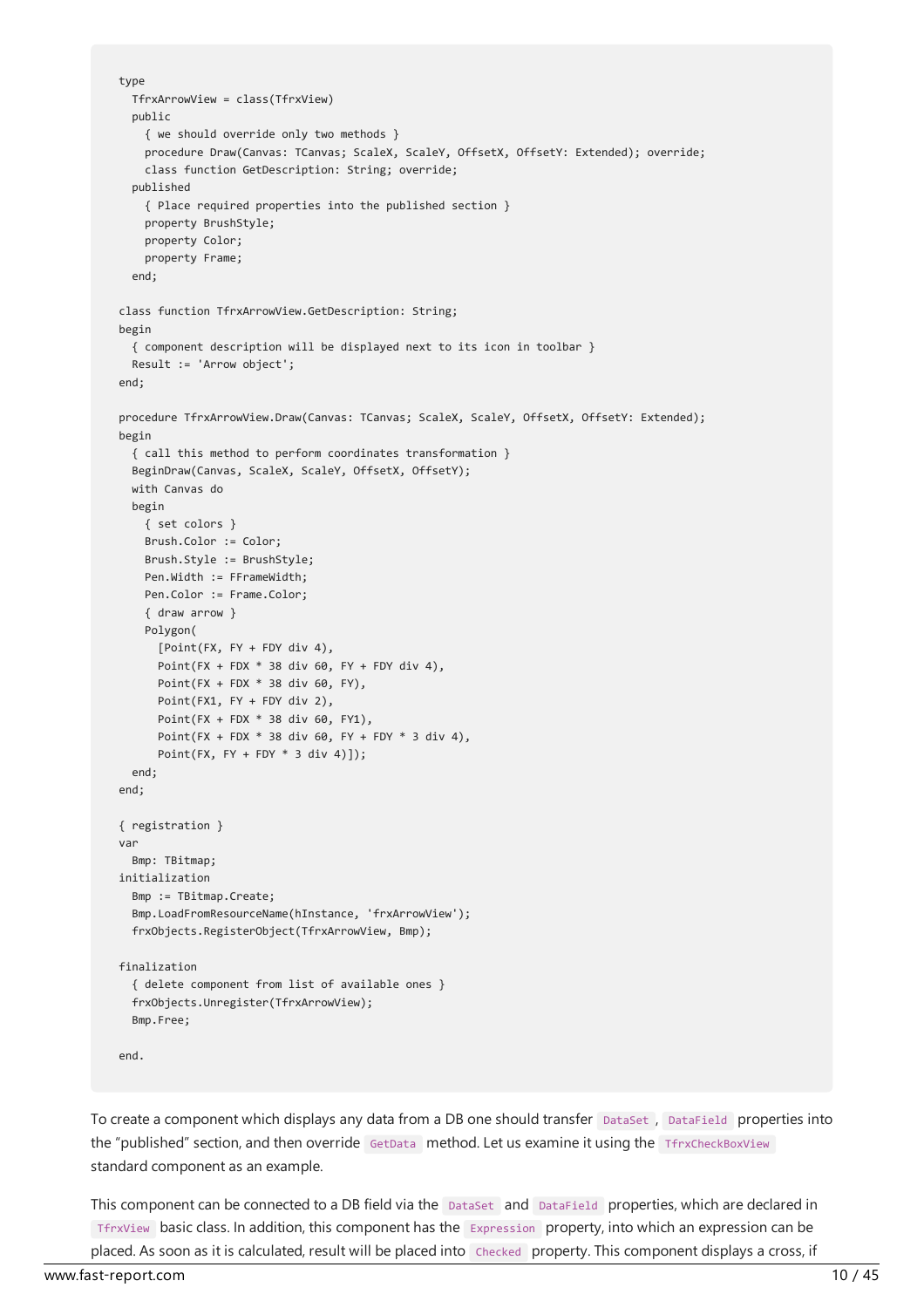Checked property equals "True." Below you can seethecomponent's initial declaration text (its most important parts).

```
TfrxCheckBoxView = class(TfrxView)
 private
   FChecked: Boolean;
   FExpression: String;
   procedure DrawCheck(ARect: TRect);
 public
   procedure Draw(Canvas: TCanvas; ScaleX, ScaleY, OffsetX, OffsetY: Extended); override;
   procedure GetData; override;
 published
   property Checked: Boolean read FChecked write FChecked default True;
   property DataField;
   property DataSet;
   property Expression: String read FExpression write FExpression;
 end;
procedure TfrxCheckBoxView.Draw(Canvas: TCanvas; ScaleX, ScaleY, OffsetX, OffsetY: Extended);
begin
 BeginDraw(Canvas, ScaleX, ScaleY, OffsetX, OffsetY);
 DrawBackground;
 DrawCheck(Rect(FX, FY, FX1, FY1));
 DrawFrame;
end;
procedure TfrxCheckBoxView.GetData;
begin
 inherited;
 if IsDataField then
   FChecked := DataSet.Value[DataField]
 else if FExpression <> '' then
   FChecked := Report.Calc(FExpression);
end;
```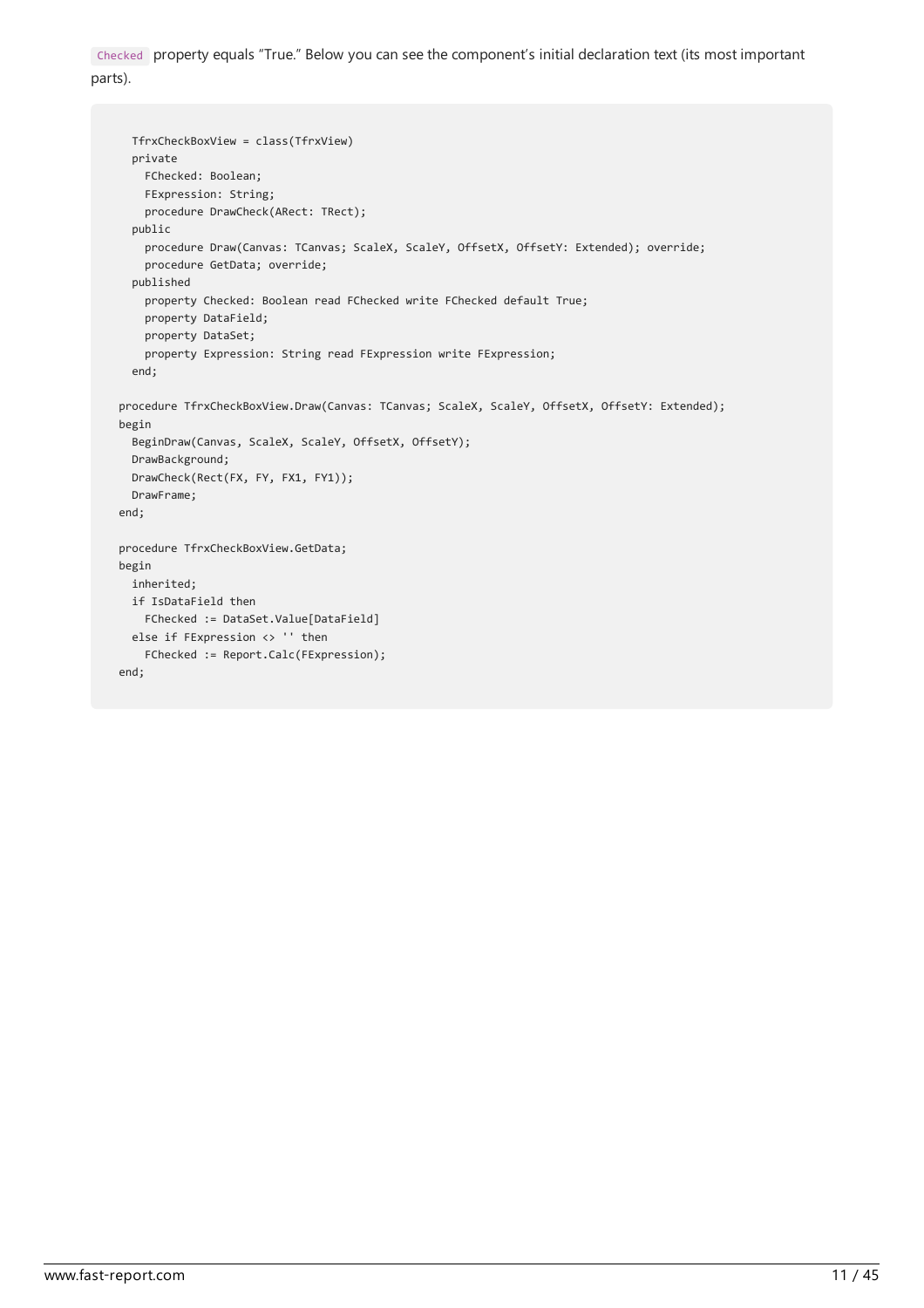## Custom Common Controls Writing

FastReport contains a set of common controls, which can be placed on dialogue forms inside the report. They are as follows:

TfrxLabelControl TfrxEditControl TfrxMemoControl TfrxButtonControl TfrxCheckBoxControl TfrxRadioButtonControl TfrxListBoxControl TfrxComboBoxControl TfrxDateEditControl TfrxImageControl TfrxBevelControl TfrxPanelControl TfrxGroupBoxControl TfrxBitBtnControl TfrxSpeedButtonControl TfrxMaskEditControl TfrxCheckListBoxControl

These control elements correspond to Delphi component palette standard controls. If standard functionality does not satisfy you, you can create your own common control and use it in your reports.

Basic class for all common controls is TrexpialogControl class declared in frxClass file:

```
TfrxDialogControl = class(TfrxReportComponent)
protected
  procedure InitControl(AControl: TControl);
public
 constructor Create(AOwner: TComponent); override;
 destructor Destroy; override;
 class function GetDescription: String; virtual;
 property Caption: String;
 property Color: TColor;
 property Control: TControl;
 property OnClick: TfrxNotifyEvent;
 property OnDblClick: TfrxNotifyEvent;
 property OnEnter: TfrxNotifyEvent;
 property OnExit: TfrxNotifyEvent;
 property OnKeyDown: TfrxKeyEvent;
  property OnKeyPress: TfrxKeyPressEvent;
 property OnKeyUp: TfrxKeyEvent;
 property OnMouseDown: TfrxMouseEvent;
 property OnMouseMove: TfrxMouseMoveEvent;
 property OnMouseUp: TfrxMouseEvent;
published
 property Left;
 property Top;
 property Width;
 property Height;
 property Font;
 property ParentFont;
 property Enabled: Boolean;
 property Visible;
end;
```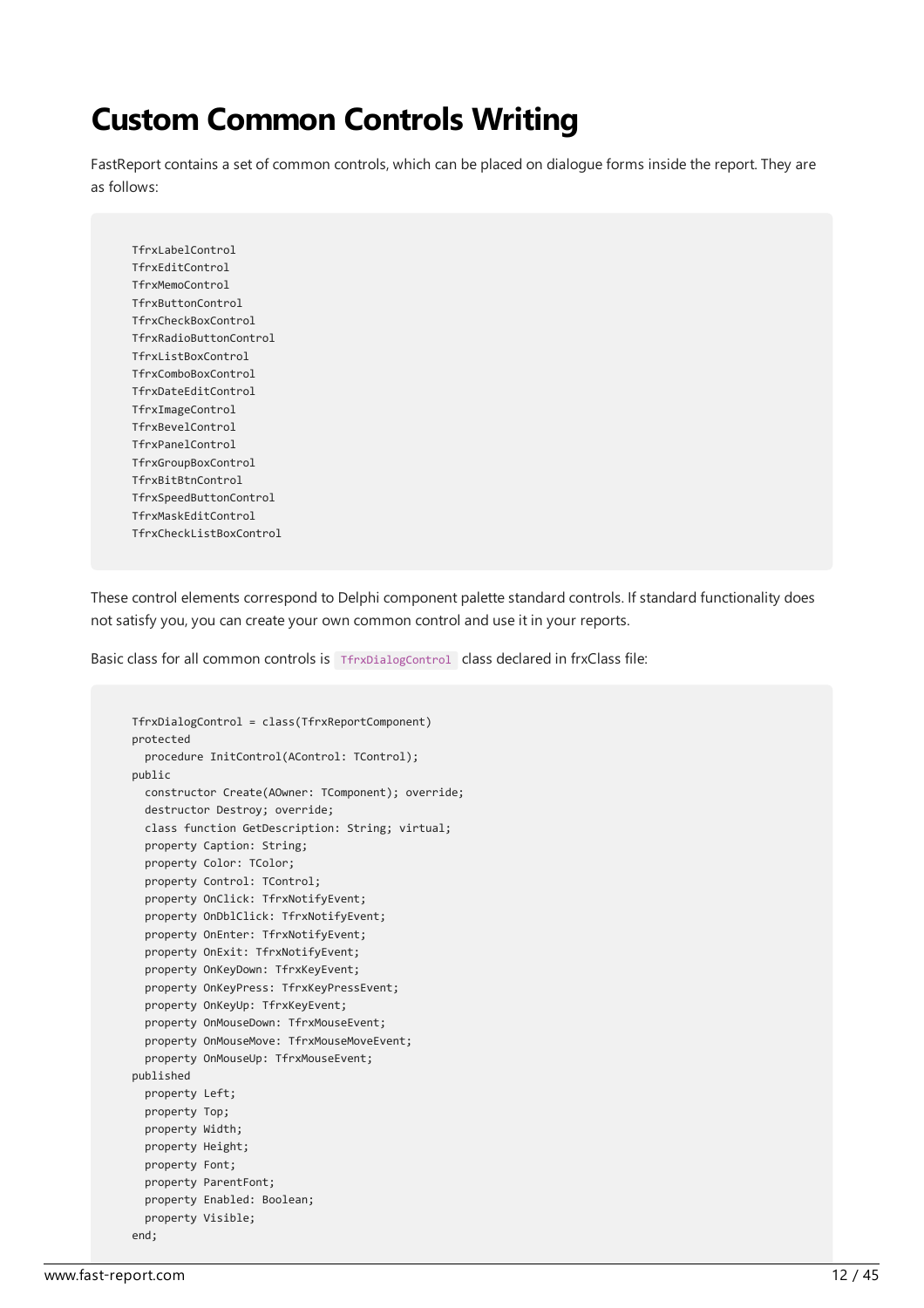To create your own control element, you should inherit from this class and override at least the constructor and GetDescription methods. It will be necessary to create common control and initialize it via InitControl method in constructor. GetDescription method is to return common control description. As you can seefrom TfrxDialogControl class description, italready contains huge number of properties and methods in public section. You need to transfer any necessary properties/events into "published" section of your common control, and also to create new properties, which are typical for your element.

Common control registration and deleting is performed via frx0bjects global object methods declared in frxDsgnIntf file:

```
frxObjects.RegisterObject(ClassRef: TfrxComponentClass; ButtonBmp: TBitmap);
frxObjects.Unregister(ClassRef: TfrxComponentClass);
```
During registration you should specify control class nameand its picture. ButtonBmp sizeshould be 16x16 pixels.

Let us examine the example of the common control, which has simplified functionality of the standard Delphi TBitBtn control, for example.

```
uses frxClass, frxDsgnIntf, Buttons;
type
 TfrxBitBtnControl = class(TfrxDialogControl)
 private
   FButton: TBitBtn;
   procedure SetKind(const Value: TBitBtnKind);
   function GetKind: TBitBtnKind;
 public
   constructor Create(AOwner: TComponent); override;
   class function GetDescription: String; override;
   property Button: TBitBtn read FButton;
 published
    { add new properties }
    property Kind: TBitBtnKind read GetKind write SetKind default bkCustom;
    { these properties are already declared in parent class }
   property Caption;
   property OnClick;
   property OnEnter;
   property OnExit;
   property OnKeyDown;
   property OnKeyPress;
   property OnKeyUp;
   property OnMouseDown;
   property OnMouseMove;
    property OnMouseUp;
  end;
constructor TfrxBitBtnControl.Create(AOwner: TComponent);
begin
 { default constructor }
 inherited;
 { create required common control }
 FButton := TBitBtn.Create(nil);
 FButton.Caption := 'BitBtn';
 { initialize it }
 InitControl(FButton);
 { it will have such size by default }
 Width := 75;
 Height := 25;
end;
```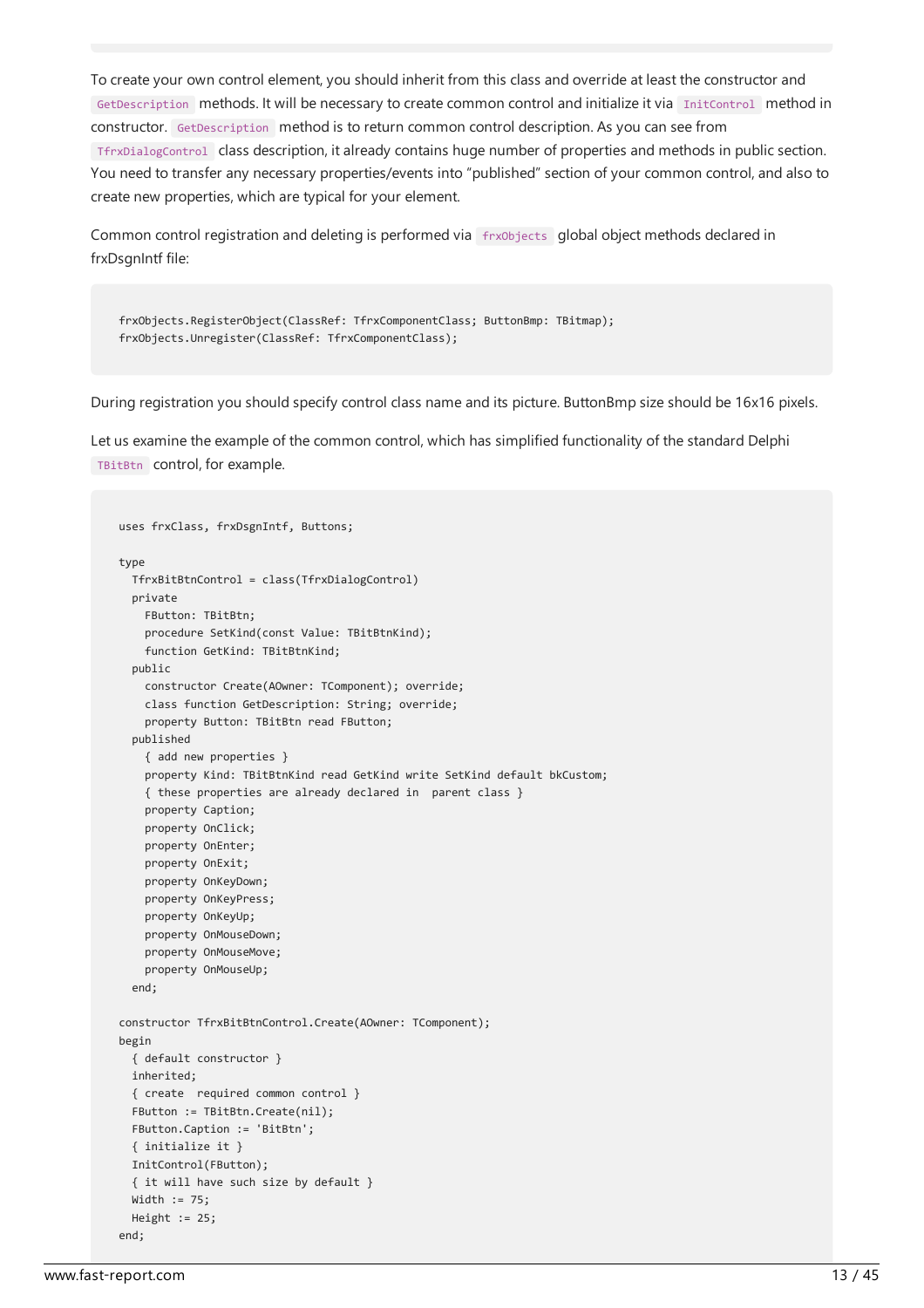```
class function TfrxBitBtnControl.GetDescription: String;
begin
  Result := 'BitBtn control';
end;
procedure TfrxBitBtnControl.SetKind(const Value: TBitBtnKind);
begin
 FButton.Kind := Value;
end;
function TfrxBitBtnControl.GetKind: TBitBtnKind;
begin
 Result := FButton.Kind;
end;
var
 Bmp: TBitmap;
initialization
 Bmp := TBitmap.Create;
 {Load picture from resource. Of course, you should beforehand place it there.}
 Bmp.LoadFromResourceName(hInstance, 'frxBitBtnControl');
 frxObjects.RegisterObject(TfrxBitBtnControl, Bmp);
finalization
  frxObjects.Unregister(TfrxBitBtnControl);
  Bmp.Free;
```
end.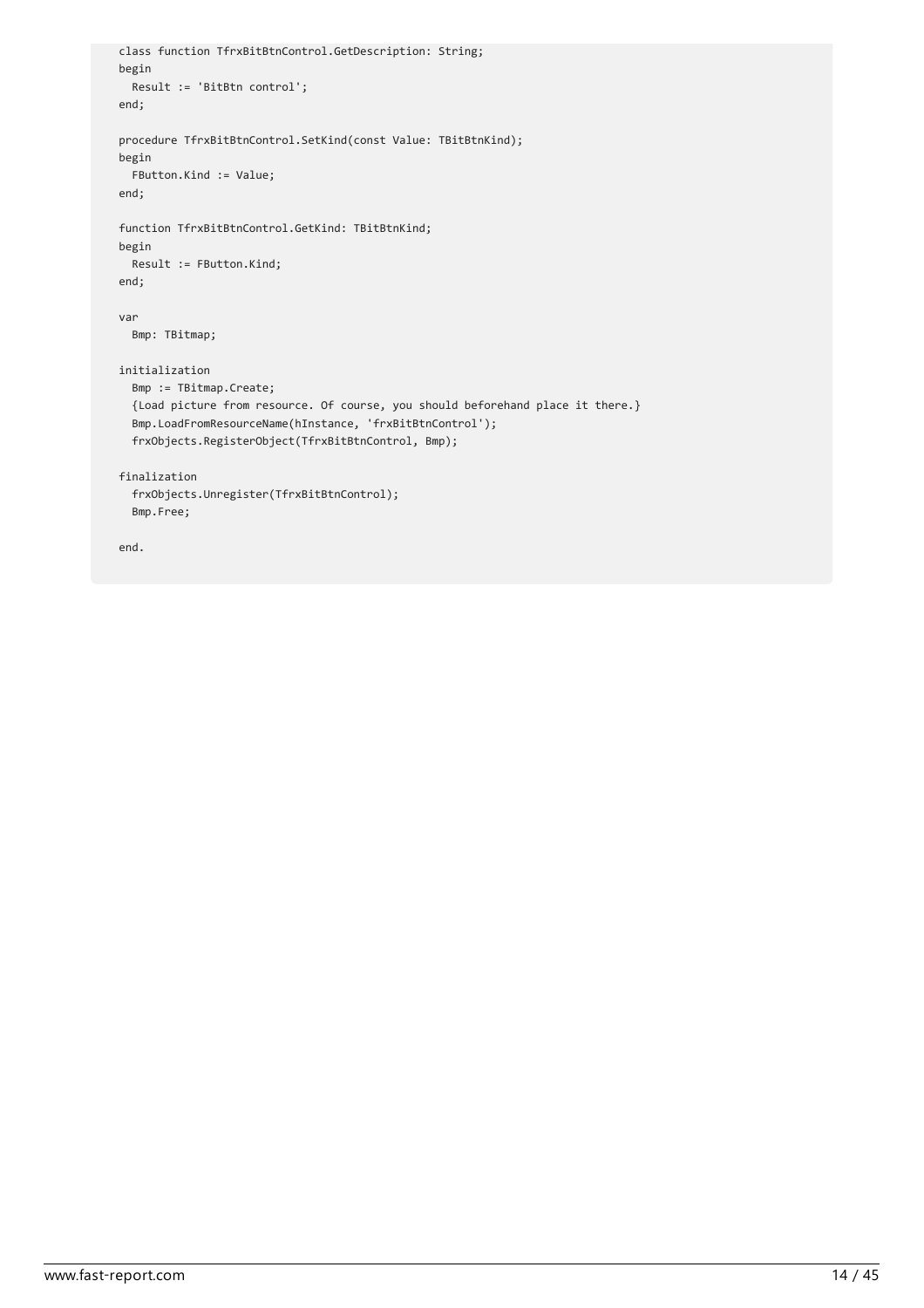## Event Handler Description

What should be done, if it is necessary to define a new event handler, which does not belong to the basic class? Let us examine it using the TfrxEditControl common control as an example:

```
TfrxEditControl = class(TfrxDialogControl)
 private
   FEdit: TEdit;
   { new event }
   FOnChange: TfrxNotifyEvent;
   procedure DoOnChange(Sender: TObject);
    ...
 public
   constructor Create(AOwner: TComponent); override;
    ...
  published
   { new event }
   property OnChange: TfrxNotifyEvent read FOnChange write FOnChange;
    ...
 end;
constructor TfrxEditControl.Create(AOwner: TComponent);
begin
 ...
 { connect our handler }
 FEdit.OnChange := DoOnChange;
 InitControl(FEdit);
  ...
end;
procedure TfrxEditControl.DoOnChange(Sender: TObject);
begin
 { call event handler }
 if Report <> nil then
   Report.DoNotifyEvent(Sender, FOnChange);
end;
```
It is important to notice that the event handler in FastReport is a procedure declared in report script. The string containing its name will be a link to the handler. That is why, for example, unlike the Delphi TNotifyEvent type, which is method address, handler type, in FastReport it is string (The Notify Event type is declared as String[63]).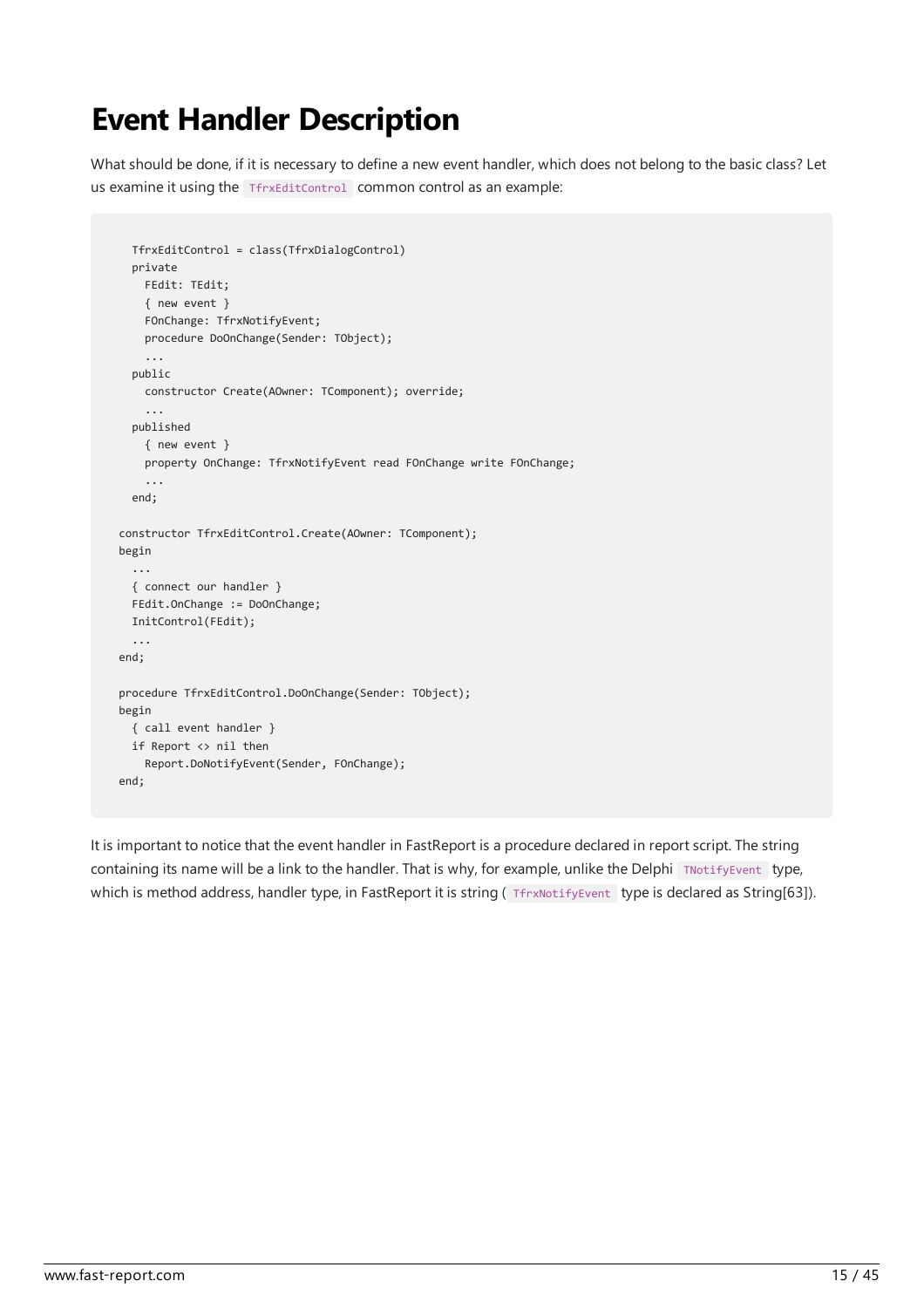# Component Registration in Script System

To refer to our component from script, it is necessary to register its class, its properties, and methods in the script system. Register code, according to FastReport requirements, it may be placed in a file with the same name as component code file, adding RTTI suffix (for example, frxBitBtnRTTI.pas in our case). See more about classes

registration, their methods and properties in FastScript script library documentation.

```
uses fs_iinterpreter, frxBitBtn, frxClassRTTI;
type
 TFunctions = class(TfsRTTIModule)
 public
   constructor Create(AScript: TfsScript); override;
 end;
constructor TFunctions.Create(AScript: TfsScript);
begin
 inherited Create(AScript);
 with AScript do
 begin
   { register class, and then define its parent }
   AddClass(TfrxBitBtnControl, 'TfrxDialogControl');
   { if there are several common controls in your unit, they can be registered right here }
   { for example, AddClass(TfrxAnotherControl, 'TfrxDialogControl'); }
 end;
end;
initialization
 fsRTTIModules.Add(TFunctions);
end.
```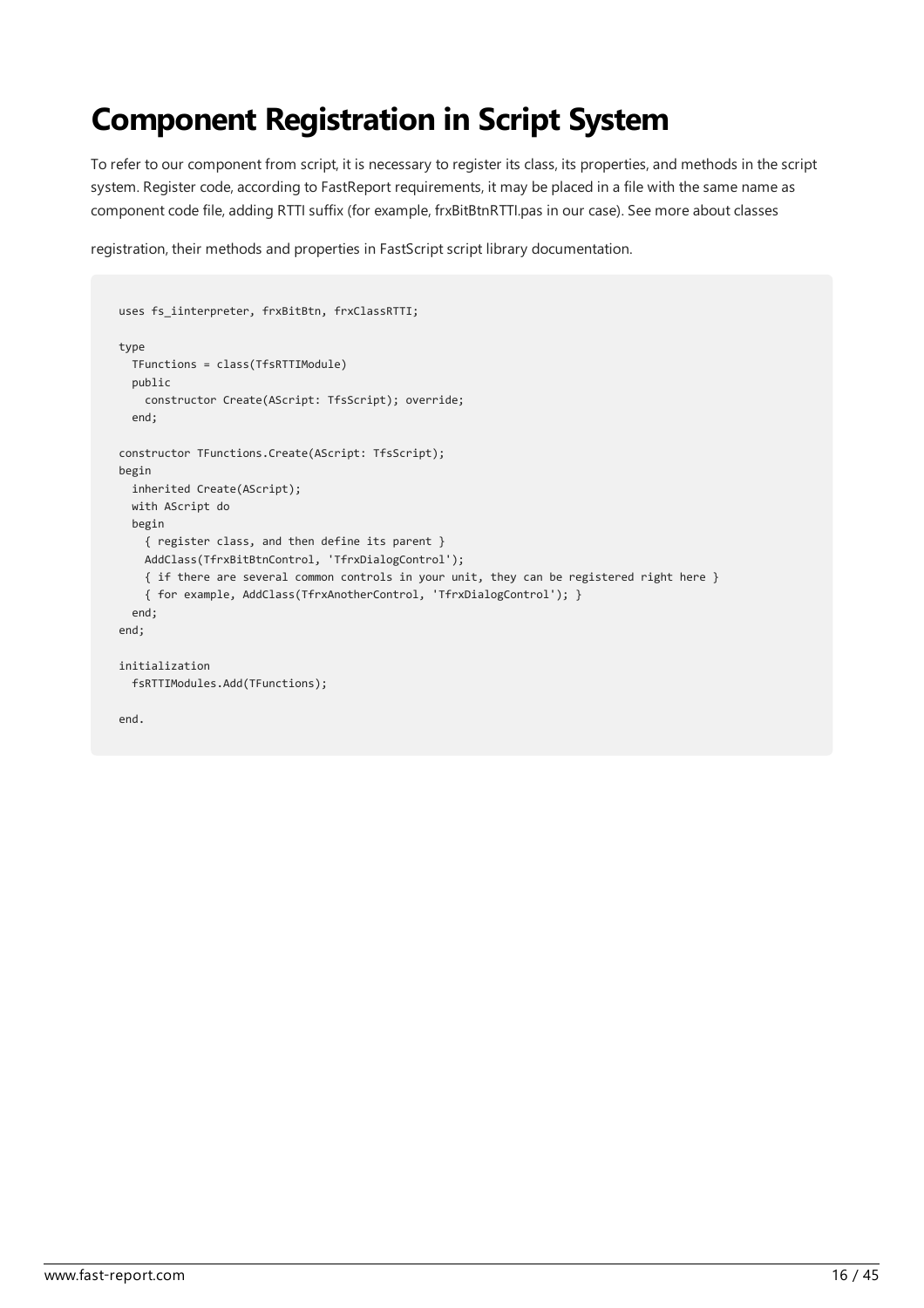# **Component Editor Writing**

Any common control editor (it can becalled from element context menu or by double-clicking) creates OnClick blank event handler by default. This behavior can be replaced by writing a custom editor. In addition, the editor allows adding your own items to component context menu.

Basic class for all editors is declared in frxDsgnIntf file:

```
TfrxComponentEditor = class(TObject)
protected
  function AddItem(Caption: String; Tag: Integer;
    Checked: Boolean = False): TMenuItem;
public
   function Edit: Boolean; virtual;
   function HasEditor: Boolean; virtual;
   function Execute(Tag: Integer; Checked: Boolean): Boolean; virtual;
  procedure GetMenuItems; virtual;
  property Component: TfrxComponent readonly;
  property Designer: TfrxCustomDesigner readonly;
end;
```
If your editor does not create its own items in contextual menu, you will need to override two methods, i.e. Edit and HasEditor .Thefirst method performs necessary actions (for example, displays dialogue box) and returns "True," if component state was modified. HasEditor method should return "True" if your component has editor. If it either returns "False" or you do not override this method, editor will not be called. This becomes necessary, if your component does not have an editor and you wish to add items into component context menu.

If editor adds items into context menu, you should override GetMenuItems (in this method, you can create a menu with help of calling AddItem function) and Execute (this method is called, when you select one of your items in component menu; response to selected menu item should be described here) methods.

Editor registration is performed via procedure described in "frxDsgnIntf" file:

```
frxComponentEditors.Register(ComponentClass: TfrxComponentClass; ComponentEditor:
TfrxComponentEditorClass);
```
The first parameter is class name, for which editor is to be created. The second parameter is editor class name.

Let us examine simple editor for our common control, which will display a window with our element name and add "Enabled" and "Visible" items to element context menu (when items are selected, Enabled and Visible properties will change). Editor code, according to FastReport requirements, can be placed in a file having the same name as file with the component's code, adding Editor suffix (for example, frxBitBtnEditor.pas in our case).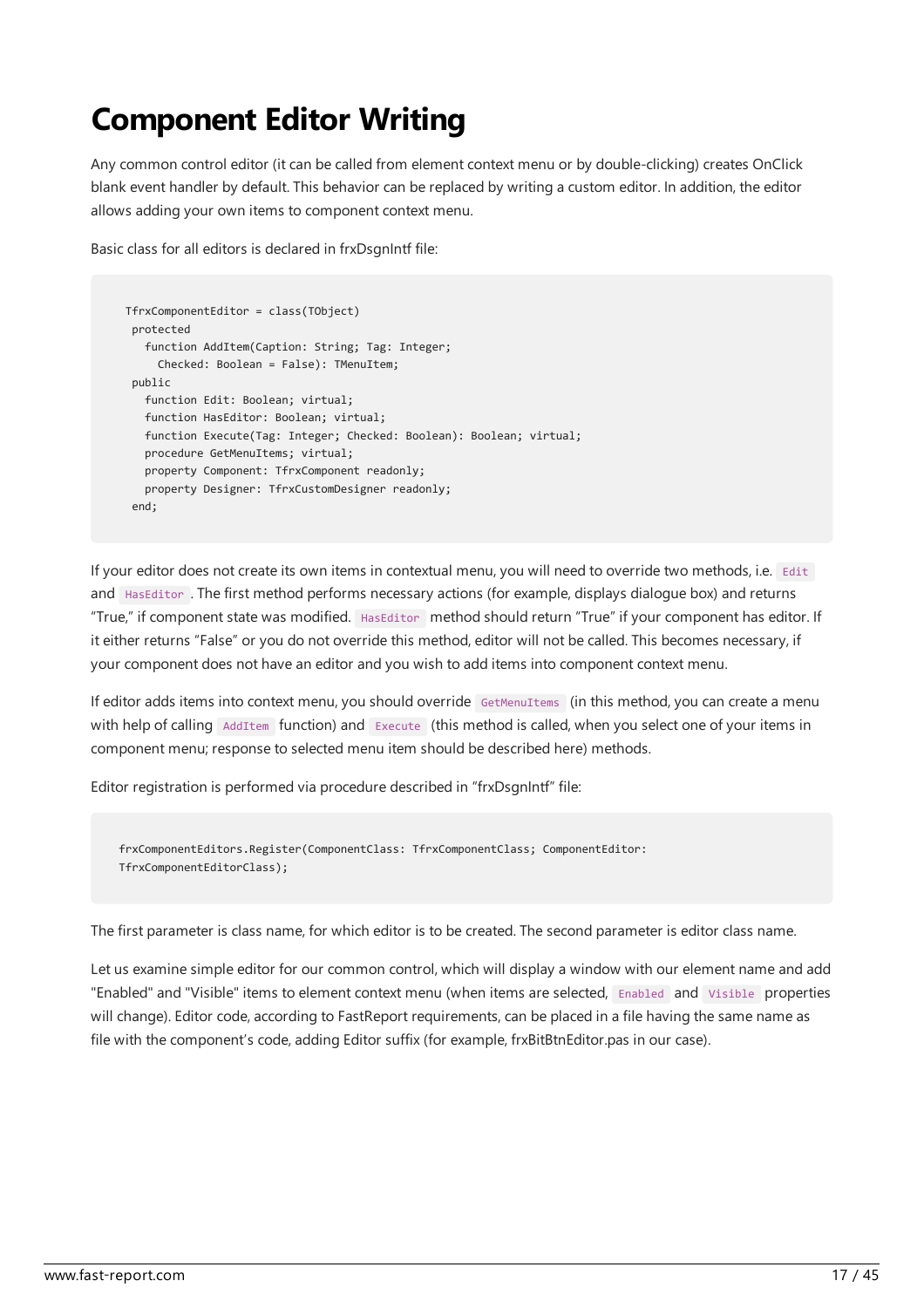```
uses frxClass, frxDsgnIntf, frxBitBtn;
type
 TfrxBitBtnEditor = class(TfrxComponentEditor)
 public
   function Edit: Boolean; override;
   function HasEditor: Boolean; override;
   function Execute(Tag: Integer; Checked: Boolean): Boolean; override;
   procedure GetMenuItems; override;
 end;
function TfrxBitBtnEditor.Edit: Boolean;
var
 c: TfrxBitBtnControl;
begin
 Result := False;
 { Component property is edited component. In this case, it is TfrxBitBtnControl }
 c := TfrxBitBtnControl(Component);
 ShowMessage('This is ' + c.Name);
end;
function TfrxBitBtnEditor.HasEditor: Boolean;
begin
 Result := True;
end;
function TfrxBitBtnEditor.Execute(Tag: Integer; Checked: Boolean): Boolean;
var
 c: TfrxBitBtnControl;
begin
 Result := True;
 c := TfrxBitBtnControl(Component);
 if Tag = 1 then
   c.Enabled := Checked
 else if Tag = 2 then
   c.Visible := Checked;
end;
procedure TfrxBitBtnEditor.GetMenuItems;
var
 c: TfrxBitBtnControl;
begin
 c := TfrxBitBtnControl(Component);
 { AddItem method parameters: menu item name, its tag and Checked/Unchecked condition }
 AddItem('Enabled', 1, c.Enabled);
 AddItem('Visible', 2, c.Visible);
end;
initialization
 frxComponentEditors.Register(TfrxBitBtnControl, TfrxBitBtnEditor);
```
end.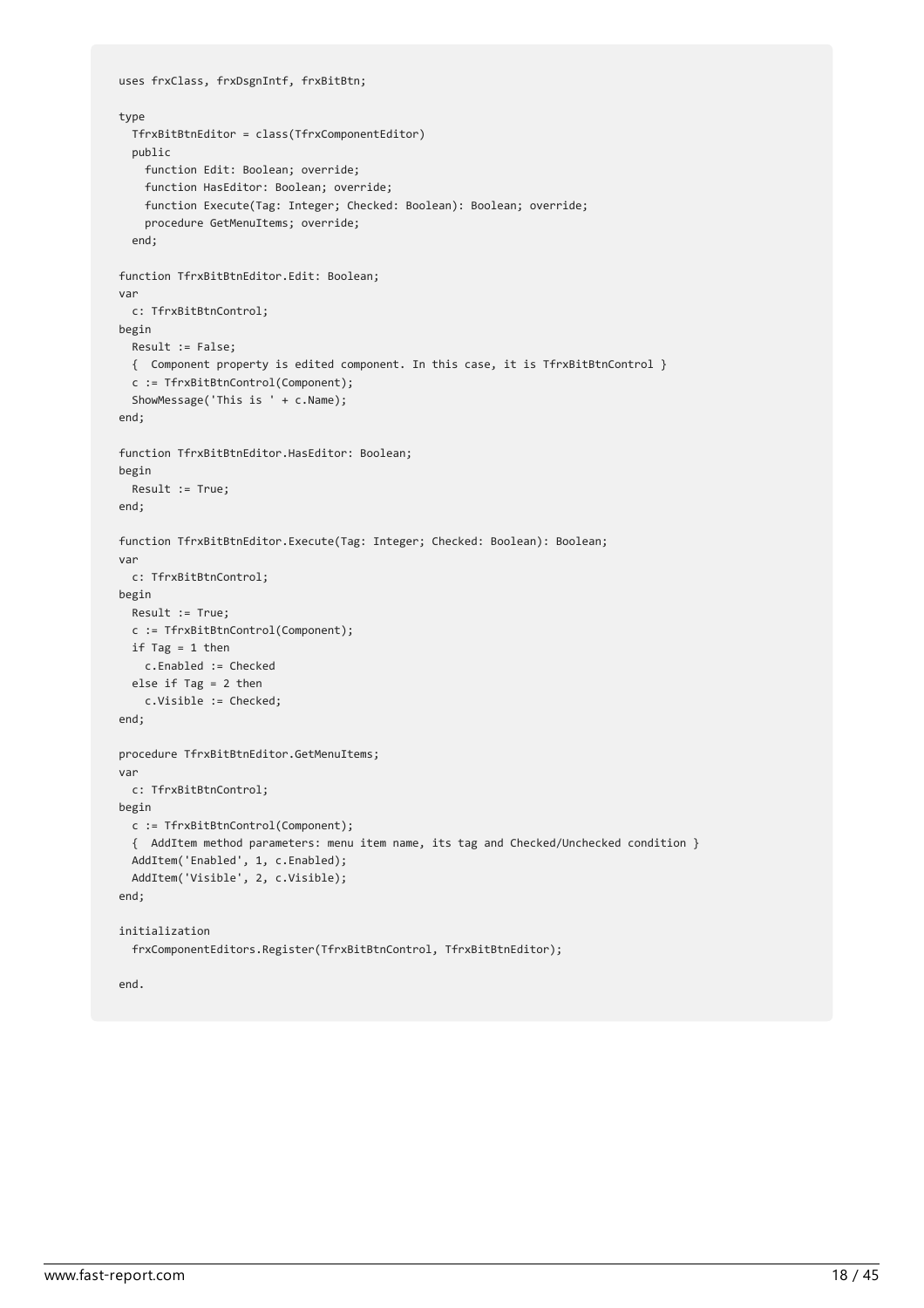## Property Editor Writing

When you select a component in the designer, its properties are displayed in object inspector. You can create your own editor for any property. "Font" property standard editor can exemplify that: if this property is selected, the ... button appears in right part of line; call standard "font properties" dialogue box by clicking this button. One more example is "Color" property editor. It shows standard colors and color specimens names in drop-down list.

Base class for all property editors is described in "frxDsgnIntf" unit:

```
TfrxPropertyEditor = class(TObject)
 protected
   procedure GetStrProc(const s: String);
   function GetFloatValue: Extended;
   function GetOrdValue: Integer;
   function GetStrValue: String;
   function GetVarValue: Variant;
   procedure SetFloatValue(Value: Extended);
   procedure SetOrdValue(Value: Integer);
   procedure SetStrValue(const Value: String);
   procedure SetVarValue(Value: Variant);
 nuhlicconstructor Create(Designer: TfrxCustomDesigner); virtual;
   destructor Destroy; override;
   function Edit: Boolean; virtual;
   function GetAttributes: TfrxPropertyAttributes; virtual;
   function GetExtraLBSize: Integer; virtual;
   function GetValue: String; virtual;
   procedure GetValues; virtual;
   procedure SetValue(const Value: String); virtual;
    procedure OnDrawLBItem(Control: TWinControl; Index: Integer; ARect: TRect; State: TOwnerDrawState);
virtual;
   procedure OnDrawItem(Canvas: TCanvas; ARect: TRect); virtual;
   property Component: TPersistent readonly;
   property frComponent: TfrxComponent readonly;
   property Designer: TfrxCustomDesigner readonly;
   property ItemHeight: Integer;
   property PropInfo: PPropInfo readonly;
   property Value: String;
   property Values: TStrings readonly;
 end;
```
You also can inherit from any of the following classes which themselves realize some basic functionality for working with properties of corresponding types:

```
TfrxIntegerProperty = class(TfrxPropertyEditor)
TfrxFloatProperty = class(TfrxPropertyEditor)
TfrxCharProperty = class(TfrxPropertyEditor)
TfrxStringProperty = class(TfrxPropertyEditor)
TfrxEnumProperty = class(TfrxPropertyEditor)
TfrxClassProperty = class(TfrxPropertyEditor)
TfrxComponentProperty = class(TfrxPropertyEditor)
```
Several properties are defined in this class:

• Component - link to parent component (not to property itself!), to which the given property belongs;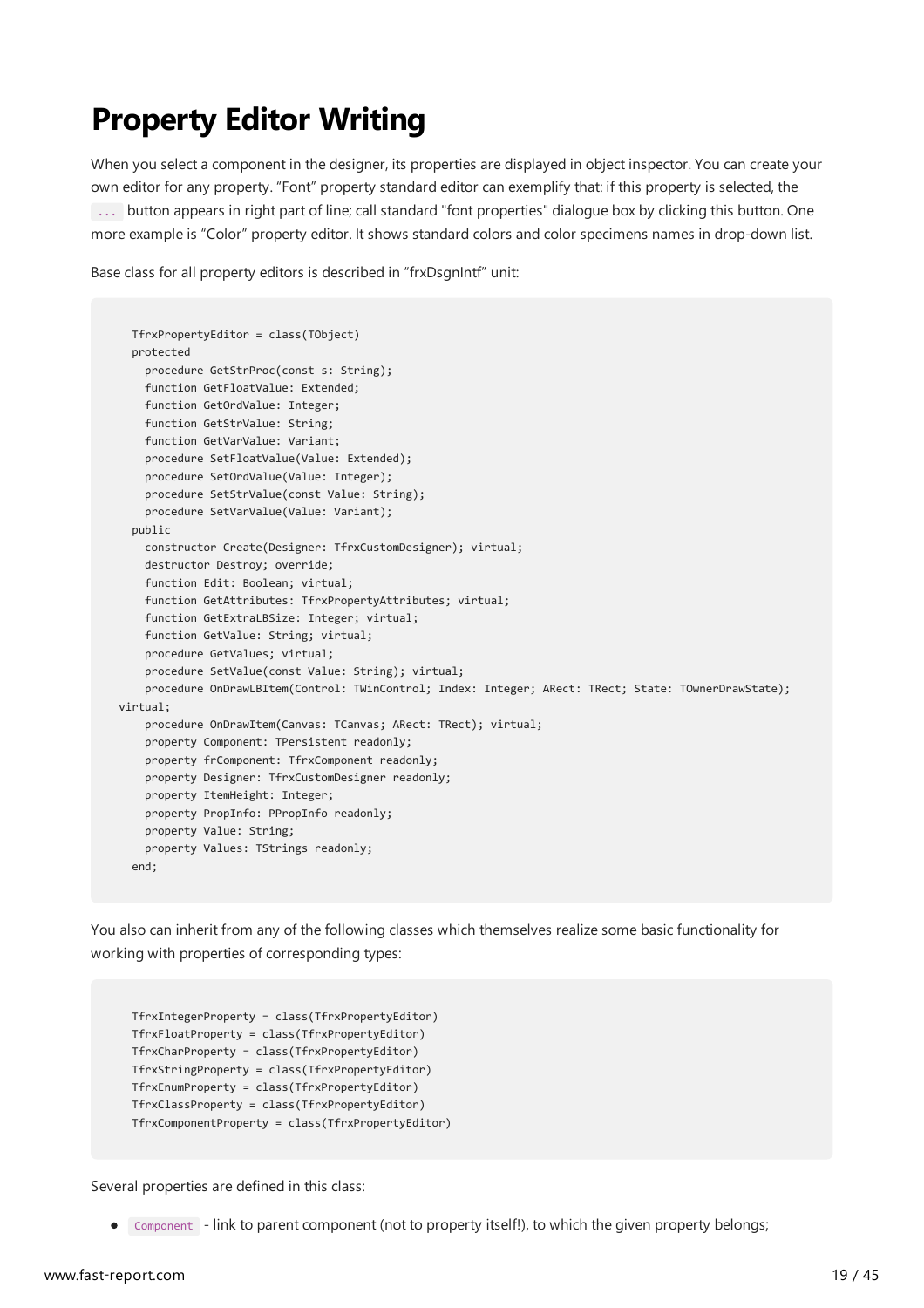- frComponent the same, but casted to TfrxComponent type (for convenience in some cases);
- Designer link to report designer;
- ItemHeight item height, in which property is displayed. It can be useful in OnDrawXXX;
- PropInfo link to PPropInfo structure, which contains information about edited property;
- Value property value displayed as string;
- Values list of values.This property is to befilled in GetValue method, if "paValueList" attributeis defined (see below).

The following methods are service ones. They can be used to get or set edited property value.

function GetFloatValue: Extended; function GetOrdValue: Integer; function GetStrValue: String; function GetVarValue: Variant; procedure SetFloatValue(Value: Extended); procedure SetOrdValue(Value: Integer); procedure SetStrValue(const Value: String); procedure SetVarValue(Value: Variant);

You should use methods, which correspond to property type. Thus, use GetOrdValue and SetOrdValue methods, if property is of "Integer" type. These methods are also used for working with property of Tobject type, since such property contains 32-bit object address. In this case, it is sufficient to do cast of the following type, for example:

MyFont := TFont(GetOrdValue)

To create your own editor, it is necessary to inherit from basic class and override one or several methods defined in public section (this depends on property type and functionality you wish to realize). One of methods you surely have to override is GetAttributes method. This method is to return set of property attributes. Attributes are defined in the following way:

TfrxPropertyAttribute = (paValueList, paSortList, paDialog, paMultiSelect, paSubProperties, paReadOnly, paOwnerDraw); TfrxPropertyAttributes = set of TfrxPropertyAttribute;

Attribute assignment is achieved as follows:

- paValueList property represents dropping down list of values. (This function is exemplified in "Color" property). If this attribute is present, GetValues method should be overridden;
- paSortList sorts list elements. It is used together with paValueList;
- paDialog property has editor. If this attribute is present, the ... button is displayed in the right part of editing line. Edit method is called on by clicking on it;
- paMultiSelect allows given property editing in some objects selected at the same time. Some properties (such as "Name", etc) do not have this attribute;
- paSubProperties property is object of TPersistent type and has its own properties, which are also should be displayed. (This function is exemplified in "Font" property);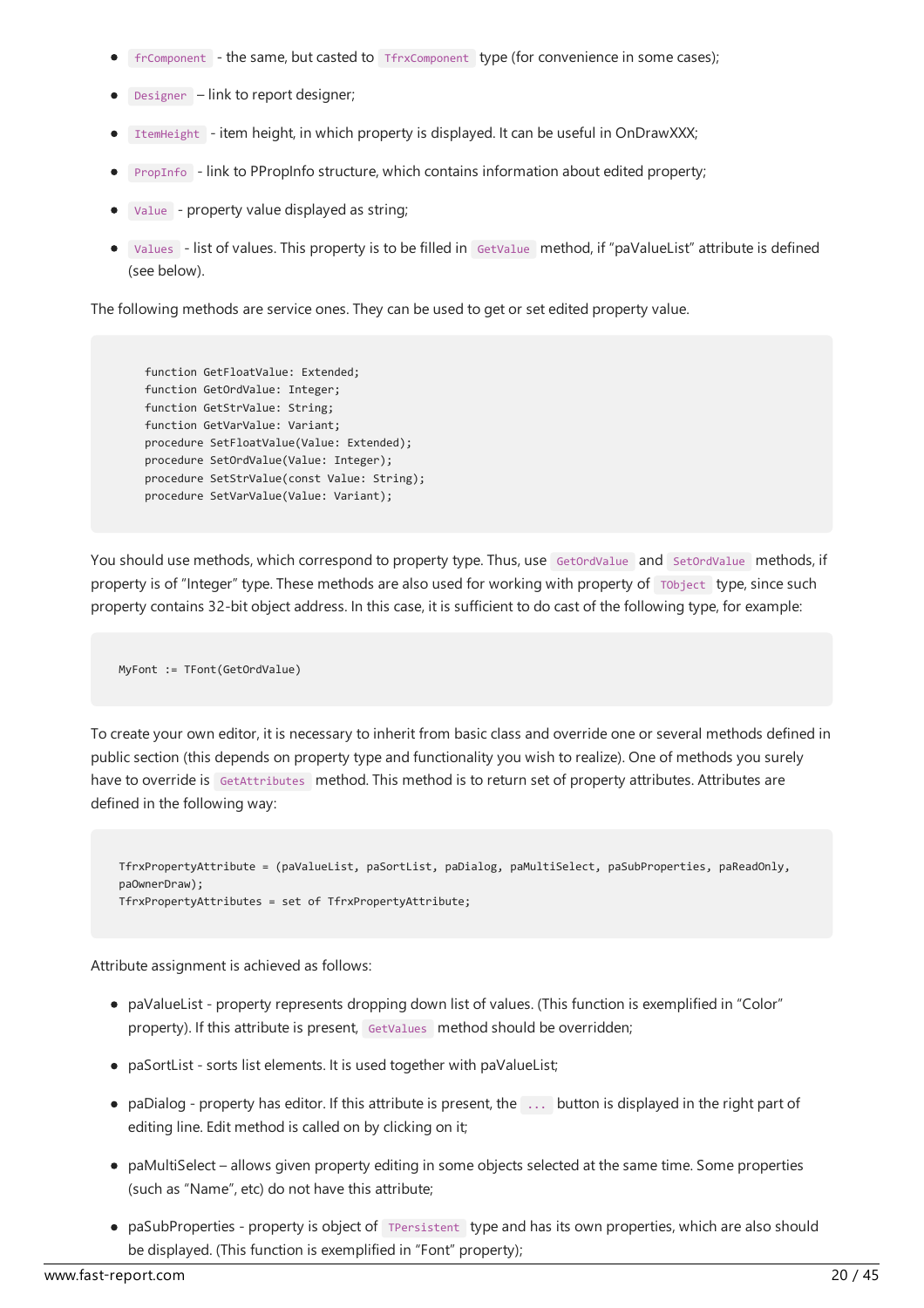- paReadOnly it is impossible to modify value in editor line. Some properties, being "Class" or "Set" types, possess this attribute;
- paOwnerDraw property value drawing is performed via OnDrawItem method. If "paValueList" attribute is defined, then drop-down list drawing is performed via OnDrawLBItem method.

Edit method is called in two cases: either by selecting property, by double-clicking its value, or (if property has paDialog attribute) by clicking the ... button.This method should return "True," if property value was modified.

GetValue method should return property valueas string (it will be displayed in object inspector). If you inherit from TfrxPropertyEditor basic class, it is necessary to override this method.

SetValue method is to set property value transferred as string. If you inherit from TfrxPropertyEditor basic class, it is necessary to override this method.

GetValues method should be overridden in case you defined "paValueList" attribute. This method should fill Values property with values.

The following three methods allow performing manual property value drawing (Color property editor works in the same way). These methods are called, if you define "paOwnerDraw" attribute.

OnDrawItem method is called when drawing property valuein object inspector (when property is not selected; otherwise its value is simply displayed in editing line). For example, Color property editor draws rectangle, filled with color according to value, to the left of property value.

GetExtraLBSize method is called in caseyou defined "paValueList" attribute.This method returns number of pixels, by which "Drop-Down List" width should be adjusted in order to find room for displayed picture. By default, this method returns value corresponding to cell height for property enveloping. If you need to deduce picture, with width larger than its height, the given method should be overridden.

OnDrawLBItem method is called when drawing string in drop-down list, if you defined paValueListattribute. In fact, this method is TListBox.OnDrawItem event handler and has the same set of parameters.

Property editor registration is performed via procedure described in frxDsgnIntf file:

procedure frxPropertyEditors.Register(PropertyType: PTypeInfo; ComponentClass: TClass; const PropertyName: String; EditorClass: TfrxPropertyEditorClass);

- PropertyType- information about property type, transferred via "TypeInfo" system function, for example TypeInfo(String);
- $\bullet$  ComponentClass component name, with property you want to edit (may be nil);
- PropertyName name of property you want to edit (may be blank string);
- EditorClass property editor name

It is necessary to specify "PropertyType" parameter only. "ComponentClass" and/or "PropertyName" parameters may be blank.This allows to register editor either to any property of PropertyTypetype, to any property of concrete ComponentClass components and its successors, or to PropertyName concrete property of concrete component (or any component, if ComponentClass parameter is blank).

Let us examine three property editors examples. Editor code, according to FastReport requirements, can be placed in a file having the same name as file with code of the component, and adding the Editor suffix.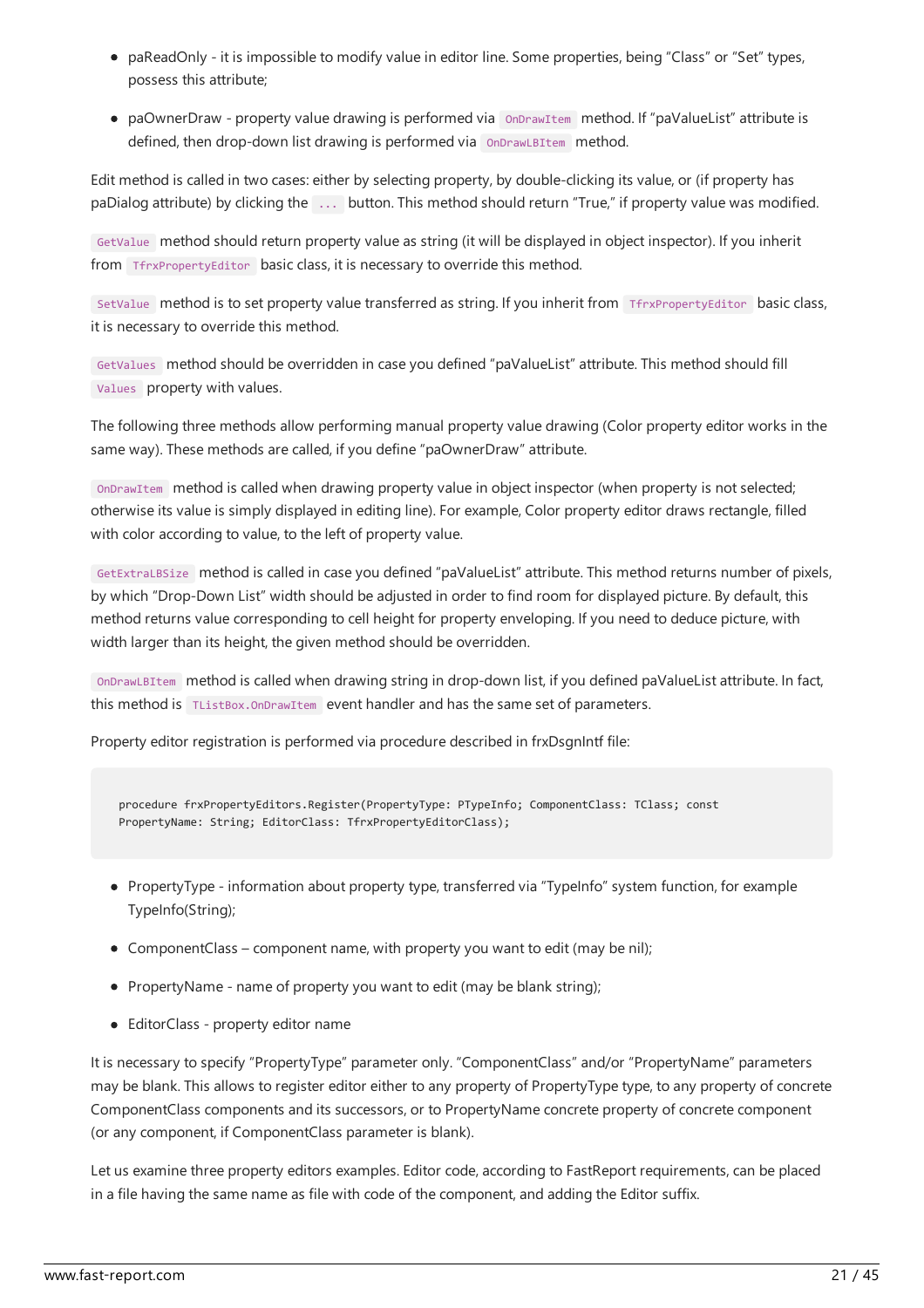```
{ TFont property editor displays editor button(...) }
{ inherit from ClassProperty }
type
TfrxFontProperty = class(TfrxClassProperty)
 public
   function Edit: Boolean; override;
   function GetAttributes: TfrxPropertyAttributes; override;
 end;
function TfrxFontProperty.GetAttributes: TfrxPropertyAttributes;
begin
 { property has nested properties and editor. It cannot be edited manually }
 Result := [paMultiSelect, paDialog, paSubProperties, paReadOnly];
end;
function TfrxFontProperty.Edit: Boolean;
var
 FontDialog: TFontDialog;
begin
 { create standard dialogue }
 FontDialog := TFontDialog.Create(Application);
 try
   { take property value }
   FontDialog.Font := TFont(GetOrdValue);
   FontDialog.Options := FontDialog.Options + [fdForceFontExist];
   { display dialogue }
   Result := FontDialog.Execute;
    { bind new value }
   if Result then
     SetOrdValue(Integer(FontDialog.Font));
 finally
   FontDialog.Free;
 end;
end;
{ registration }
frxPropertyEditors.Register(TypeInfo(TFont), nil, '', TfrxFontProperty);
{ TFont.Name property editor displays drop-down list of available fonts }
{ inherit from StringProperty, as property is of string type }
type
 TfrxFontNameProperty = class(TfrxStringProperty)
 public
   function GetAttributes: TfrxPropertyAttributes; override;
    procedure GetValues; override;
 end;
function TfrxFontNameProperty.GetAttributes: TfrxPropertyAttributes;
begin
 Result := [paMultiSelect, paValueList];
end;
procedure TfrxFontNameProperty.GetValues;
begin
 Values.Assign(Screen.Fonts);
end;
{ registration }
```
frxPropertyEditors.Register(TypeInfo(String), TFont, 'Name', TfrxFontNameProperty);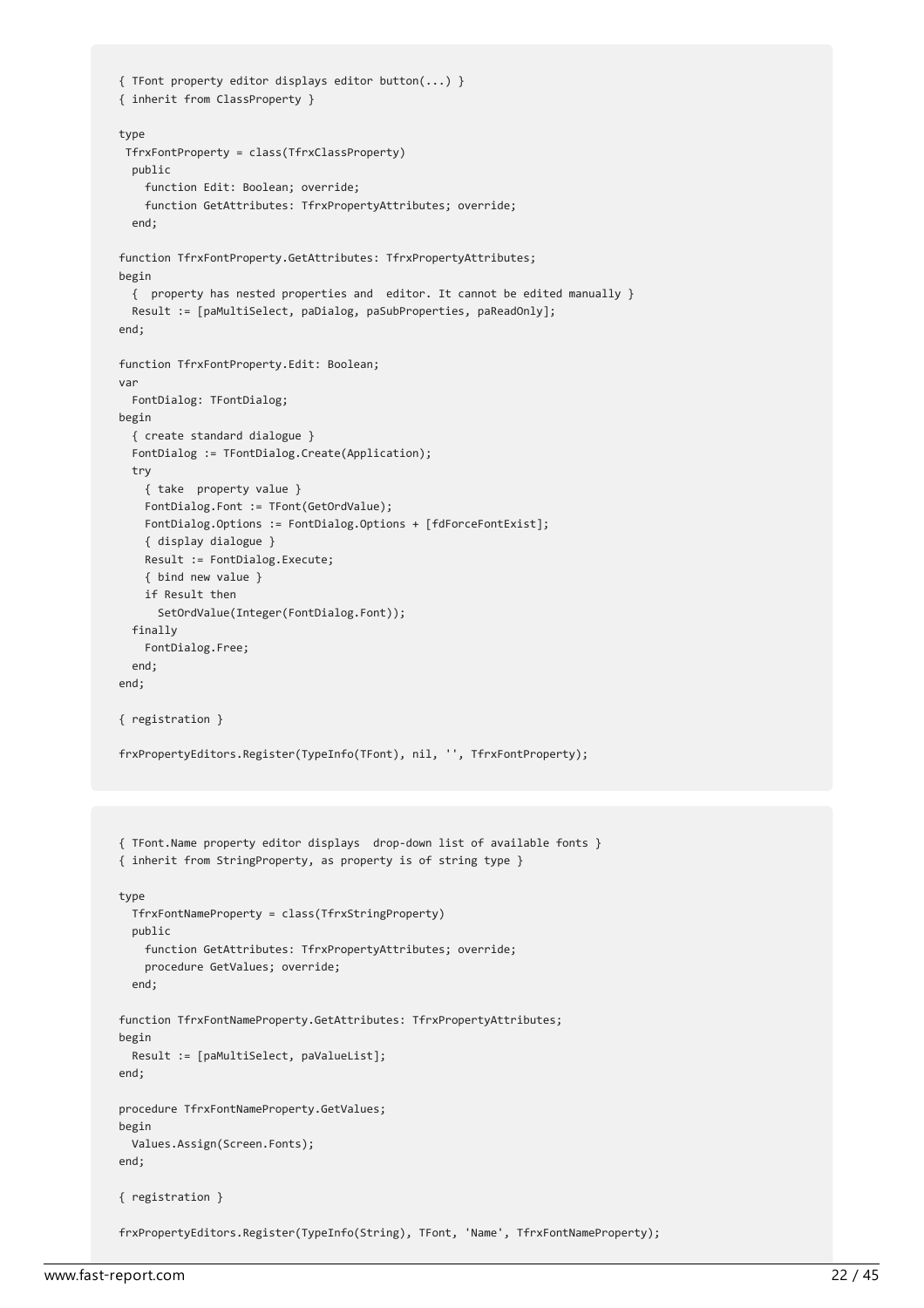```
{ TPen.Style property editor displays picture, which is pattern of selected style }
type
 TfrxPenStyleProperty = class(TfrxEnumProperty)
 public
    function GetAttributes: TfrxPropertyAttributes; override;
   function GetExtraLBSize: Integer; override;
    procedure OnDrawLBItem(Control: TWinControl; Index: Integer;
     ARect: TRect; State: TOwnerDrawState); override;
    procedure OnDrawItem(Canvas: TCanvas; ARect: TRect); override;
  end;
function TfrxPenStyleProperty.GetAttributes: TfrxPropertyAttributes;
begin
 Result := [paMultiSelect, paValueList, paOwnerDraw];
end;
{ method draws thick horizontal line with selected style }
procedure HLine(Canvas: TCanvas; X, Y, DX: Integer);
var
 i: Integer;
begin
 with Canvas do
 begin
   Pen.Color := clBlack;
   for i := 0 to 1 do
   begin
     MoveTo(X, Y - 1 + i);
     LineTo(X + DX, Y - 1 + i);end;
 end;
end;
{ drawing drop-down list }
procedure TfrxPenStyleProperty.OnDrawLBItem(Control: TWinControl; Index: Integer; ARect: TRect; State:
TOwnerDrawState);
begin
 with TListBox(Control), TListBox(Control).Canvas do
 begin
    FillRect(ARect);
    TextOut(ARect.Left + 40, ARect.Top + 1, TListBox(Control).Items[Index]);
    Pen.Color := clGray;
   Brush.Color := clWhite;
   Rectangle(ARect.Left + 2, ARect.Top + 2, ARect.Left + 36, ARect.Bottom - 2);
   Pen.Style := TPenStyle(Index);
   HLine(TListBox(Control).Canvas, ARect.Left + 3, ARect.Top + (ARect.Bottom - ARect.Top) div 2, 32);
   Pen.Style := psSolid;
 end;
end;
{ drawing property value }
procedure TfrxPenStyleProperty.OnDrawItem(Canvas: TCanvas; ARect: TRect);
begin
 with Canvas do
 begin
   TextOut(ARect.Left + 38, ARect.Top, Value);
   Pen.Color := clGray;
   Brush.Color := clWhite;
   Rectangle(ARect.Left, ARect.Top + 1, ARect.Left + 34, ARect.Bottom - 4);
   Pen.Color := clBlack;
   Pen.Style := TPenStyle(GetOrdValue);
   HLine(Canvas, ARect.Left + 1, ARect.Top + (ARect.Bottom - ARect.Top) div 2 - 1, 32);
   Pen.Style := psSolid;
 end;
end;
```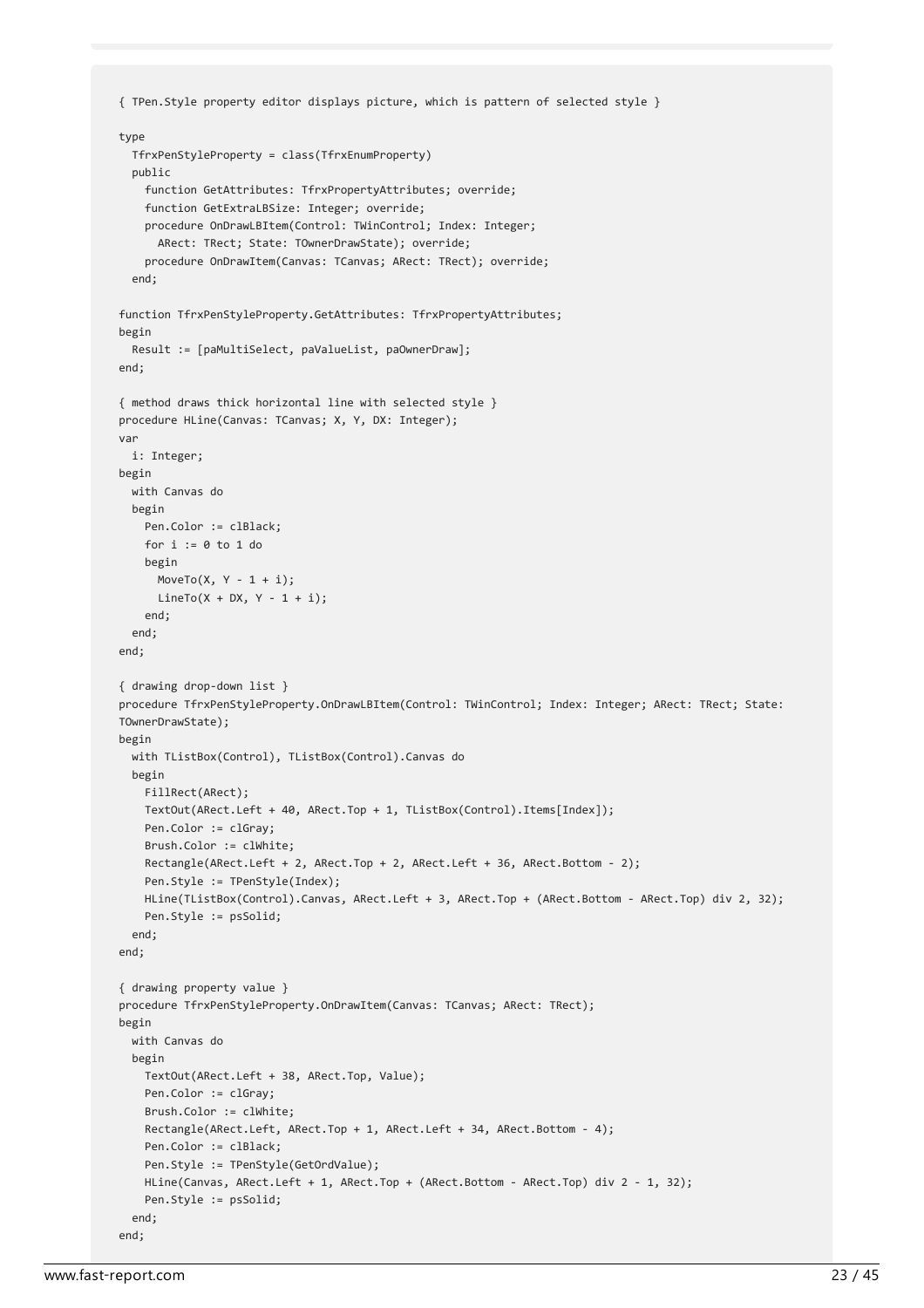```
{ return picture width }
function TfrxPenStyleProperty.GetExtraLBSize: Integer;
begin
 Result := 36;
end;
```
{ registration } frxPropertyEditors.Register(TypeInfo(TPenStyle), TPen, 'Style', TfrxPenStyleProperty);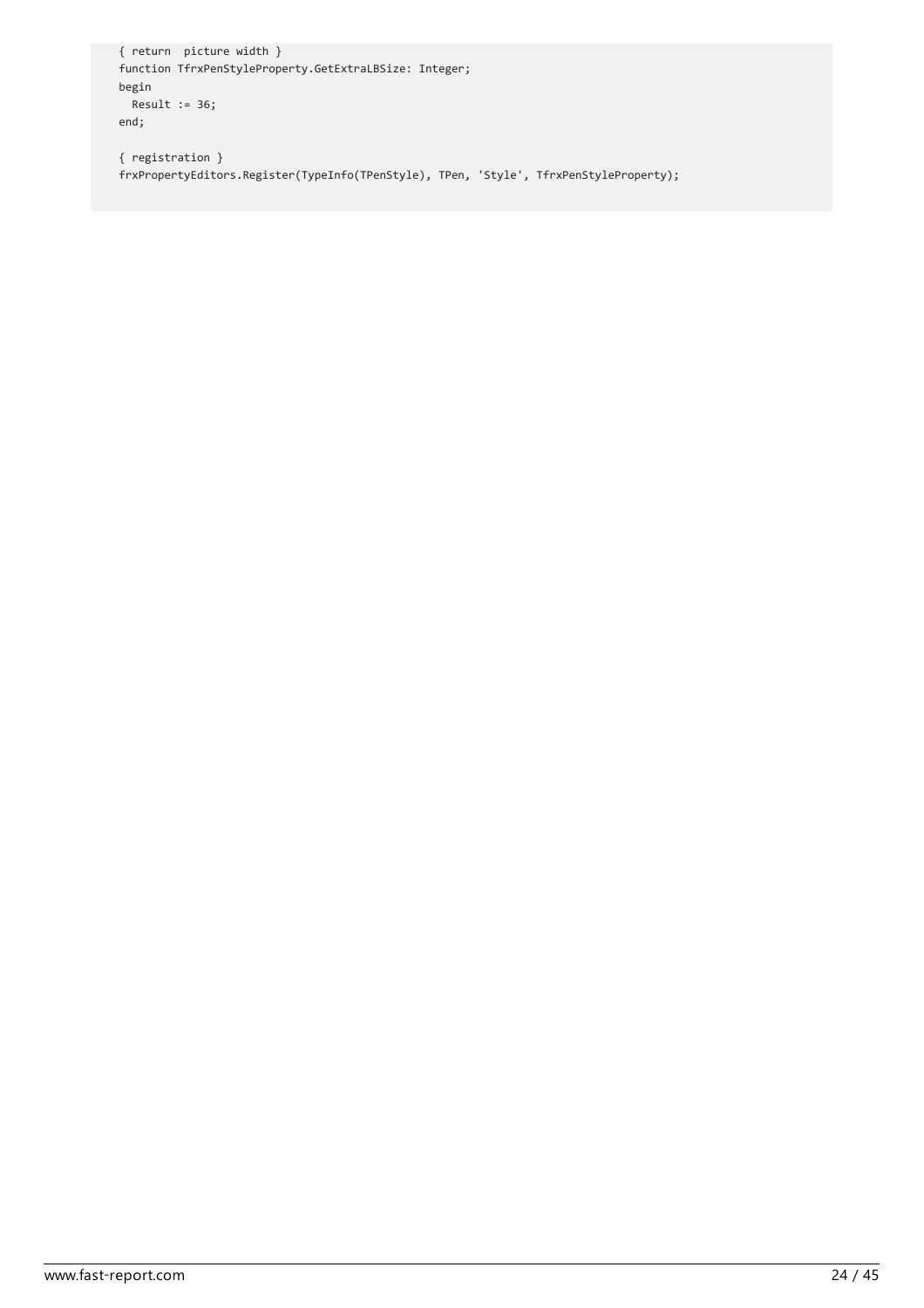# Custom DB Engines Writing

FastReport allows building reports not only on the basis of data defined in application. You can define your own data sources (connections to DB, queries) right in report as well. FastReport is supplied with engines for ADO, BDE, IBX, DBX, FIB. You can create your own engine, and then connect it to FastReport.

The illustration below shows classes hierarchy intended for creating DB engines. New engine components are highlighted with green color.



As you can see, a standard set of DB engine components includes Database, Table and Query. You can create all these components or some of them (for example, many DB have no component of Table type). You can also create components, which are not included in the standard set (for example, StoredProc ).

Let us examine the basic classes in detail.

TfrxDialogComponent is the basic class for all non-visual components, which can be placed on a FastReport report design dialogue form. There are not any important properties or methods defined in it.

TfrxCustomDatabase class is basic class for DB components of "Database" type.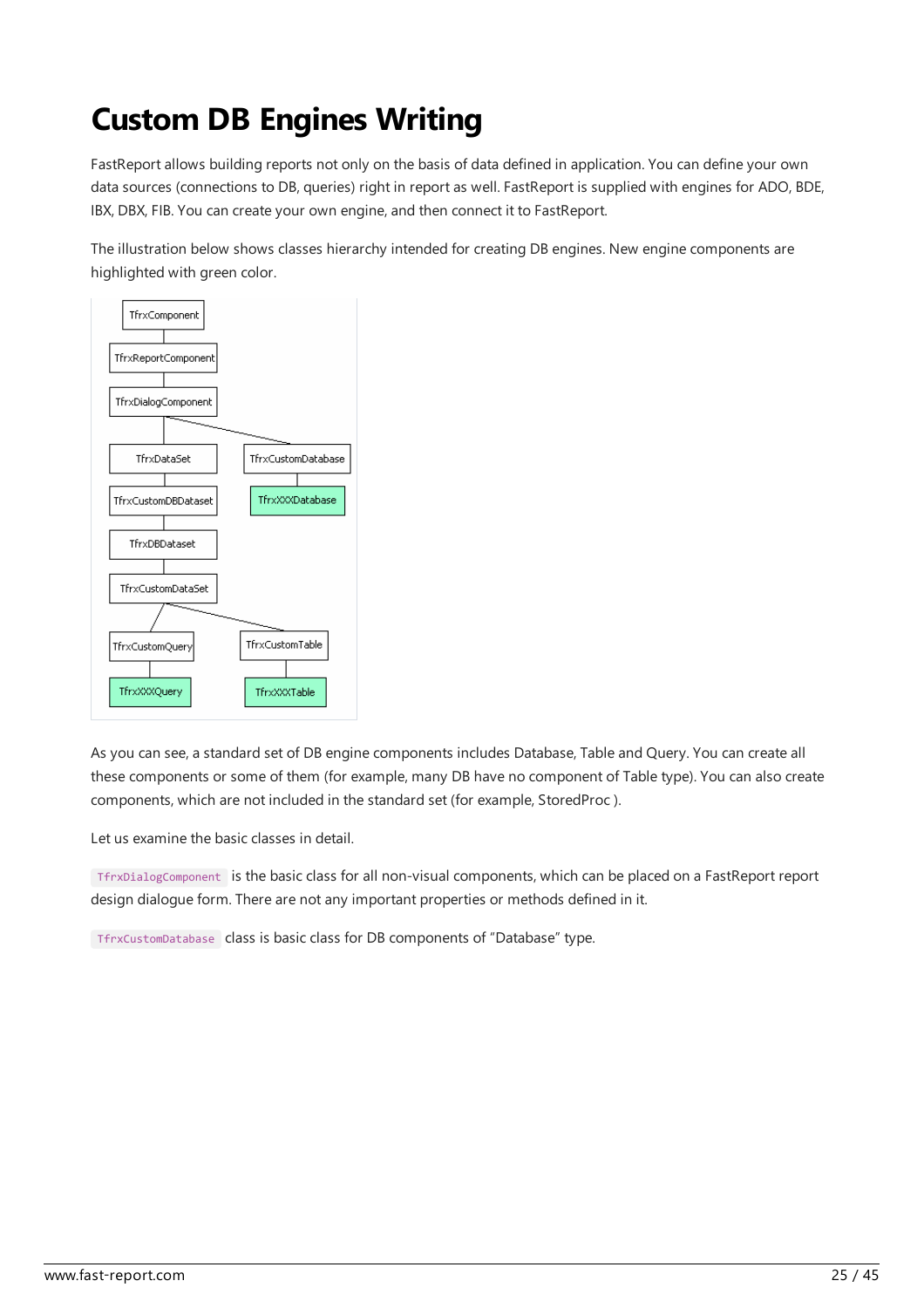```
TfrxCustomDatabase = class(TfrxDialogComponent)
protected
 procedure SetConnected(Value: Boolean); virtual;
 procedure SetDatabaseName(const Value: String); virtual;
 procedure SetLoginPrompt(Value: Boolean); virtual;
 procedure SetParams(Value: TStrings); virtual;
 function GetConnected: Boolean; virtual;
 function GetDatabaseName: String; virtual;
 function GetLoginPrompt: Boolean; virtual;
 function GetParams: TStrings; virtual;
public
  procedure SetLogin(const Login, Password: String); virtual;
  property Connected: Boolean read GetConnected write SetConnected default False;
  property DatabaseName: String read GetDatabaseName write SetDatabaseName;
 property LoginPrompt: Boolean read GetLoginPrompt write SetLoginPrompt default True;
 property Params: TStrings read GetParams write SetParams;
end;
```
The following properties are defined in this class:

- Connected whether DB connection is active;
- DatabaseName database name;
- $\bullet$  LoginPrompt whether to ask login when connecting to DB;
- Params connection parameters.

From the given class a component of TDatabase type is inherited. For its creation it is necessary to override all virtual methods and place the necessary properties in the to published section. Also it is necessary to add properties specific for your component.

TfrxDataset , TfrxCustomDBDataset , TfrxDBDataset classes providethefunctions of data access.FastReport core uses these components for navigation and addressing data entering fields. In this case they are part of common hierarchy and are of no interest to us.

TfrxCustomDataSet is a basic class of DB components derived from TDataSet . Components, inherited from this class are "Query," "Table," and "StoredProc" clones. As a matter of fact, this class wraps over TDataSet.

```
TfrxCustomDataset = class(TfrxDBDataSet)
protected
 procedure SetMaster(const Value: TDataSource); virtual;
 procedure SetMasterFields(const Value: String); virtual;
public
 property DataSet: TDataSet;
 property Fields: TFields readonly;
 property MasterFields: String;
 property Active: Boolean;
published
 property Filter: String;
 property Filtered: Boolean;
 property Master: TfrxDBDataSet;
end;
```
The following properties are defined in the class:

- $\bullet$  DataSet is a link to buried object of TDataSet type;
- **•** Fields is a link to DataSet.Fields;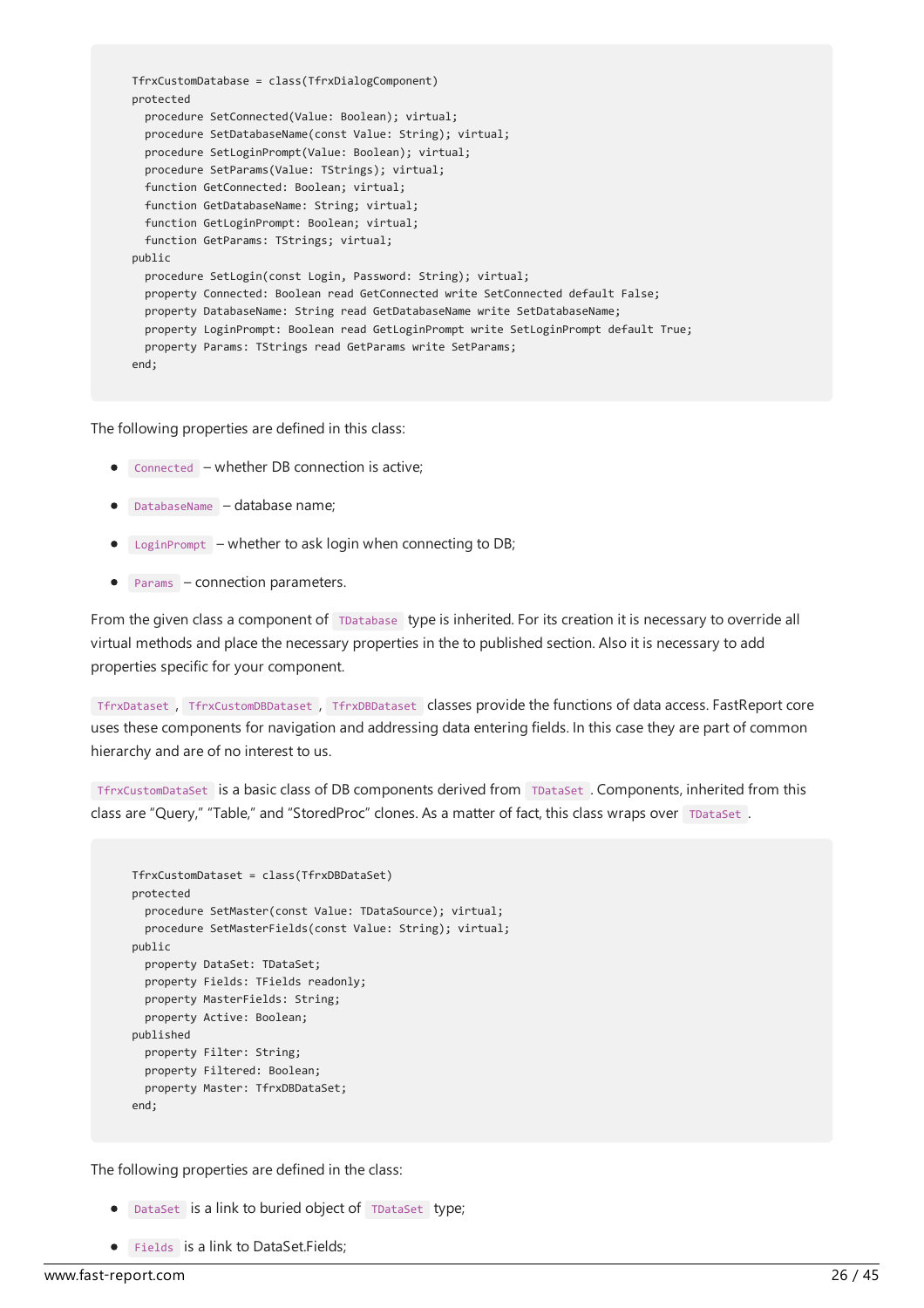- Active whether data set is active;
- Filter expression for filtering;
- $\bullet$  Filtered whether filtering is active;
- $\bullet$  Master is a link to master dataset in master-detail relationship.
- $\bullet$  MasterFields is list of fields like field1=field2. Used for master-detail relations.

TfrxCustomTable – basic class for DB components of Tabletype. Class covers component of Tableclass.

```
TfrxCustomTable = class(TfrxCustomDataset)
protected
  function GetIndexFieldNames: String; virtual;
 function GetIndexName: String; virtual;
 function GetTableName: String; virtual;
 procedure SetIndexFieldNames(const Value: String); virtual;
 procedure SetIndexName(const Value: String); virtual;
  procedure SetTableName(const Value: String); virtual;
published
  property MasterFields;
  property TableName: String read GetTableName write SetTableName;
  property IndexName: String read GetIndexName write SetIndexName;
 property IndexFieldNames: String read GetIndexFieldNames write SetIndexFieldNames;
end;
```
The following properties are defined in class:

- TableName table name;
- $\bullet$  IndexName index name;
- $\bullet$  IndexFieldNames index field names.

Component of Table type is inherited from this class. For its creation it is necessary to define required properties, Database as usual. Also it is necessary to override virtual means from TfrxCustomDataset, TfrxCustomTable classes.

TfrxCustomQuery is basic class for DB components of "Query" type.This class is cover for Query typecomponent.

```
TfrxCustomQuery = class(TfrxCustomDataset)
protected
  procedure SetSQL(Value: TStrings); virtual; abstract;
  function GetSQL: TStrings; virtual; abstract;
public
 procedure UpdateParams; virtual; abstract;
published
 property Params: TfrxParams;
 property SQL: TStrings;
end;
```
sQL and Params properties (which are general for all Query components) are defined in the class. Since different Query components have different parameters realization (for example, TParams and TParameters ), "Params" property has TfrxParams type and is a wrapper for concrete parameters type.

The following methods are defined in this class:

SetSQL is to set sQL component property of "Query" type;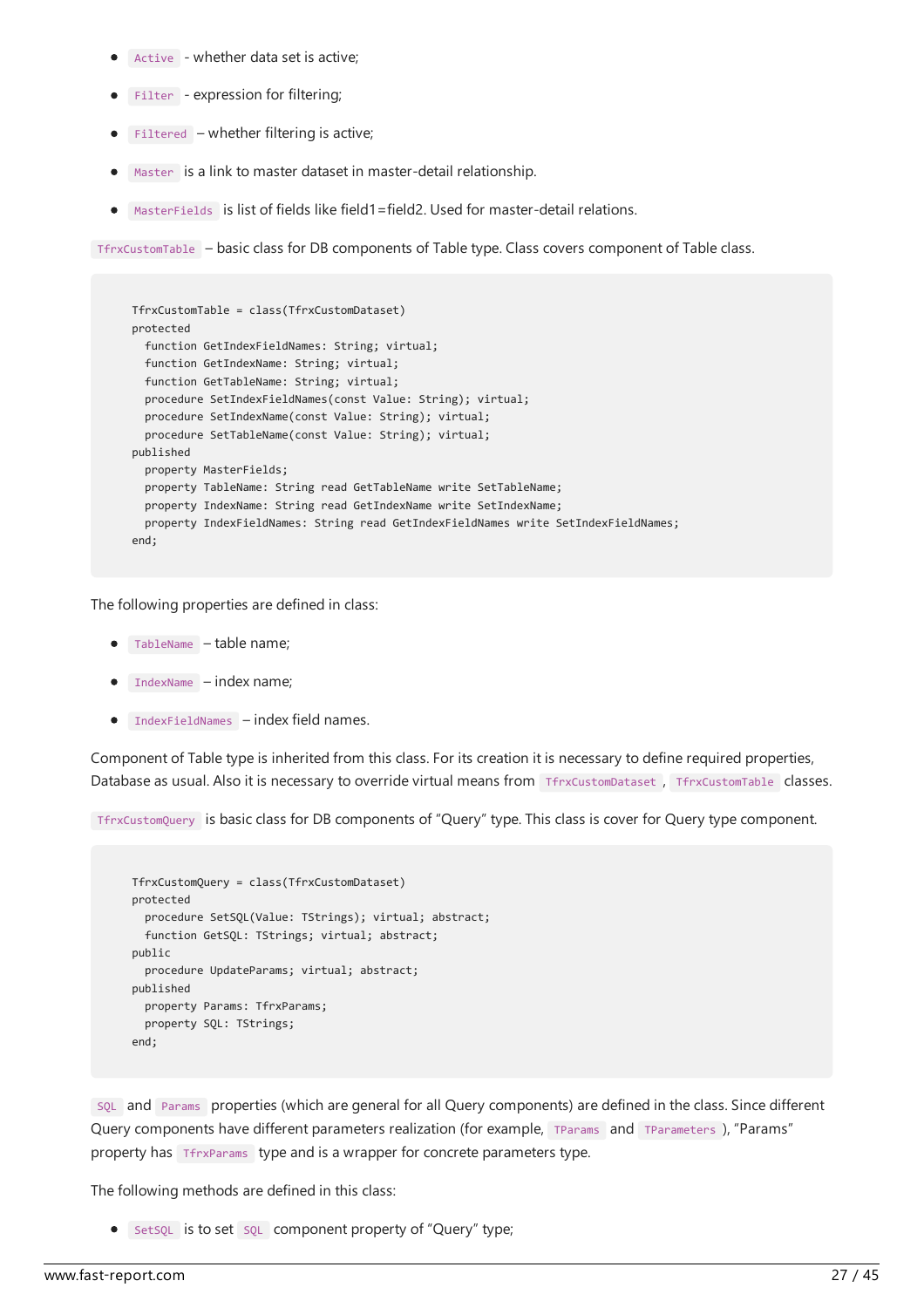- **•** GetsQL is to get sQL component property of "Query" type;
- UpdateParams is to copy parameters values into component of Query type. If Query component parameters are of TParams type, copying is performed via frxParamsToTParams standard procedure.

Let us illustrate DB engine creation using the IBX example. Full engine original text can be found in SOURCE\IBX directory. Below are some quotations from source text with our comments.

IBX components around which we will build the wrapper are TIBDatabase, TIBTable, and TIBQuery. Accordingly, our components will be named TfrxIBXDatabase , TfrxIBXTable and TfrxIBXQuery .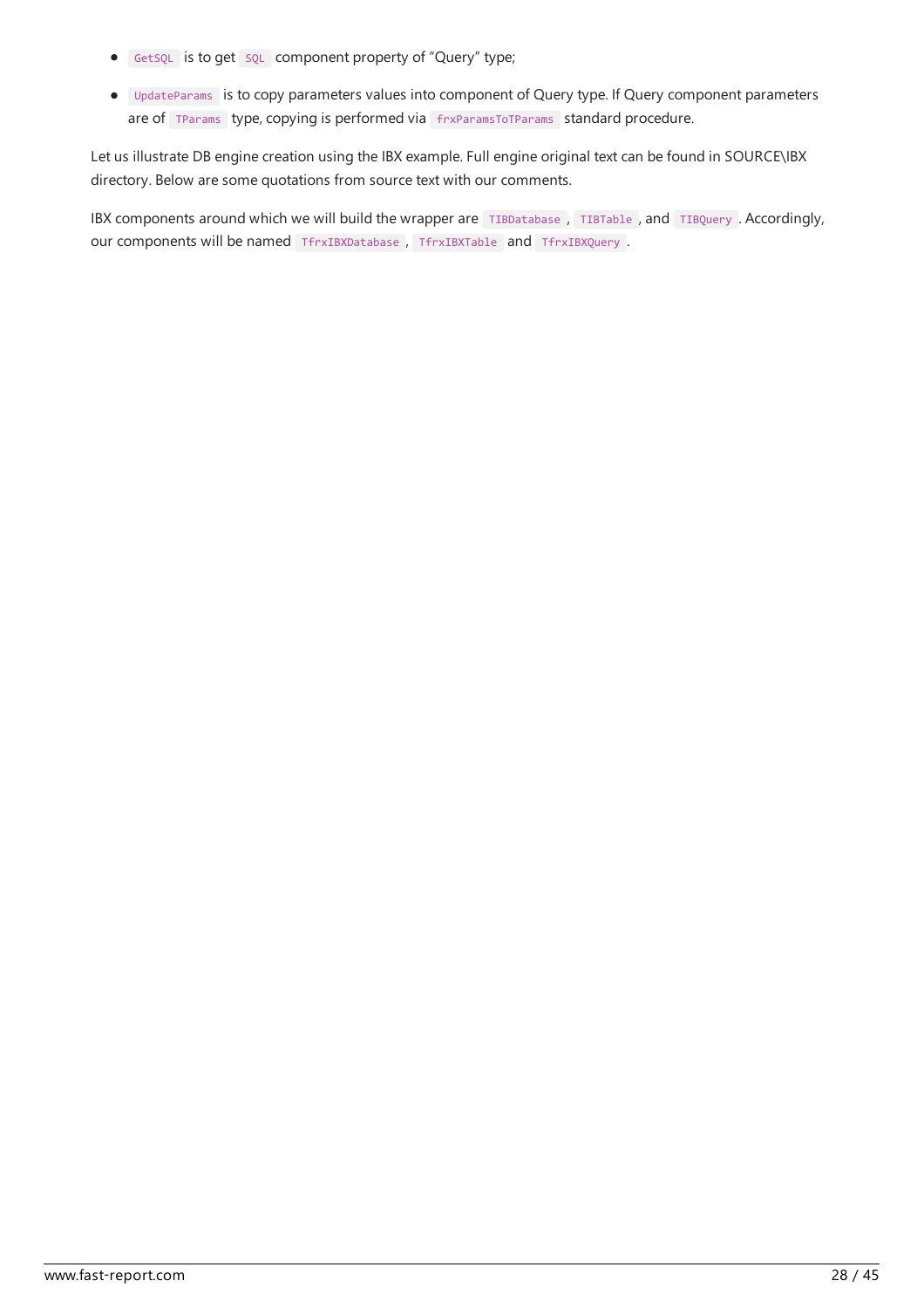#### Component for Delphi palette

 $TfrxIBXComponents$  is the first component we should create; it will be placed into FastReport component palette when registering engine (in the Delphi environment). As soon as this component is placed into a project. Delphi automatically adds link to our engine unit into "Uses" list. One should assign one more task in this component, i.e. to define DefaultDatabase property in it, which refers to existing connection to DB. By default, all TfrxIBXTable and TfrxIBXQuery components will refer to this connection. It is necessary to inherit component from TfrxDBComponents class:

```
TfrxDBComponents = class(TComponent)
public
 function GetDescription: String; virtual; abstract;
end;
```
Description should be returned by one function only, for example "IBX Components". TfrxIBXComponents component implementation is as follows:

```
type
 TfrxIBXComponents = class(TfrxDBComponents)
 private
   FDefaultDatabase: TIBDatabase;
   FOldComponents: TfrxIBXComponents;
 public
   constructor Create(AOwner: TComponent); override;
   destructor Destroy; override;
   function GetDescription: String; override;
 published
    property DefaultDatabase: TIBDatabase read FDefaultDatabase write FDefaultDatabase;
 end;
var
 IBXComponents: TfrxIBXComponents;
constructor TfrxIBXComponents.Create(AOwner: TComponent);
begin
 inherited;
 FOldComponents := IBXComponents;
 IBXComponents := Self;
end;
destructor TfrxIBXComponents.Destroy;
begin
 if IBXComponents = Self then
   IBXComponents := FOldComponents;
 inherited;
end;
function TfrxIBXComponents.GetDescription: String;
begin
 Result := 'IBX';
end;
```
We define IBXComponents global variable, which will refer to TfrxIBXComponents component copy. If you place component into project several times (though it is senseless), you will nevertheless be able to save link to previous component and restore it after deleting component.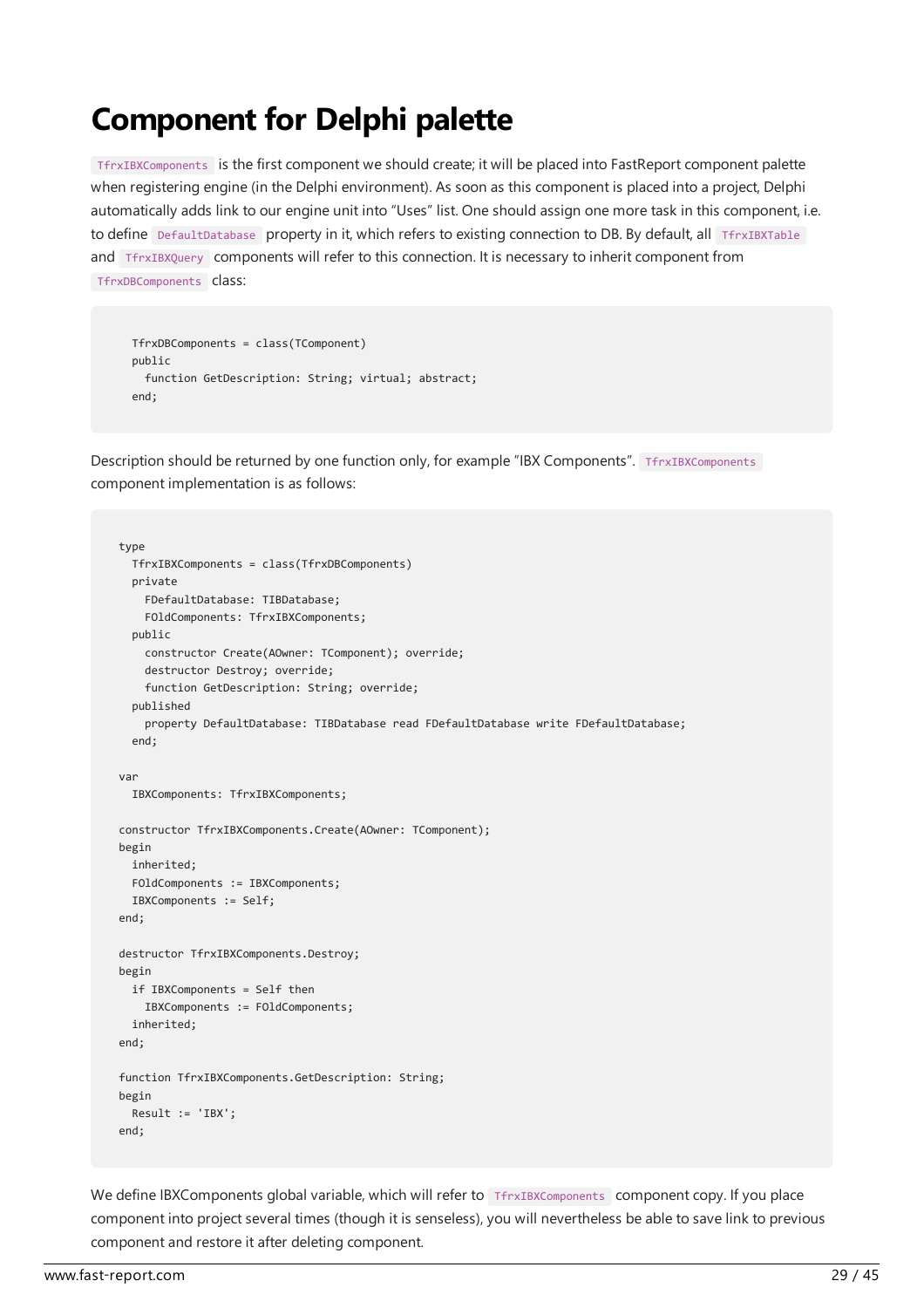A link to connection to DB, which already exists in project, can be placed into DefaultDatabase property. The way we will write TfrxIBXTable, TfrxIBXQuery components allows them to use this connection by default (actually, this is what we need IBXComponents global variable for).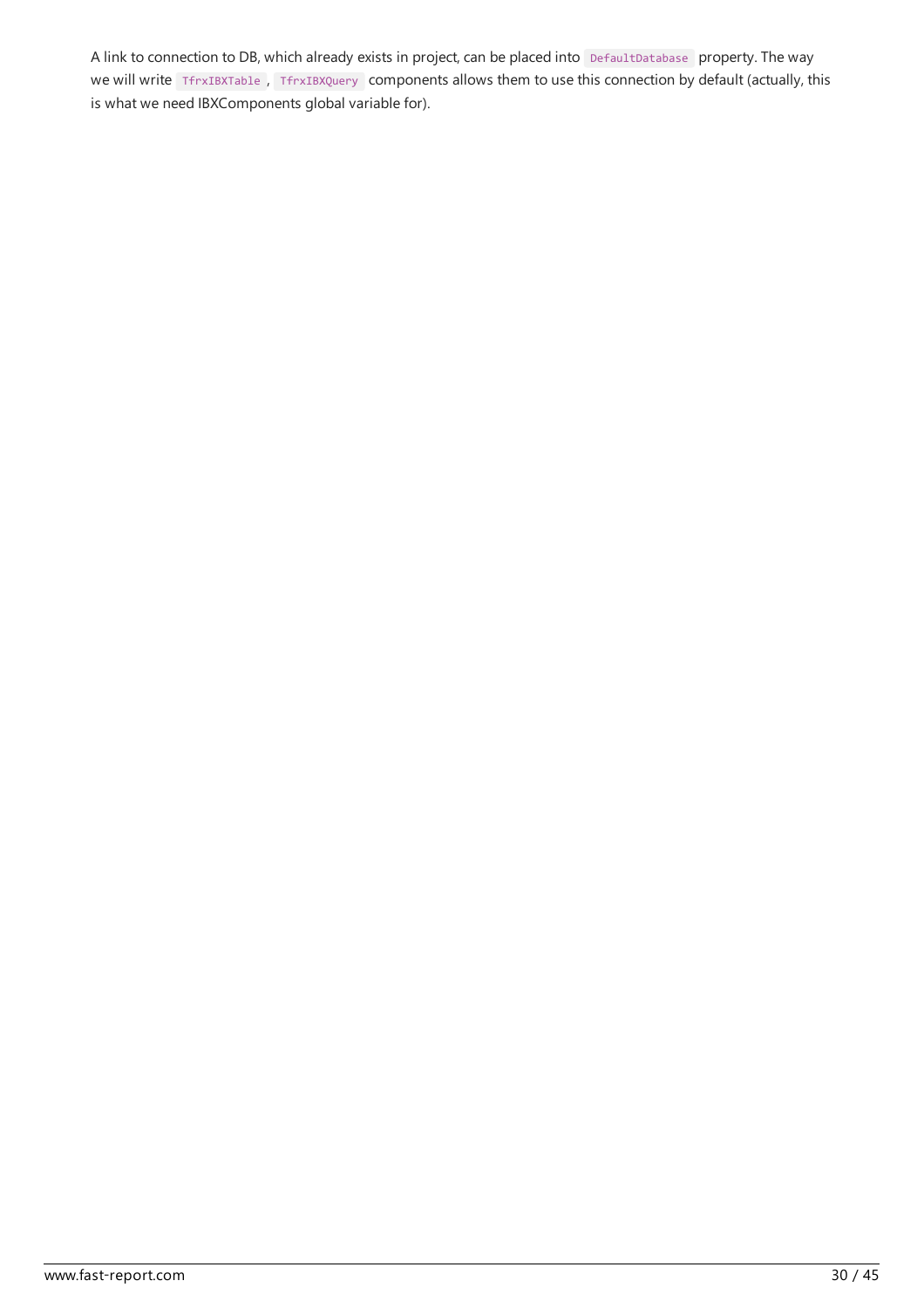#### Database component

The following component is TfrxIBXDatabase one. It represents a wrapper over TIBDatabase.

```
TfrxIBXDatabase = class(TfrxCustomDatabase)
  private
   FDatabase: TIBDatabase;
    FTransaction: TIBTransaction;
   function GetSQLDialect: Integer;
    procedure SetSQLDialect(const Value: Integer);
 protected
    procedure SetConnected(Value: Boolean); override;
    procedure SetDatabaseName(const Value: String); override;
   procedure SetLoginPrompt(Value: Boolean); override;
   procedure SetParams(Value: TStrings); override;
   function GetConnected: Boolean; override;
   function GetDatabaseName: String; override;
   function GetLoginPrompt: Boolean; override;
   function GetParams: TStrings; override;
 public
   constructor Create(AOwner: TComponent); override;
   destructor Destroy; override;
   class function GetDescription: String; override;
   procedure SetLogin(const Login, Password: String); override;
   property Database: TIBDatabase read FDatabase;
 published
    { list TIBDatabase properties. Note – some properties are already exist in base class }
    property DatabaseName;
   property LoginPrompt;
   property Params;
    property SQLDialect: Integer read GetSQLDialect write SetSQLDialect;
    { Connected property should be placed last! }
    property Connected;
  end;
constructor TfrxIBXDatabase.Create(AOwner: TComponent);
begin
 inherited;
  { create component – connection }
 FDatabase := TIBDatabase.Create(nil);
 { create component - transaction (specificity of IBX) }
 FTransaction := TIBTransaction.Create(nil);
 FDatabase.DefaultTransaction := FTransaction;
  { do not forget this line! }
 Component := FDatabase;
end;
destructor TfrxIBXDatabase.Destroy;
begin
 { delete transaction }
 FTransaction.Free;
 { connection will be deleted automatically in parent class }
 inherited;
end;
{ component description will be displayed next to icon in objects toolbar }
class function TfrxIBXDatabase.GetDescription: String;
begin
 Result := 'IBX Database';
end;
{ redirect component properties to cover properties and vice versa }
function TfrxIBXDatabase.GetConnected: Boolean;
```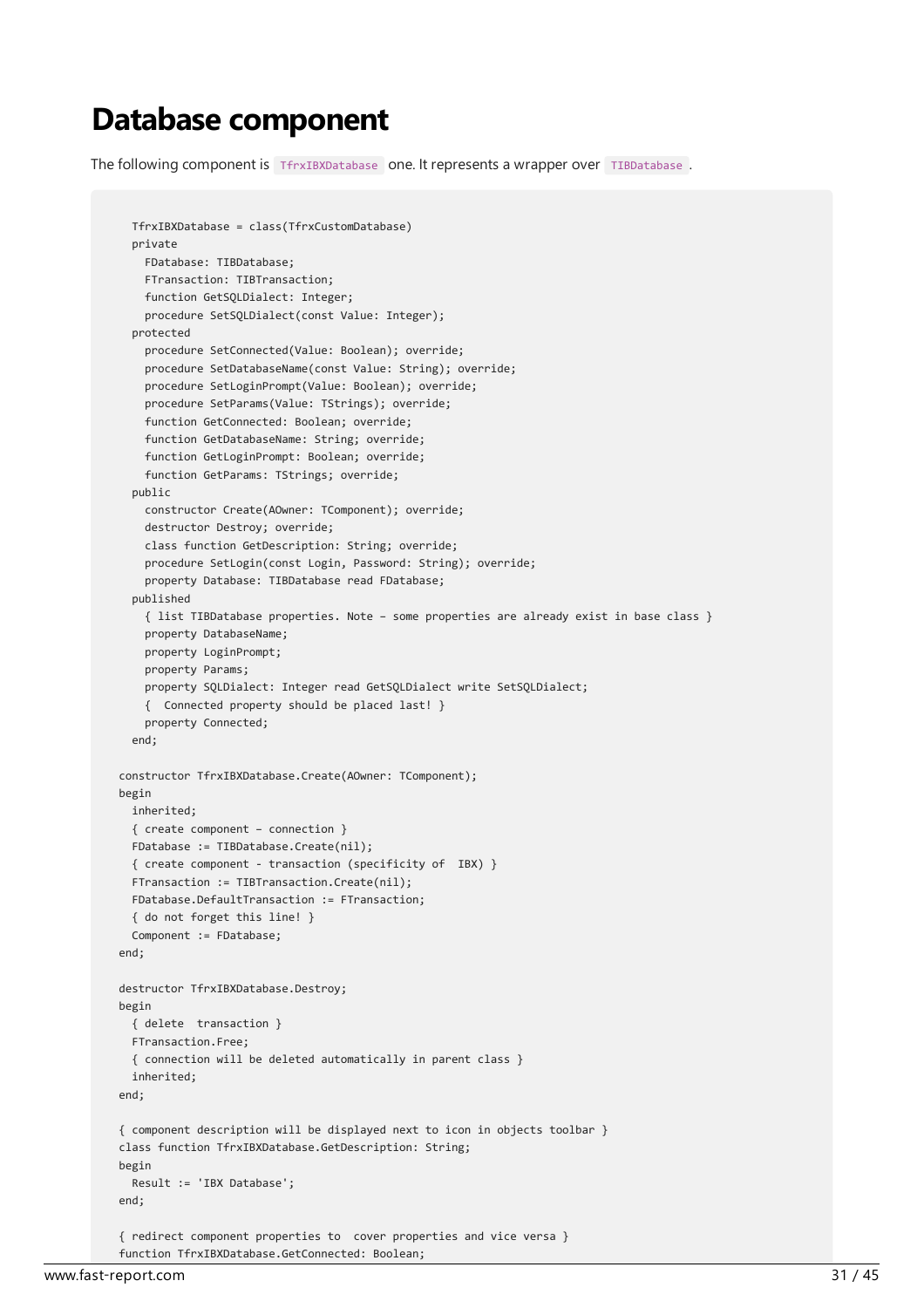```
begin
 Result := FDatabase.Connected;
end;
function TfrxIBXDatabase.GetDatabaseName: String;
begin
 Result := FDatabase.DatabaseName;
end;
function TfrxIBXDatabase.GetLoginPrompt: Boolean;
begin
 Result := FDatabase.LoginPrompt;
end;
function TfrxIBXDatabase.GetParams: TStrings;
begin
 Result := FDatabase.Params;
end;
function TfrxIBXDatabase.GetSQLDialect: Integer;
begin
 Result := FDatabase.SQLDialect;
end;
procedure TfrxIBXDatabase.SetConnected(Value: Boolean);
begin
 FDatabase.Connected := Value;
 FTransaction.Active := Value;
end;
procedure TfrxIBXDatabase.SetDatabaseName(const Value: String);
begin
 FDatabase.DatabaseName := Value;
end;
procedure TfrxIBXDatabase.SetLoginPrompt(Value: Boolean);
begin
 FDatabase.LoginPrompt := Value;
end;
procedure TfrxIBXDatabase.SetParams(Value: TStrings);
begin
 FDatabase.Params := Value;
end;
procedure TfrxIBXDatabase.SetSQLDialect(const Value: Integer);
begin
 FDatabase.SQLDialect := Value;
end;
{ this method is used by DB connection wizard }
procedure TfrxIBXDatabase.SetLogin(const Login, Password: String);
begin
 Params.Text := 'user_name=' + Login + #13#10 + 'password=' + Password;
end;
```
As you can see, this is not that complicated. We create FDatabase: TIBDatabase object, and then define properties we want the designer to have. "Get" and "Set" methods are written for each property.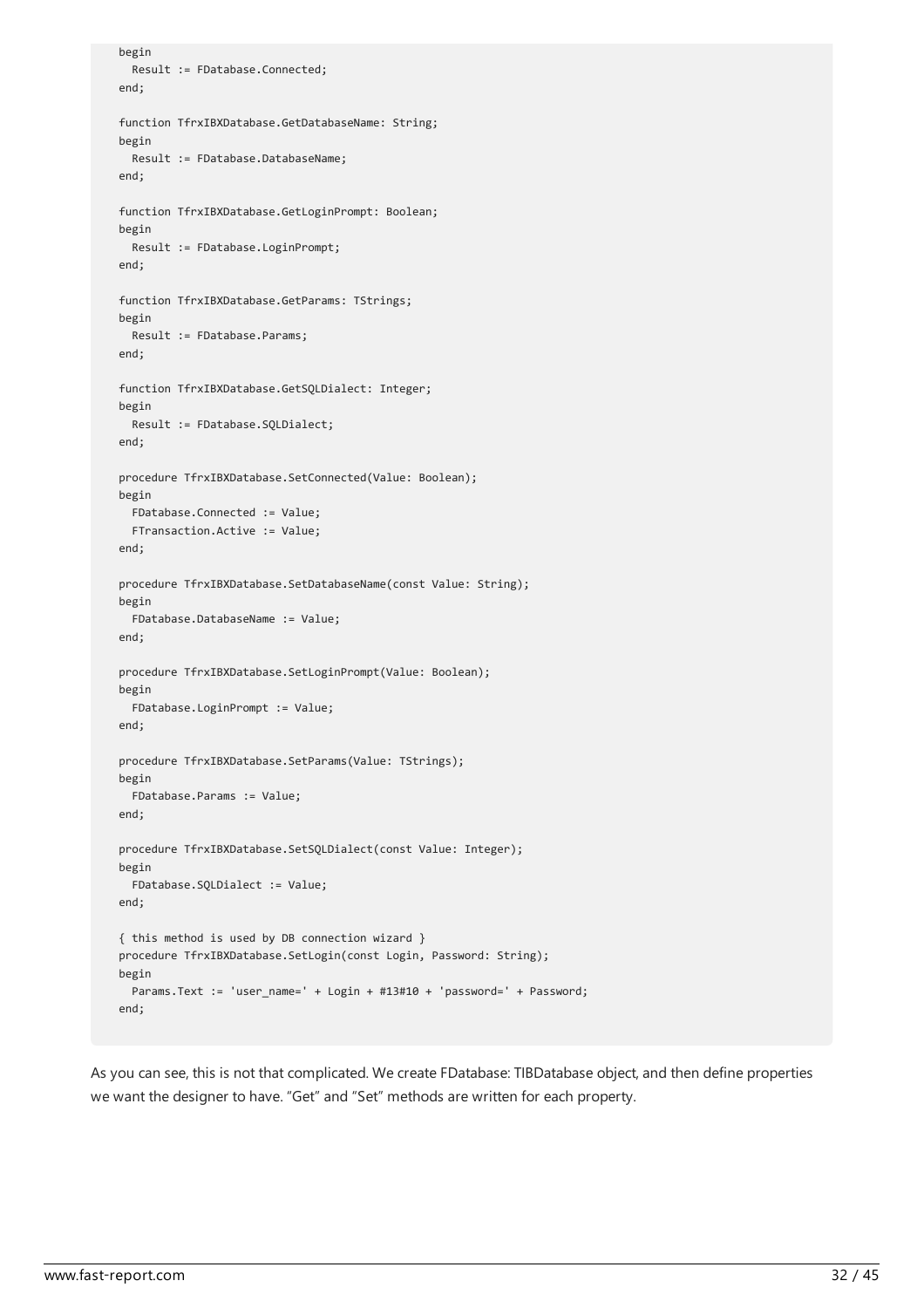#### Table component

Next component is TfrxIBXTable . It inherits from TfrxCustomDataSet standard class. All basic functionality (operating with list of fields, master-detail, basic properties) is already realized in basic class.We only need to define properties, which are specific to the given component.

```
TfrxIBXTable = class(TfrxCustomTable)
 private
    FDatabase: TfrxIBXDatabase;
    FTable: TIBTable;
   procedure SetDatabase(const Value: TfrxIBXDatabase);
  protected
    procedure Notification(AComponent: TComponent; Operation: TOperation); override;
   procedure SetMaster(const Value: TDataSource); override;
   procedure SetMasterFields(const Value: String); override;
   procedure SetIndexFieldNames(const Value: String); override;
   procedure SetIndexName(const Value: String); override;
   procedure SetTableName(const Value: String); override;
   function GetIndexFieldNames: String; override;
   function GetIndexName: String; override;
   function GetTableName: String; override;
 public
    constructor Create(AOwner: TComponent); override;
    constructor DesignCreate(AOwner: TComponent; Flags: Word); override;
    class function GetDescription: String; override;
    procedure BeforeStartReport; override;
    property Table: TIBTable read FTable;
  published
    property Database: TfrxIBXDatabase read FDatabase write SetDatabase;
 end;
constructor TfrxIBXTable.Create(AOwner: TComponent);
begin
 { create component – table }
 FTable := TIBTable.Create(nil);
 { assign link to DataSet property from basic class – do not forget this string! }
 DataSet := FTable;
 { assign link to connection to DB by default }
 SetDatabase(nil);
 { after that basic constructor may be called in}
 inherited;
end;
{ this constructor is called at moment of adding components to report. It connects table to
TfrxIBXDatabase component automatically, if it is already present. }
constructor TfrxIBXTable.DesignCreate(AOwner: TComponent; Flags: Word);
var
 i: Integer;
 l: TList;
begin
 inherited;
 l := Report.AllObjects;
 for i := 0 to l. Count - 1 do
   if TObject(l[i]) is TfrxIBXDatabase then
   begin
     SetDatabase(TfrxIBXDatabase(l[i]));
      break;
    end;
end;
class function TfrxIBXTable.GetDescription: String;
begin
```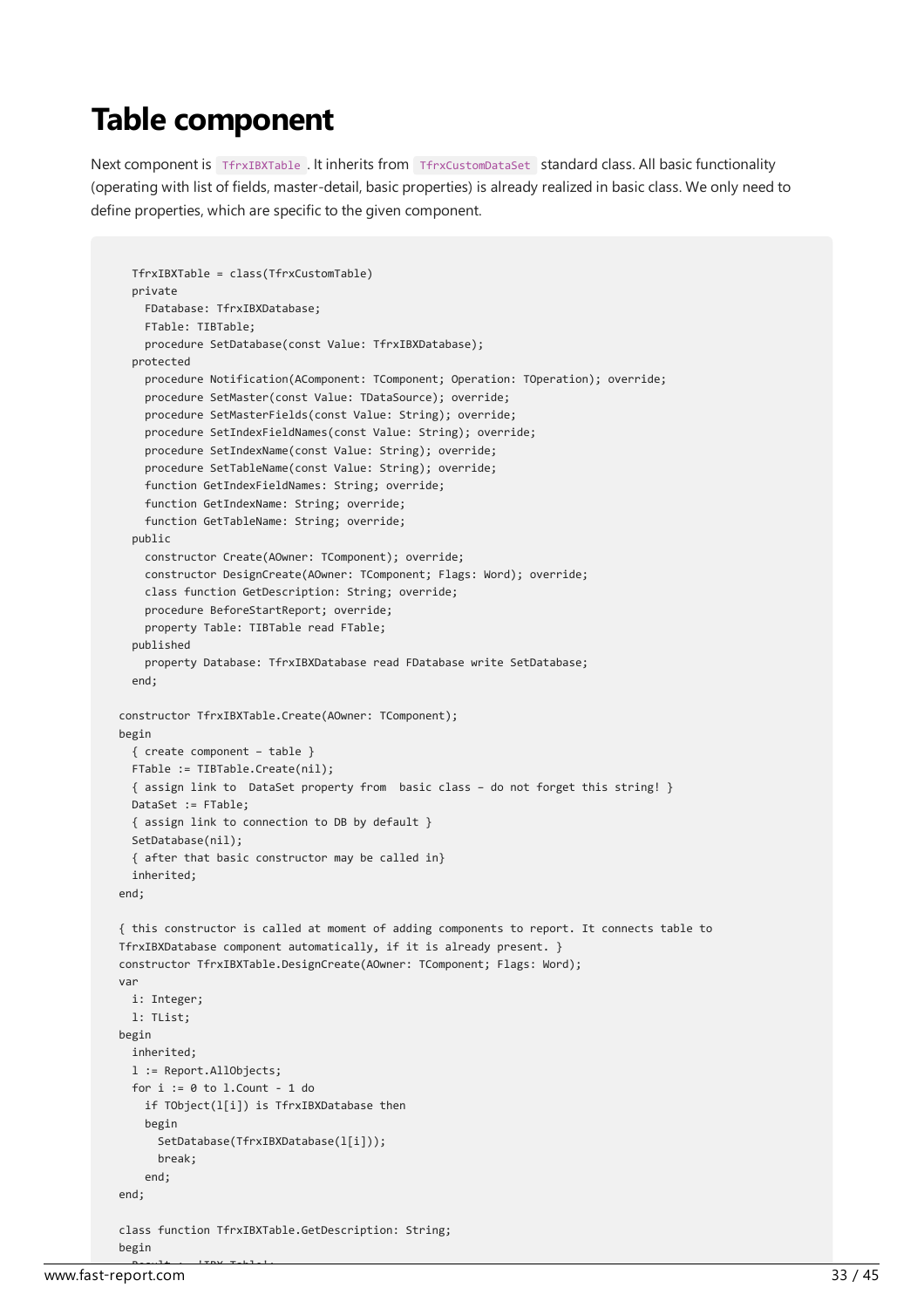```
end;
{ trace TfrxIBXDatabase component deleting. We address this component in FDatabase property. Otherwise we
can get error. }
procedure TfrxIBXTable.Notification(AComponent: TComponent; Operation: TOperation);
begin
 inherited;
 if (Operation = opRemove) and (AComponent = FDatabase) then
   SetDatabase(nil);
end;
procedure TfrxIBXTable.SetDatabase(const Value: TfrxIBXDatabase);
begin
 { Database property of TfrxIBXDatabase type, and not of TIBDatabase one! }
 FDatabase := Value;
  { if value <> nil, connect table to selected component }
 if Value <> nil then
   FTable.Database := Value.Database
  { otherwise, try to connect to DB by default, defined in TfrxIBXComponents component }
 else if IBXComponents <> nil then
   FTable.Database := IBXComponents.DefaultDatabase
  { if there were no TfrxIBXComponents for some reason, reset to nil }
 else
   FTable.Database := nil;
  { if connection was a success DBConnected flag should be put }
 DBConnected := FTable.Database <> nil;
end;
function TfrxIBXTable.GetIndexFieldNames: String;
begin
 Result := FTable.IndexFieldNames;
end;
function TfrxIBXTable.GetIndexName: String;
begin
 Result := FTable.IndexName;
end;
function TfrxIBXTable.GetTableName: String;
begin
 Result := FTable.TableName;
end;
procedure TfrxIBXTable.SetIndexFieldNames(const Value: String);
begin
 FTable.IndexFieldNames := Value;
end;
procedure TfrxIBXTable.SetIndexName(const Value: String);
begin
 FTable.IndexName := Value;
end;
procedure TfrxIBXTable.SetTableName(const Value: String);
begin
 FTable.TableName := Value;
end;
procedure TfrxIBXTable.SetMaster(const Value: TDataSource);
begin
 FTable.MasterSource := Value;
end;
procedure TfrxIBXTable.SetMasterFields(const Value: String);
begin
 FTable.MasterFields := Value;
 FTable.IndexFieldNames := Value;
```
end;

Result := 'IBX Table';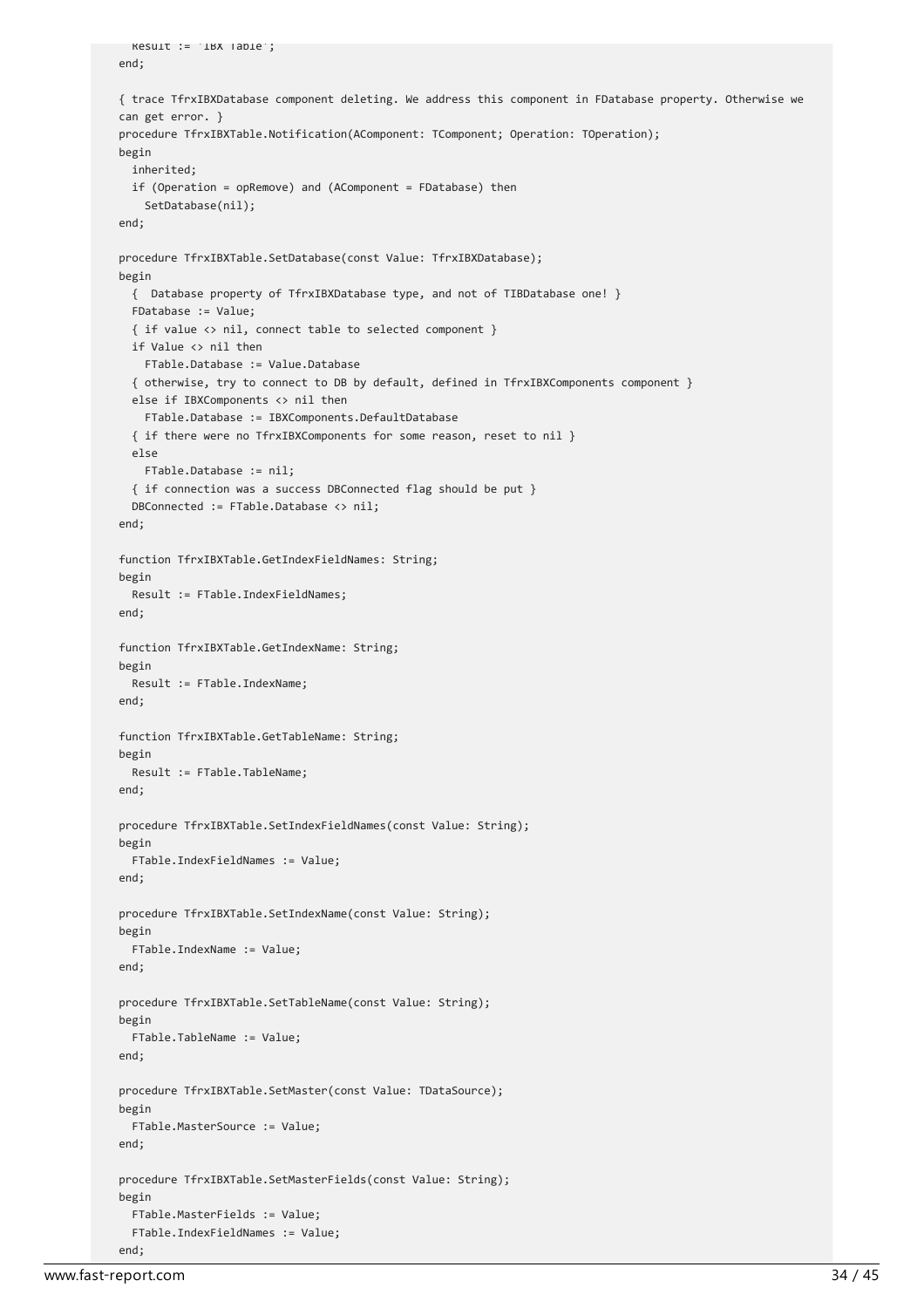{ we need to implement this method in some cases } procedure TfrxIBXTable.BeforeStartReport; begin SetDatabase(FDatabase); end;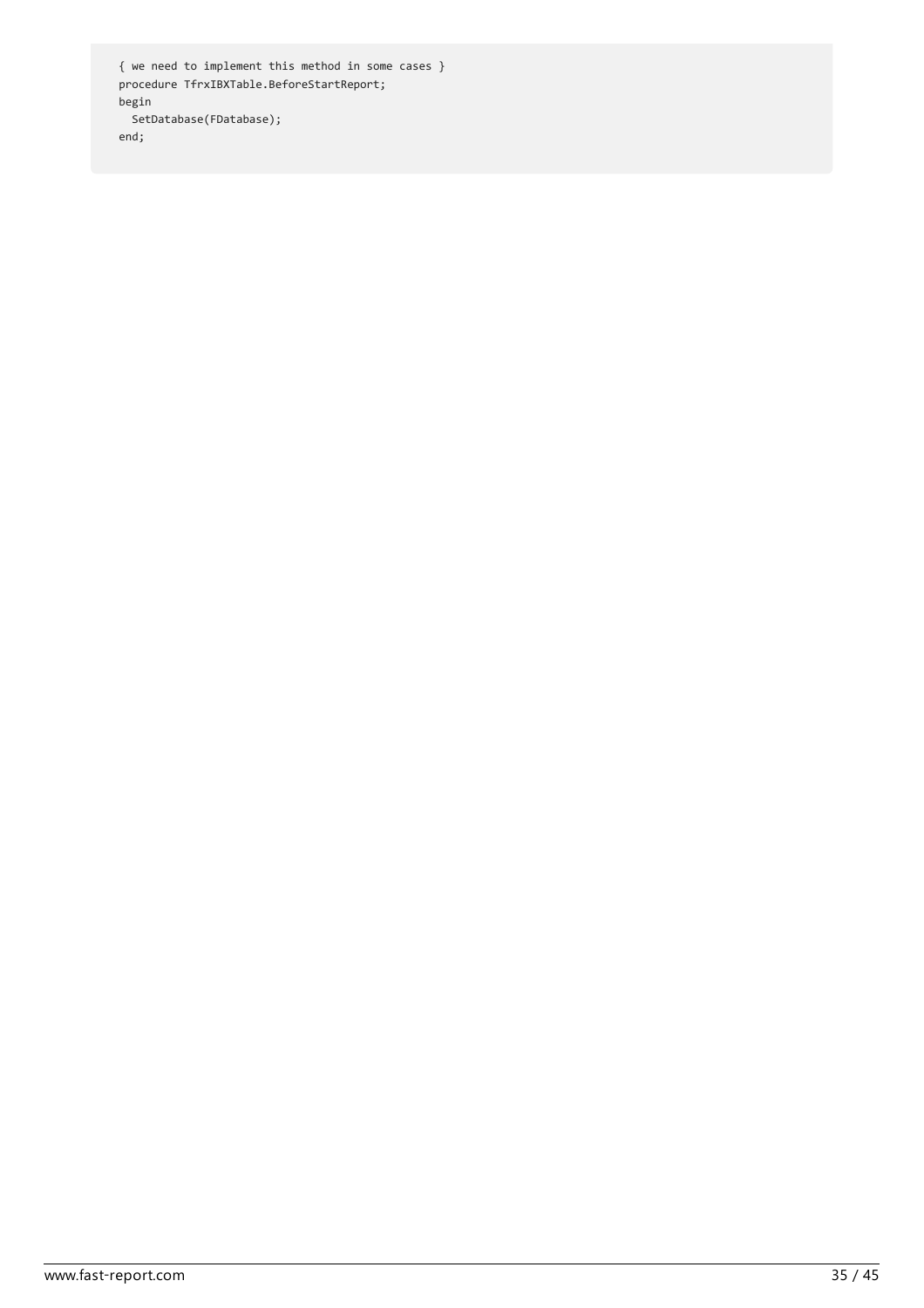#### Query component

Finally, let's examine the last component, TfrxIBXQuery . It inherits from TfrxCustomQuery basic class, in which necessary properties are already defined. We only need to define Database property and override SetMaster method. Other methods realization is similar to **THEXTADLE** component.

```
TfrxIBXQuery = class(TfrxCustomQuery)
 private
    FDatabase: TfrxIBXDatabase;
    FQuery: TIBQuery;
   procedure SetDatabase(const Value: TfrxIBXDatabase);
  protected
   procedure Notification(AComponent: TComponent; Operation: TOperation); override;
   procedure SetMaster(const Value: TDataSource); override;
   procedure SetSQL(Value: TStrings); override;
   function GetSQL: TStrings; override;
 public
   constructor Create(AOwner: TComponent); override;
   constructor DesignCreate(AOwner: TComponent; Flags: Word); override;
   class function GetDescription: String; override;
   procedure BeforeStartReport; override;
   procedure UpdateParams; override;
   property Query: TIBQuery read FQuery;
  published
    property Database: TfrxIBXDatabase read FDatabase write SetDatabase;
  end;
constructor TfrxIBXQuery.Create(AOwner: TComponent);
begin
 { create component – query }
 FQuery := TIBQuery.Create(nil);
  { assign link to it to DataSet property from basic class – do not forget this line! }
 Dataset := FQuery;
 { assign link to connection to DB by default }
 SetDatabase(nil);
 { after that basic constructor may be called in }
 inherited;
end;
constructor TfrxIBXQuery.DesignCreate(AOwner: TComponent; Flags: Word);
var
 i: Integer;
 l: TList;
begin
 inherited;
 l := Report.AllObjects;
 for i := 0 to 1. Count - 1 do
   if TObject(l[i]) is TfrxIBXDatabase then
   begin
     SetDatabase(TfrxIBXDatabase(l[i]));
     break;
    end;
end;
class function TfrxIBXQuery.GetDescription: String;
begin
 Result := 'IBX Query';
end;
procedure TfrxIBXQuery.Notification(AComponent: TComponent; Operation: TOperation);
begin
 inherited;
```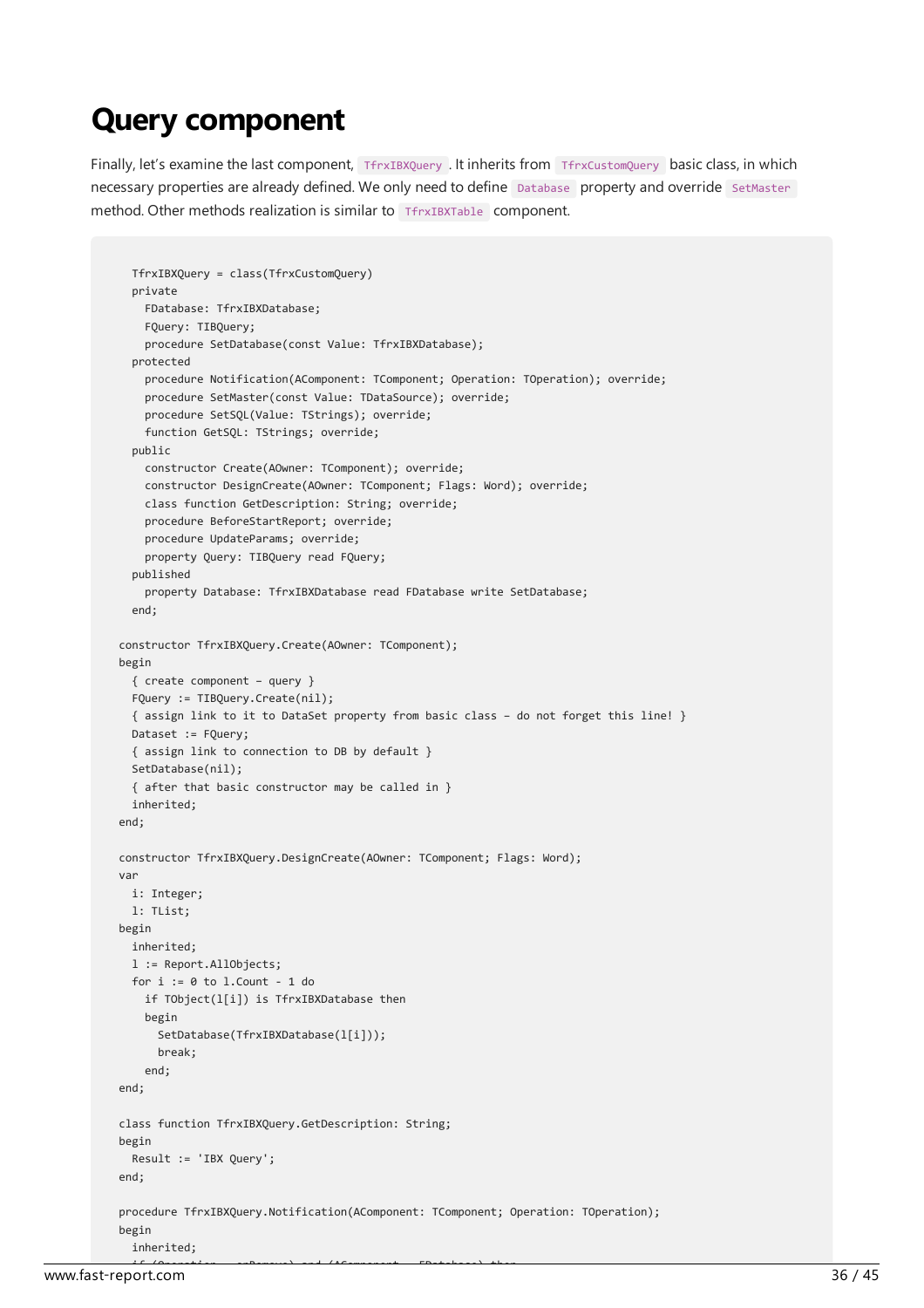```
if (Operation = opRemove) and (AComponent = FDatabase) then
    SetDatabase(nil);
end;
procedure TfrxIBXQuery.SetDatabase(const Value: TfrxIBXDatabase);
begin
 FDatabase := Value;
 if Value <> nil then
   FQuery.Database := Value.Database
 else if IBXComponents <> nil then
   FQuery.Database := IBXComponents.DefaultDatabase
 else
    FQuery.Database := nil;
 DBConnected := FQuery.Database <> nil;
end;
procedure TfrxIBXQuery.SetMaster(const Value: TDataSource);
begin
 FQuery.DataSource := Value;
end;
function TfrxIBXQuery.GetSQL: TStrings;
begin
 Result := FQuery.SQL;
end;
procedure TfrxIBXQuery.SetSQL(Value: TStrings);
begin
 FQuery.SQL := Value;
end;
procedure TfrxIBXQuery.UpdateParams;
begin
 { in this method it is sufficient to assign values from Params into FQuery.Params }
 { this is performed via standard procedure }
 frxParamsToTParams(Self, FQuery.Params);
end;
procedure TfrxIBXQuery.BeforeStartReport;
begin
 SetDatabase(FDatabase);
end;
```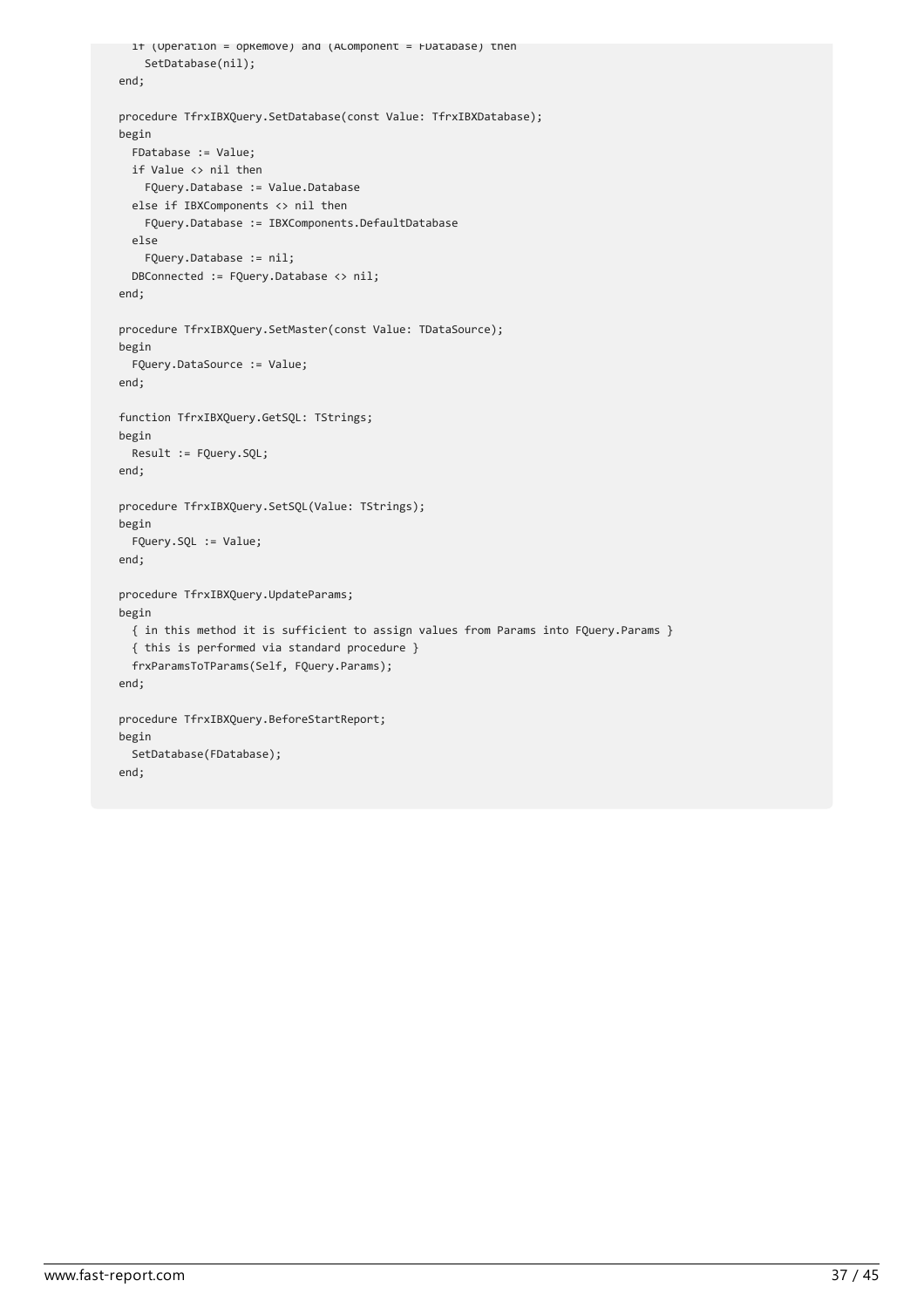#### Registering components

All components registration is performed in "Initialization" section.

```
initialization
 { use standard pictures indexes 37,38,39 instead of pictures}
  frxObjects.RegisterObject1(TfrxIBXDataBase, nil, '', '', 0, 37);
  frxObjects.RegisterObject1(TfrxIBXTable, nil, '', '', 0, 38);
 frxObjects.RegisterObject1(TfrxIBXQuery, nil, '', '', 0, 39);
finalization
 frxObjects.Unregister(TfrxIBXDataBase);
 frxObjects.Unregister(TfrxIBXTable);
 frxObjects.Unregister(TfrxIBXQuery);
end.
```
This is quite enough to use our DB components in reports. There are two more things left at this stage: register DB classes in the script system in order to make them available in the script, and to register several property editors (for example, TfrxIBXTable.TableName) to make working with the component easier.

It is better to store the script registration code in a separate file with RTTI suffix. See more about classes registration in script system in corresponding chapter. Here is example of such file:

```
unit frxIBXRTTI;
interface
{$I frx.inc}
implementation
uses
 Windows, Classes, fs_iinterpreter, frxIBXComponents
{$IFDEF Delphi6}
, Variants
{$ENDIF};
type
 TFunctions = class(TfsRTTIModule)
 public
   constructor Create(AScript: TfsScript); override;
 end;
{ TFunctions }
constructor TFunctions.Create;
begin
 inherited Create(AScript);
 with AScript do
 begin
   AddClass(TfrxIBXDatabase, 'TfrxComponent');
   AddClass(TfrxIBXTable, 'TfrxCustomDataset');
   AddClass(TfrxIBXQuery, 'TfrxCustomQuery');
 end;
end;
initialization
 fsRTTIModules.Add(TFunctions);
end.
```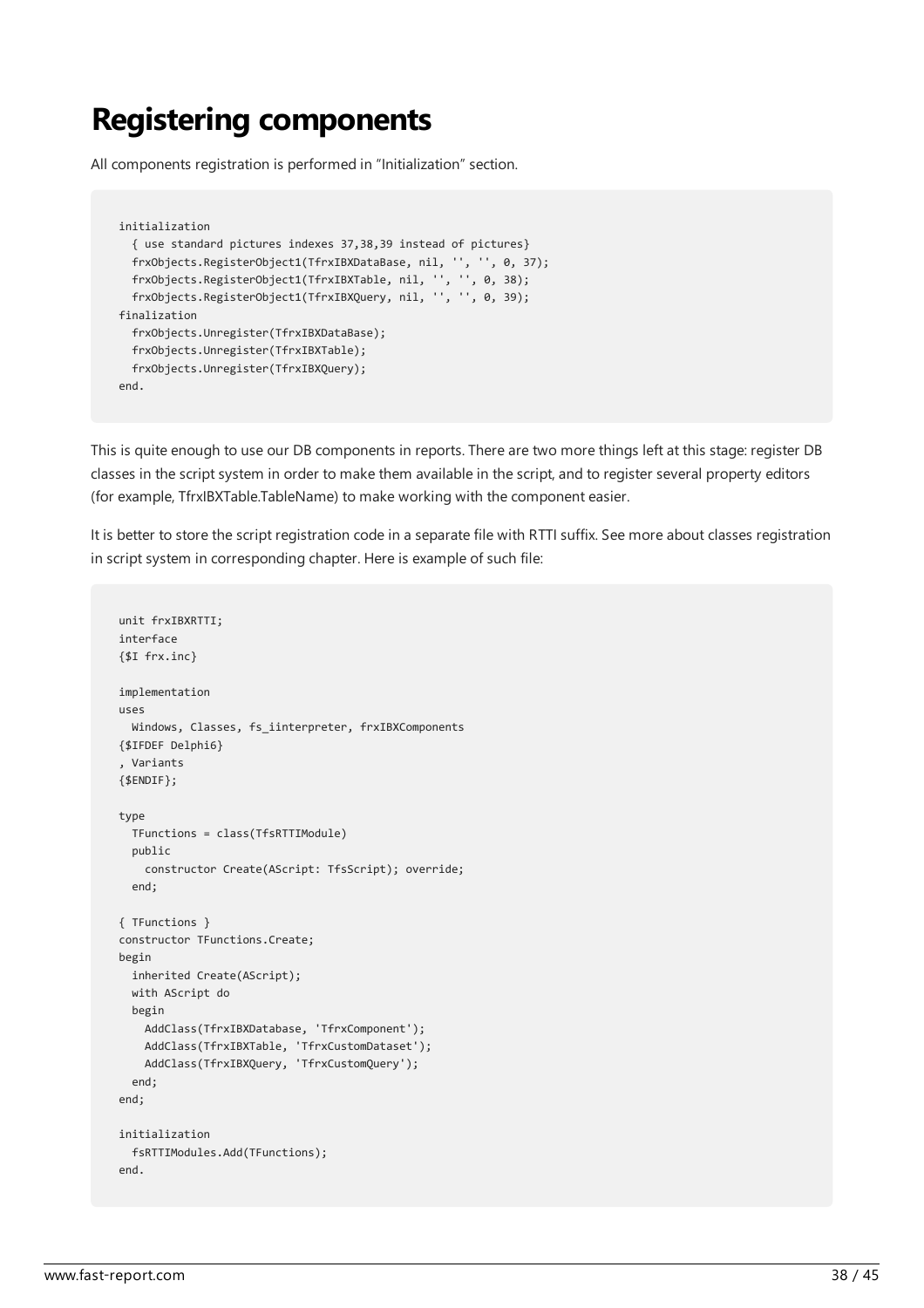## Property editors

unit frxIBXEditor;

It is recommended to place property editors code in a separate file with Editor suffix. In our case, it was necessary to write editors for TfrxIBXDatabase.DatabaseName, TfrxIBXTable.IndexName, TfrxIBXTable.TableName properties. See moreabout writing properties editors in corresponding chapter. Below is example of such file:

```
interface
{$I frx.inc}
implementation
uses
 Windows, Classes, SysUtils, Forms, Dialogs, frxIBXComponents, frxCustomDB,
 frxDsgnIntf, frxRes, IBDatabase, IBTable
{$IFDEF Delphi6}
, Variants
{$ENDIF};
type
 TfrxDatabaseNameProperty = class(TfrxStringProperty)
 public
    function GetAttributes: TfrxPropertyAttributes; override;
    function Edit: Boolean; override;
  end;
 TfrxTableNameProperty = class(TfrxStringProperty)
 public
   function GetAttributes: TfrxPropertyAttributes; override;
   procedure GetValues; override;
 end;
 TfrxIndexNameProperty = class(TfrxStringProperty)
 public
   function GetAttributes: TfrxPropertyAttributes; override;
   procedure GetValues; override;
 end;
{ TfrxDatabaseNameProperty }
function TfrxDatabaseNameProperty.GetAttributes: TfrxPropertyAttributes;
begin
 { this property possesses editor }
 Result := [paDialog];
end;
function TfrxDatabaseNameProperty.Edit: Boolean;
var
 SaveConnected: Bool;
 db: TIBDatabase;
begin
 { get link to TfrxIBXDatabase.Database }
 db := TfrxIBXDatabase(Component).Database;
  { create standard OpenDialog }
 with TOpenDialog.Create(nil) do
 begin
   InitialDir := GetCurrentDir;
    { we are interested in *.gdb files }
    Filter := frxResources.Get('ftDB') + ' (*.gdb)|*.gdb|' + frxResources.Get('ftAllFiles') + '
(*.*)|*.*';
    Result := Execute;
   if Result then
```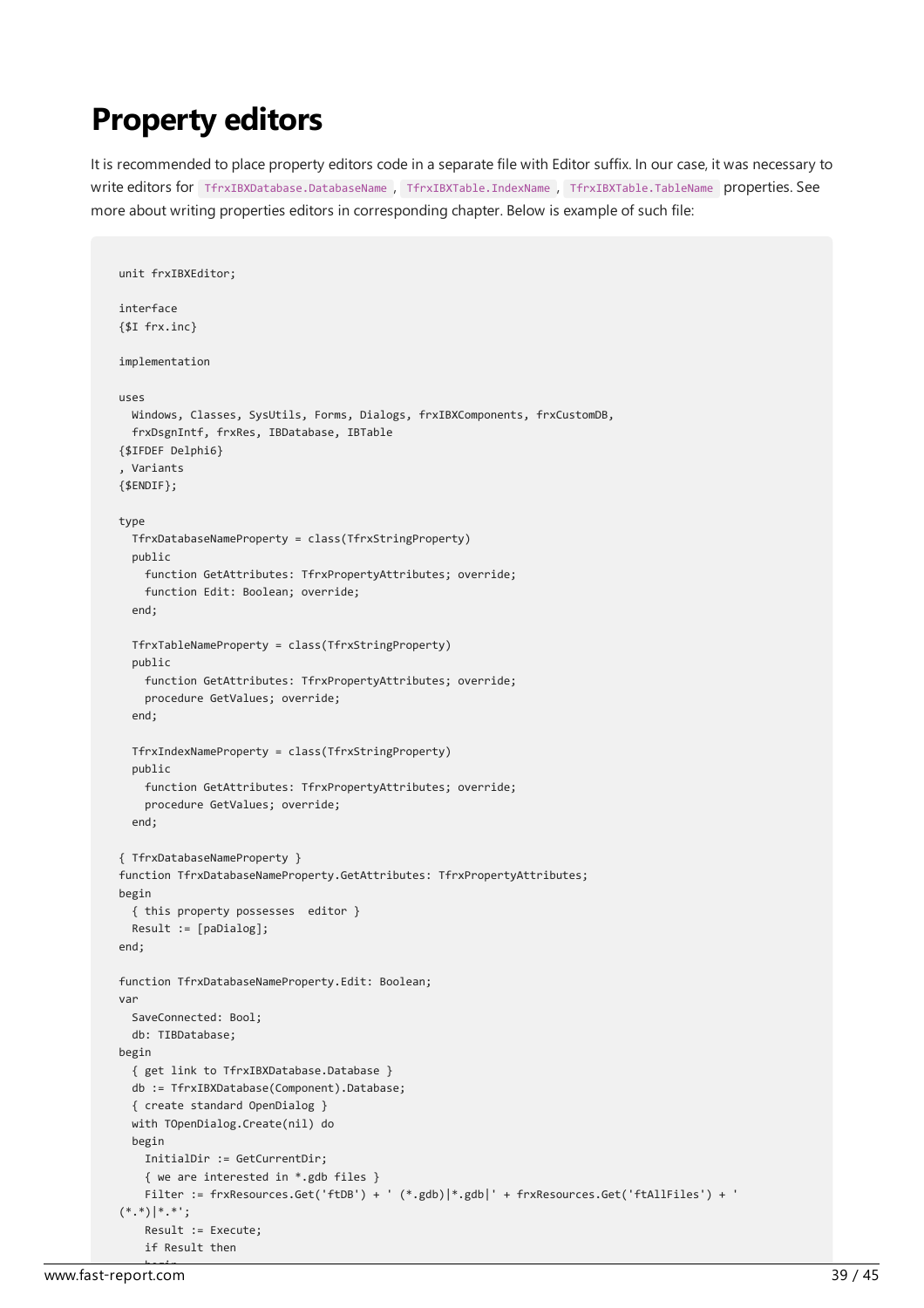```
begin
      SaveConnected := db.Connected;
     db.Connected := False;
     { if dialogue is completed successfully, assign new DB name }
      db.DatabaseName := FileName;
     db.Connected := SaveConnected;
   end;
   Free;
 end;
end;
{ TfrxTableNameProperty }
function TfrxTableNameProperty.GetAttributes: TfrxPropertyAttributes;
begin
  { property represents list of values }
 Result := [paMultiSelect, paValueList];
end;
procedure TfrxTableNameProperty.GetValues;
var
 t: TIBTable;
begin
 inherited;
 { get link to TIBTable component }
 t := TfrxIBXTable(Component).Table;
  { fill list of tables available }
 if t.Database <> nil then
   t.DataBase.GetTableNames(Values, False);
end;
{ TfrxIndexProperty }
function TfrxIndexNameProperty.GetAttributes: TfrxPropertyAttributes;
begin
 { property represents list of values }
 Result := [paMultiSelect, paValueList];
end;
procedure TfrxIndexNameProperty.GetValues;
var
 i: Integer;
begin
 inherited;
 try
    { get link to TIBTable component }
   with TfrxIBXTable(Component).Table do
     if (TableName <> '') and (IndexDefs <> nil) then
     begin
        { update indexes }
       IndexDefs.Update;
        { fill list of indexes available }
       for i := 0 to IndexDefs.Count - 1 do
         if IndexDefs[i].Name <> '' then
            Values.Add(IndexDefs[i].Name);
      end;
  except
  end;
end;
initialization
 frxPropertyEditors.Register(TypeInfo(String), TfrxIBXDataBase, 'DatabaseName',
TfrxDataBaseNameProperty);
 frxPropertyEditors.Register(TypeInfo(String), TfrxIBXTable, 'TableName', TfrxTableNameProperty);
 frxPropertyEditors.Register(TypeInfo(String), TfrxIBXTable, 'IndexName', TfrxIndexNameProperty);
end.
```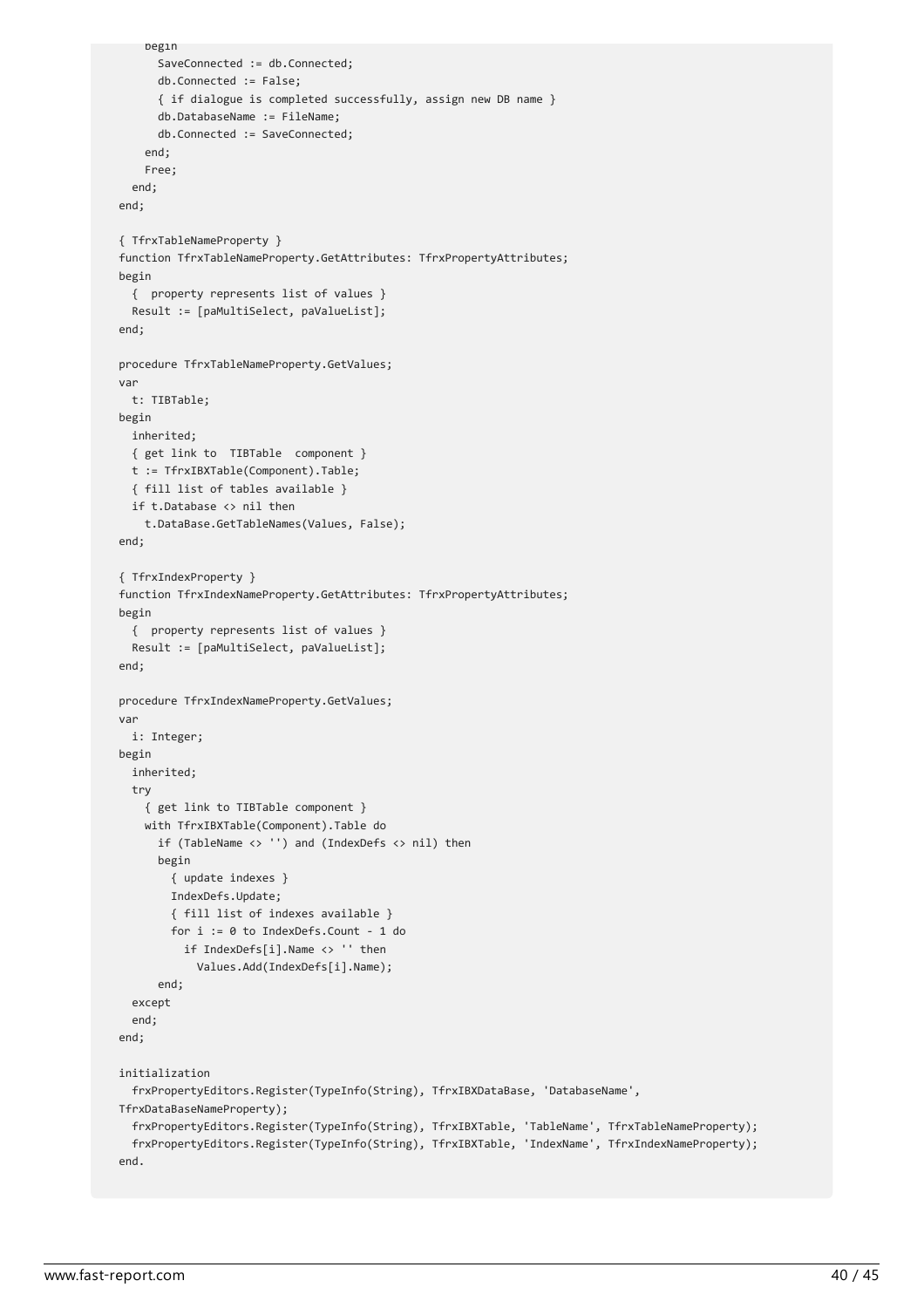## Custom Functions Connection to Report

FastReport has a large number of built in standard functions, for use in report designing. There is also the ability to add your own custom functions. Function connection is performed using the "FastScript" script library interface, which is included in FastReport (to learn more about FastScript, refer to it's library manual).

An example of how procedures and/or functions can be connected. Function's parameter quantity and type can vary. One cannot transfer parameters of "Set" and "Record" type, as they are not supported by FastScript. You must transfer such parameters as simpler types, for example, to transfer TRect as X0, Y0, X1, Y1: Integer. See more about process of adding functions with different parameters in FastScript documentation.

On the Delphi form declare the function or procedure and its code.

```
function TForm1.MyFunc(s: String; i: Integer): Boolean;
begin
// necessary logic
end;
procedure TForm1.MyProc(s: String);
begin
// necessary logic
end;
```
create the onuser function handler for the report component.

```
function TForm1.frxReport1UserFunction(const MethodName: String;
var Params: Variant): Variant;
begin
 if MethodName = 'MYFUNC' then
   Result := MyFunc(Params[0], Params[1])
 else if MethodName = 'MYPROC' then
   MyProc(Params[0]);
end;
```
Use the report component's add method to add to the function list (usually in on create or on show event of the Delphi form).

```
frxReport1.AddFunction('function MyFunc(s: String; i: Integer): Boolean');
frxReport1.AddFunction('procedure MyProc(s: String)');
```
Connected function can now be used in report script; furthermore, one can refer to it from objects of TfrxMemoView type.This function is also displayed in "Data tree" window's function pagetab. In this window functions aresplit into categories, and when you select any function, a hint about this function appears in the bottom pane of the window.

Modify code sample above to register functions in separate category, and display function description hint: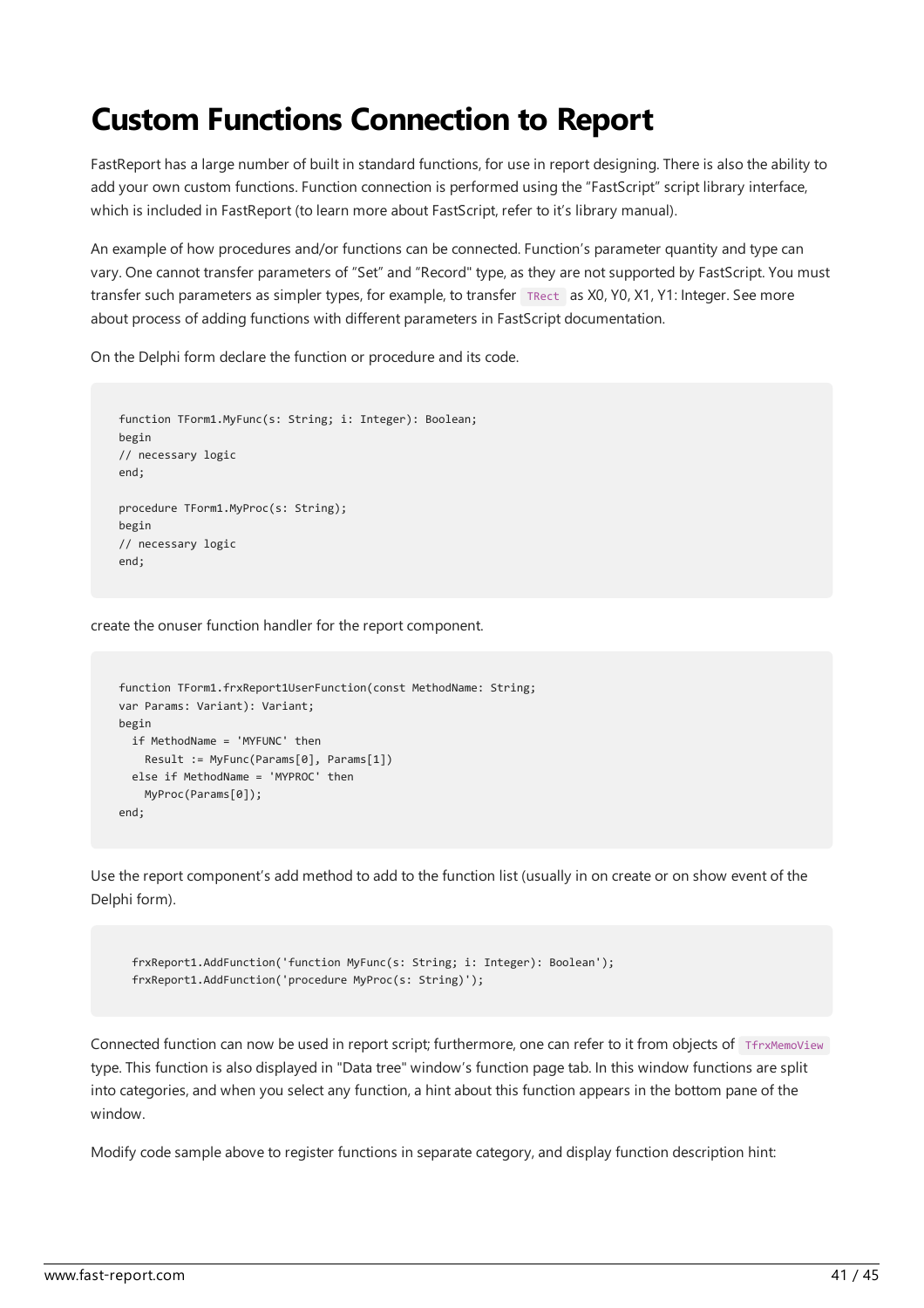frxReport1.AddFunction('function MyFunc(s: String; i: Integer): Boolean', 'My functions', ' MyFunc function always returns True'); frxReport1.AddFunction('procedure MyProc(s: String)', 'My functions', ' MyProc procedure does not do anything');

Your added items will now appear under the category "My Functions".

If you want to register functions in one of the existing categories, use one of the following category names:

'ctString' – string function;

'ctDate' - date/time functions;

'ctConv' - conversion functions;

'ctFormat' - formatting;

'ctMath' - mathematical functions;

'ctOther' - other functions.

If blank category name is specified, the function is placed in the functions tree root.

If you wish to add a large number of functions, it is recommended to placet all logic in a separate library unit. Here is an example: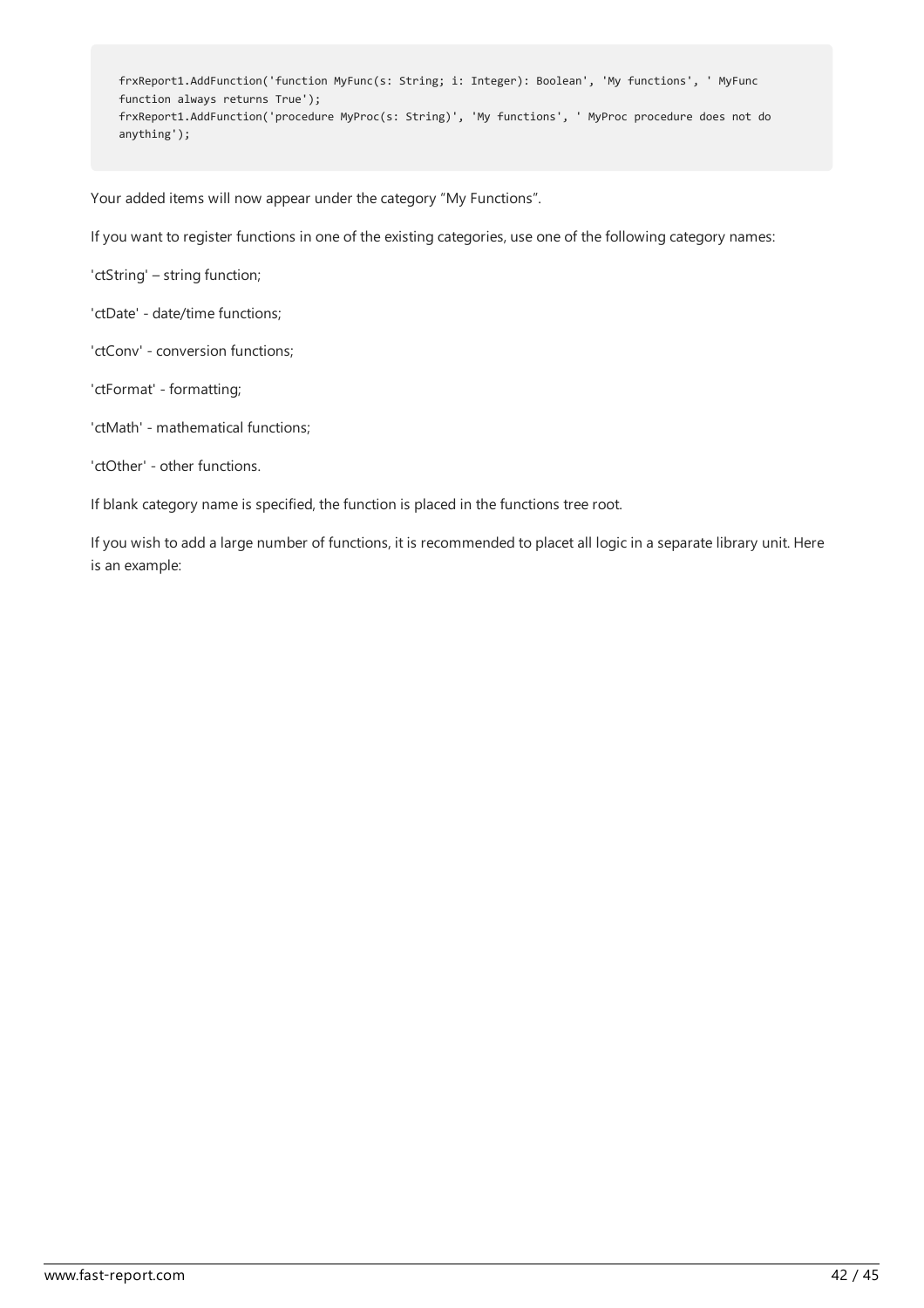```
unit myfunctions;
interface
implementation
uses SysUtils, Classes, fs iinterpreter;
// you can also add a reference to any other external library here
type
 TFunctions = class(TfsRTTIModule)
 private
    function CallMethod(Instance: TObject; ClassType: TClass; const MethodName: String; var Params:
Variant): Variant;
  public
    constructor Create(AScript: TfsScript); override;
  end;
function MyFunc(s: String; i: Integer): Boolean;
begin
// necessary logic
end;
procedure MyProc(s: String);
begin
// necessary logic
end;
{ TFunctions }
constructor TFunctions.Create;
begin
 inherited Create(AScript);
 with AScript do
   AddMethod('function MyFunc(s: String; i: Integer): Boolean', CallMethod, 'My functions', ' MyFunc
function always returns True');
   AddMethod('procedure MyProc(s: String)', CallMethod, 'My functions', ' MyProc procedure does not do
anything'');
 end;
end;
function TFunctions.CallMethod(Instance: TObject; ClassType: TClass; const MethodName: String; var
Params: Variant): Variant;
begin
 if MethodName = 'MYFUNC' then
   Result := MyFunc(Params[0], Params[1])
 else if MethodName = 'MYPROC' then
   MyProc(Params[0]);
end;
initialization
  fsRTTIModules.Add(TFunctions);
end.
```
Save the file with a .pas extension then add a reference to it in the uses clause of your Delphi project's form and all your custom functions will be available for use in any report component. No need to write code to add these functions to each TfrxReport, and no need to write additional code for each report component's "onuserfunction" handler.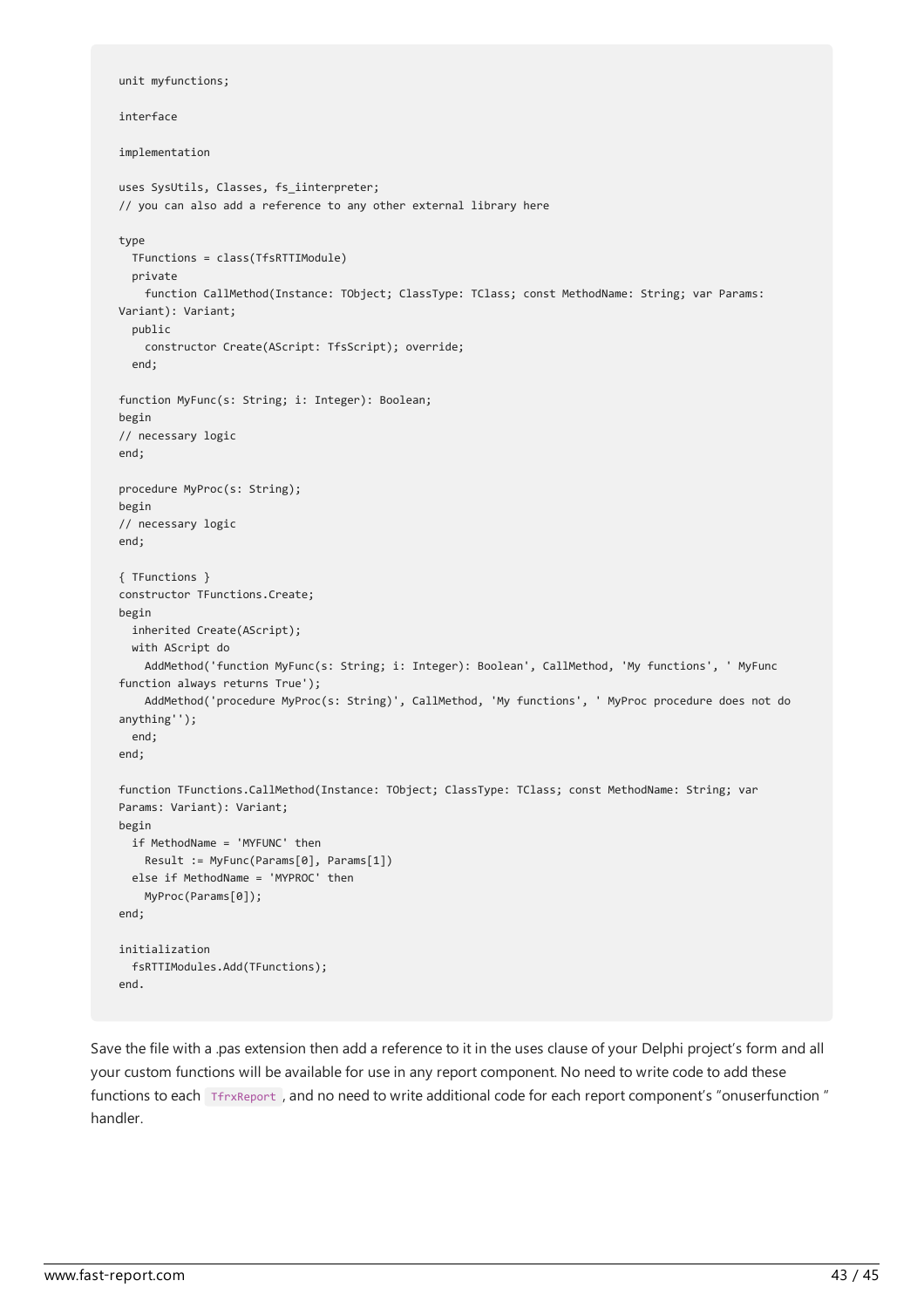# Custom Wizards Writing

You can extend FastReport functionality with help of custom wizards. FastReport, for example, contains standard "Report Wizard," which is called from "File|New…" menu.

There are two types of wizards supported in FastReport. The first type includes wizards already mentioned, called from "File|New..." menu. The second one includes wizards, which can be called from "Wizards" toolbar.

Basic class for any wizard is TfrxCustomWizard, defined in "frxClass" file.

```
TfrxCustomWizard = class(TComponent)
Public
 Constructor Create(AOwner: TComponent); override;
 class function GetDescription: String; virtual; abstract;
 function Execute: Boolean; virtual; abstract;
 property Designer: TfrxCustomDesigner read FDesigner;
 property Report: TfrxReport read FReport;
end;
```
To write your own wizard, it is necessary to inherit from this class and override at least GetDescription and Execute methods. The first one returns wizard name; the second one is called when running the wizard; it must return "True," if wizard finished working successfully and madeany changes to report. During wizard work,you can call designer and report methods and properties properly via Designer and Report properties.

Wizard registration and deleting is performed via procedures described in "frxDsgnIntf" file:

frxWizards.Register(ClassRef: TfrxWizardClass; ButtonBmp: TBitmap; IsToolbarWizard: Boolean = False); frxWizards.Unregister(ClassRef: TfrxWizardClass);

At registration, one enters wizard class name, its picture, and specifies if wizard is placed in "Wizards" toolbar. If wizard should be placed in toolbar, ButtonBmp size must be either 16x16 pixels, or otherwise 32x32 pixels.

Let us examine primitive wizard, which is being registered in "File|New..." menu, and then adds new page to report.